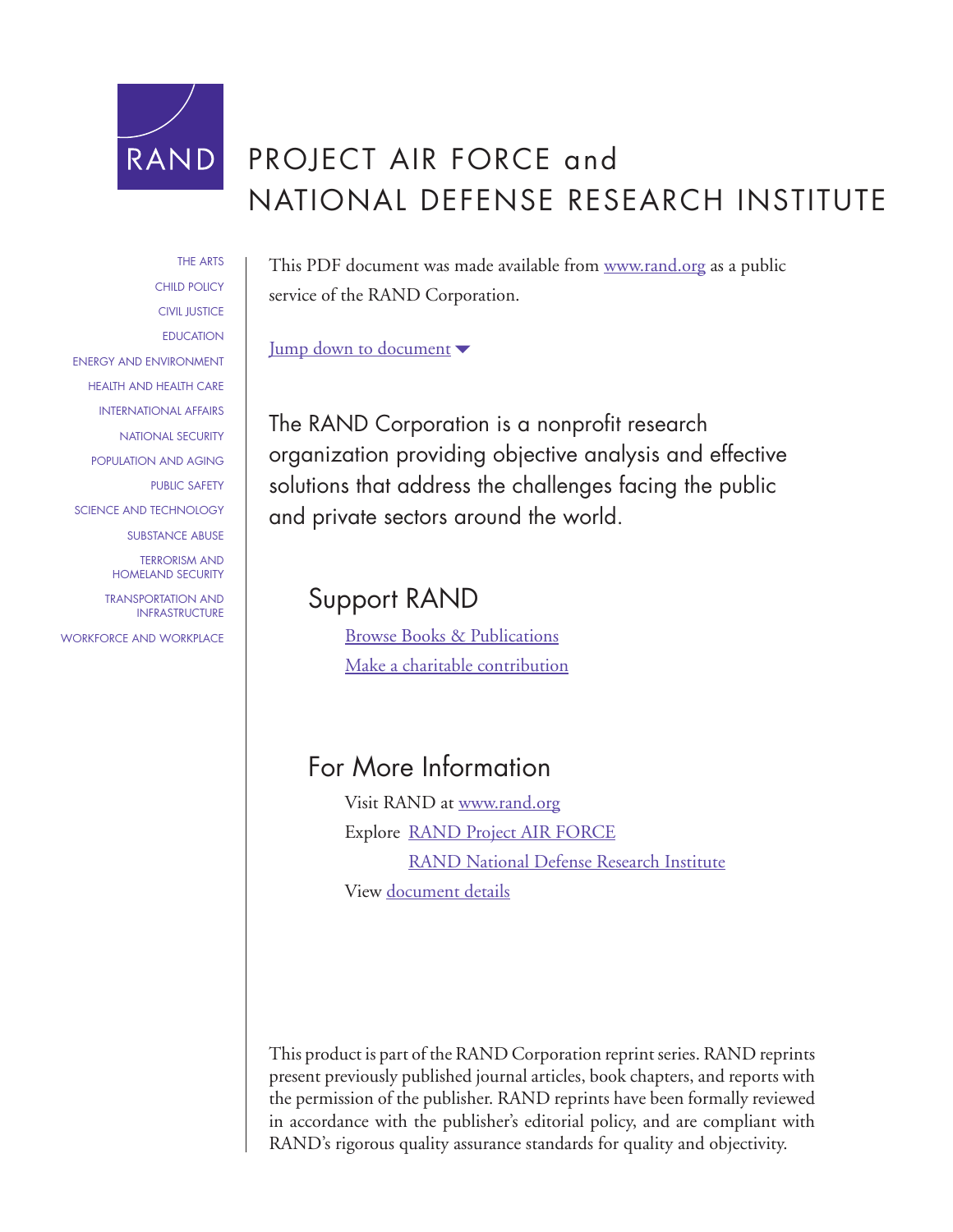# <span id="page-1-0"></span>REPRINT Modeling Adversaries and Related Cognitive Biases

JONATHAN KULICK, PAUL K. DAVIS

Reprinted from Proceedings of SPIE

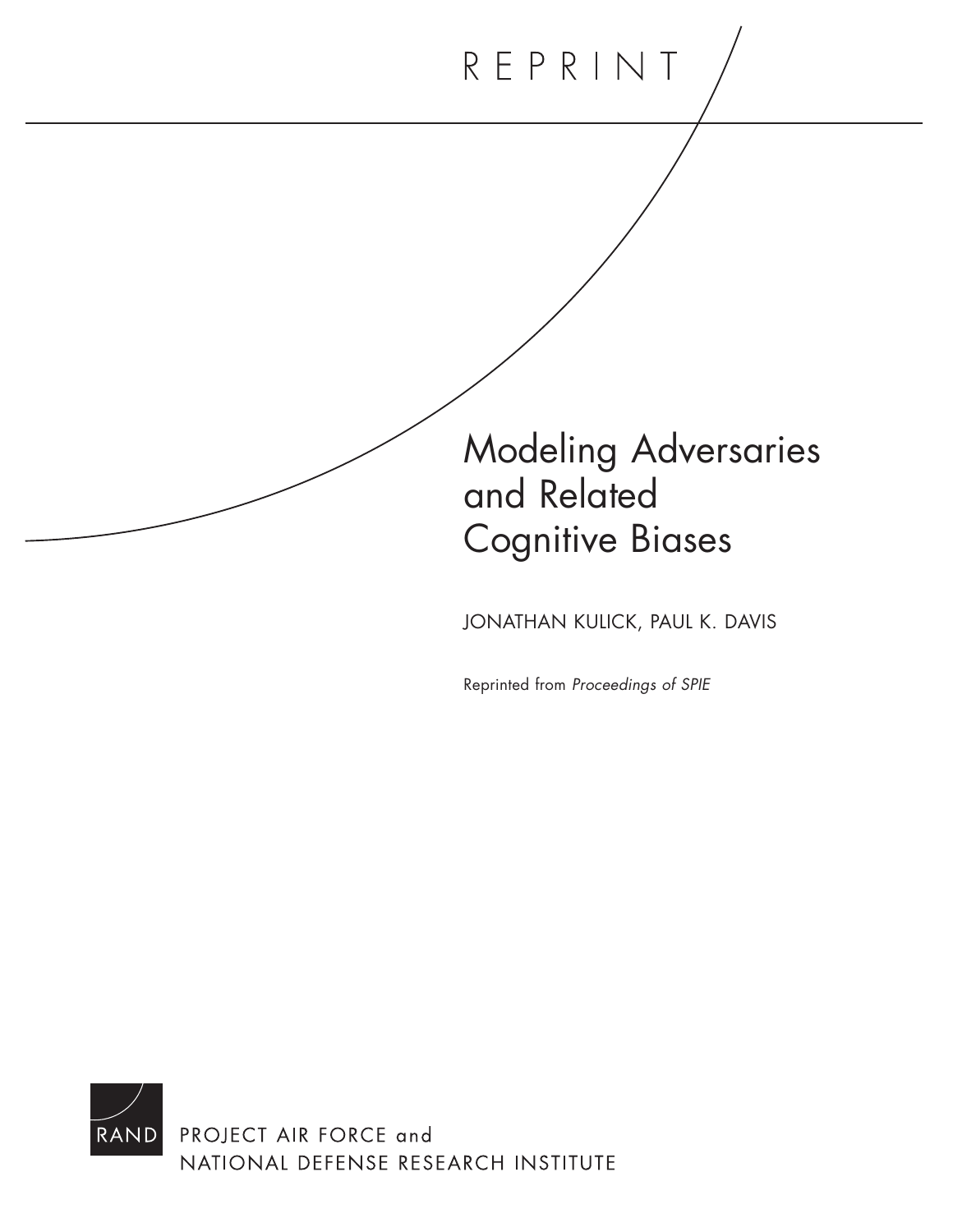The RAND Corporation is a nonprofit research organization providing objective analysis and effective solutions that address the challenges facing the public and private sectors around the world. RAND's publications do not necessarily reflect the opinions of its research clients and sponsors.

RAND<sup>®</sup> is a registered trademark.

Published 2003 by the RAND Corporation

To order RAND documents or to obtain additional information, contact Distribution Services: Telephone: (310) 451-7002; Fax: (310) 451-6915; Email: [order@rand.org](mailto:order@rand.org)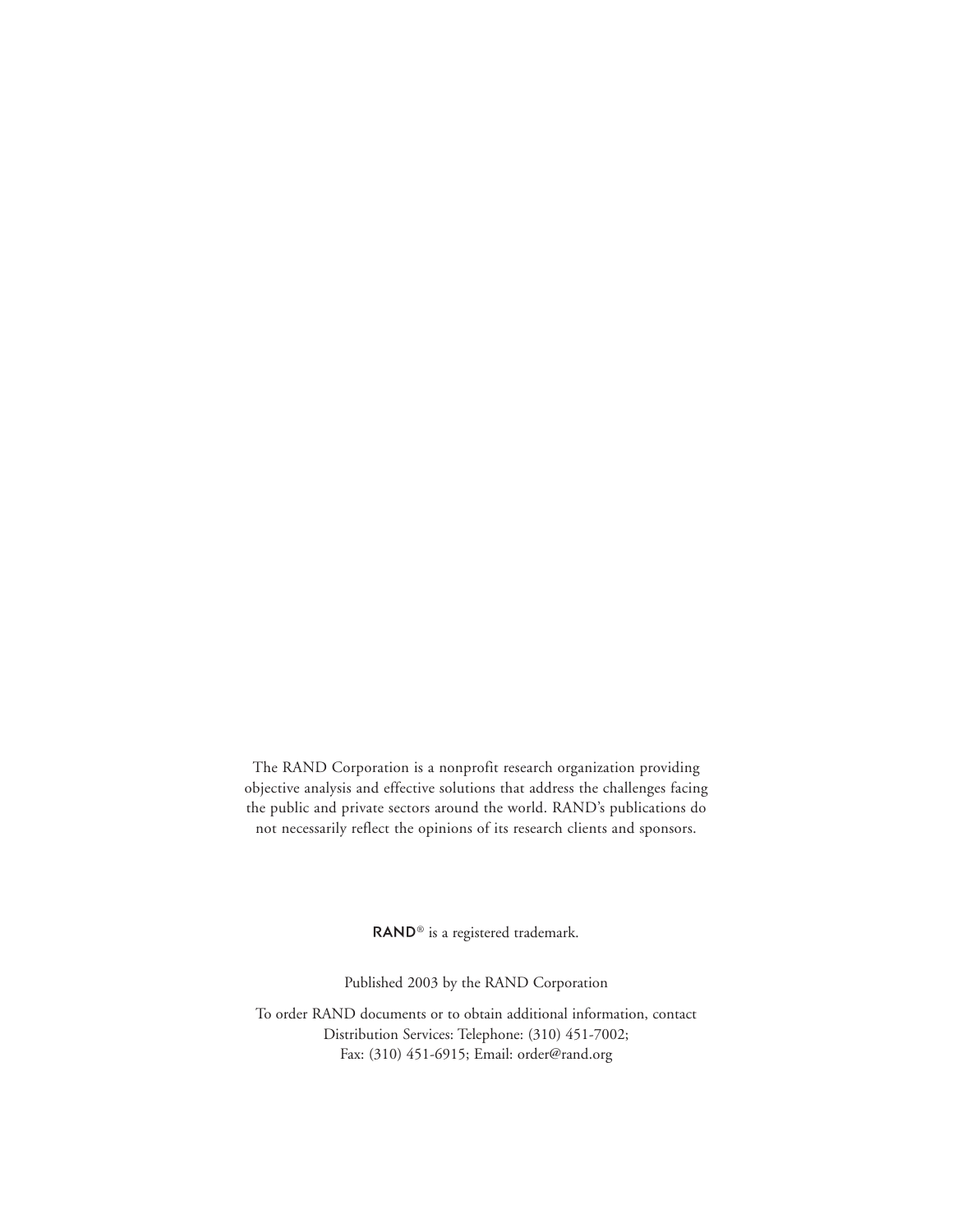#### **Preface**

This reprint volume of work in progress collects three papers related to cognitive modeling of adversaries. The first, "Synthetic Cognitive Models of Adversaries for Effects-Based Planning," describes a top-down theory-driven approach, its motivation, and past examples. One of its themes is the importance of having alternative models to force recognition of uncertainty. The second, "Thoughts on Higher-Level Adversary Modeling," extends the discussion and specifically addresses the need, in high-level decision support for effects-based planning, to keep such adversary models extremely simple and to use them to improve assessment of bestestimate, best-case, and worst-case outcomes for alternative courses of action. The third paper, "Judgmental Biases in Decision Support for Strike Operations," is a broad discussion of judgmental biases in decision support and efforts ("debiasing") to mitigate those biases; the paper includes discussion of biases that affect a side's mental image or model of the adversary, as well as giving speculative examples relevant to planning of air operations. The first paper was fully sponsored by the United States Air Force Research Laboratory; the second and third also benefited from research for the Defense Advanced Research Projects Agency.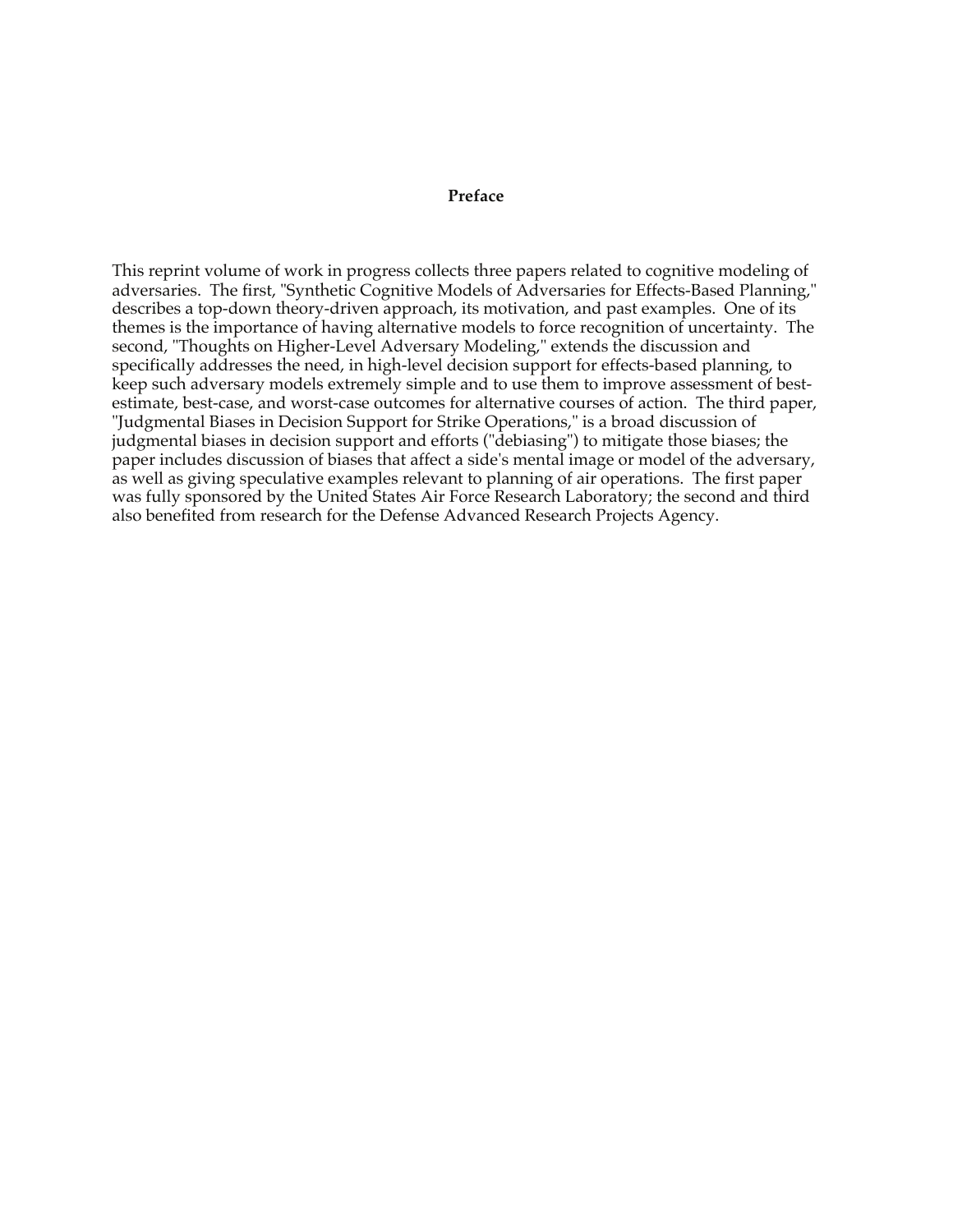Synthetic Cognitive Modeling of Adversaries for Effects-Based Planning

Paul K. Davis

Reprint from proceedings of SPIE's AeroSense 2002 Conference

Reprinted with permission from Proceedings of SPIE: Enabling Technologies for Simulation Science VI, Vol. 4716, April 2002, edited by Alex Sisti and Dawn Trevisani, "Synthetic Cognitive Modeling of Adversaries for Effects-Based Planning, Paul K. Davis, pp 236-250. Copyright © 2002 The Society of Photo-Optical Instrumentation Engineers..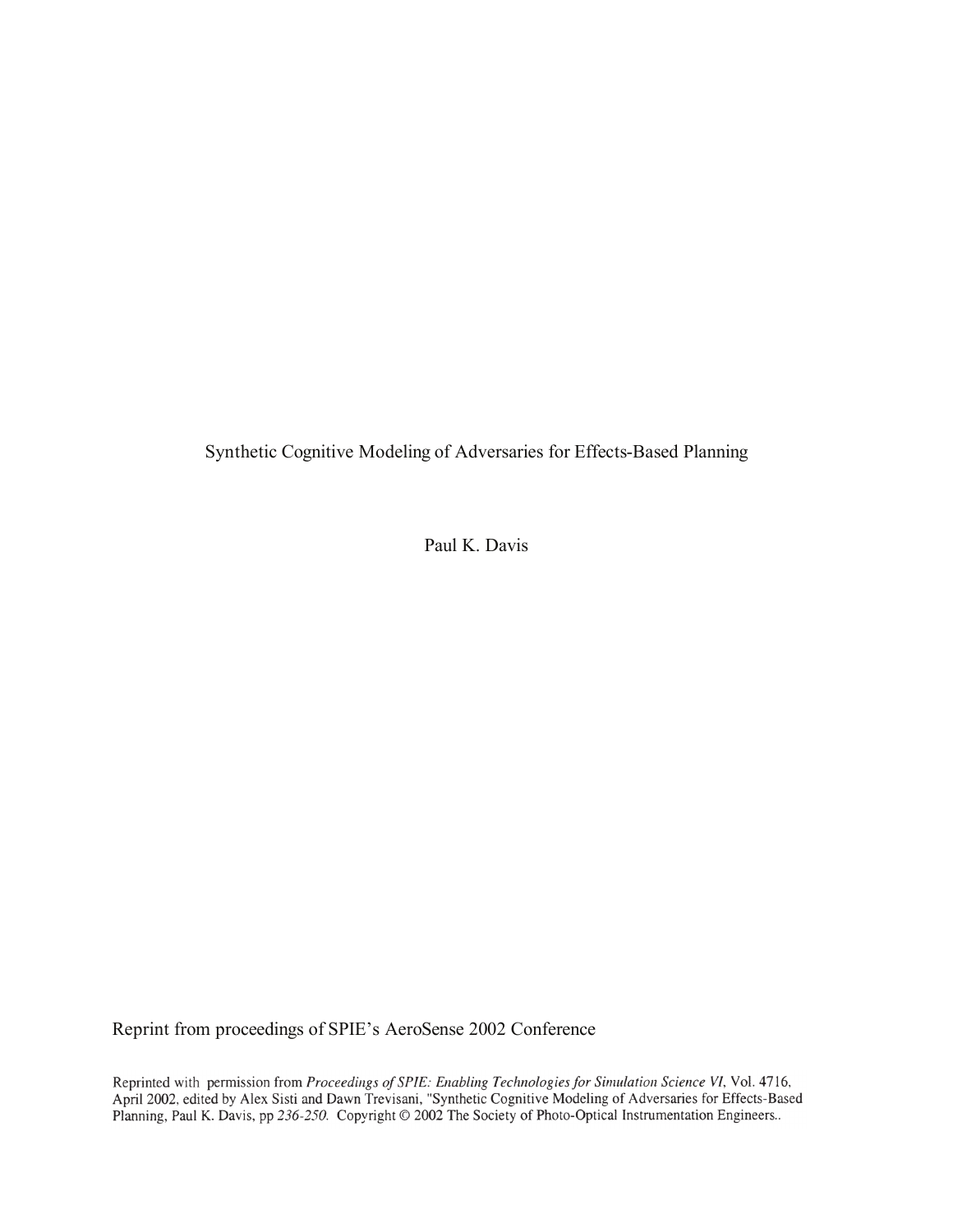## Synthetic Cognitive Modeling of Adversaries for Effects-Based Planning

Paul K. Davis RAND, 1700 Main Street, Santa Monica, CA 90407-2138

#### ABSTRACT

Models of adversaries' reasoning can be constructed to inform development of adaptive strategies, including strategies that include effects-based operations. Such models can apply to individual leaders or to groups that one seeks to influence. This paper describes an approach to building such models. The results are top-down, highly structured, driven by theory, designed with multiresolution methods that permit "zooming in,, on issues, and suitable for use in high-level decision meetings. The models have been qualitative and non-automated, but the methodology could usefully be incorporated into a more general computer-supported decision-support environment, where it would supplement other tools for decision support.

Keywords: Cognitive models; synthetic cognitive models (SCMs); qualitative models; multiresolution modeling (MRM); model abstraction; multiresolution, multiperspective modeling (MRMPM); decision models; effects-based planning; effects-based operations (EBO); behavioral modeling; decision support

#### 1. INTRODUCTION

#### 1.1 Background

Effects-based operations (EBO) are defined here as operations conceived and planned in a systems framework that considers the full range of direct, indirect, and cascading effects—effects which may, with different degrees of probability, be achieved by the application of military, diplomatic, psychological, and economic instruments.<sup>1</sup> Often, the purpose in effects-based operations is to influence the behavior of adversaries—either individuals, such as a Saddam Hussein, or groups, such as the Al Qaeda terrorist group. The influence sought on individuals is often described in terms such as to dissuade, deter, or compel. Actions may similarly influence whole groups, but they may instead be described in terms such as demoralization of an army or causing the collapse of support for the adversary's government.

Although effects-based planning (EBP) was initially regarded by many observers as yet another fad, it is increasingly recognized as central to sound development of strategy. Moreover, it is no longer an abstraction. Not only did the United States practice EBO in the war over Kosovo, so also did Osama Bin Laden and his Al Qaeda terrorist organization practice EBO against the United States when they launched a grandiose attack on symbolic pillars of U.S. capitalism and military strength, killing thousands of innocents by intention. Historians will argue for years about the effects on Slobodan Milosevic of the pointed U.S. bombing that characterized the later weeks of the Kosovo war, but no one can doubt the effects on U.S. behavior subsequent to September 11. Those effects were in part intended by Bin Laden (direct killing and destruction, followed by America's shock as it recognized that it was not a sanctuary), in part hoped-for (consternation and enormous efforts to improve security), and in part a very unpleasant surprise (the massive and relentless U.S. war against Al Qaeda and the Taliban in Afghanistan).

As this was written in spring, 2002, world attention focused on the Middle East, where Palestinians had resorted to effects-based operations involving suicide bombers against which Israel had no good defense. Targeting was not against material things, but the minds of Israelis and the world. Would this new strategy succeed and lead everyone to conclude that terrorism works? Or would it eventually fail and lead everyone to conclude that it is ultimately destructive to everyone? What options would Israel have in responding? And what would be the implications for the U.S. war on terrorism? History was being written and the outcome was unclear. It did seem evident, however, that nothing is straightforward in EBO and that developing effects-based strategies is by no means a well-understood military art or science.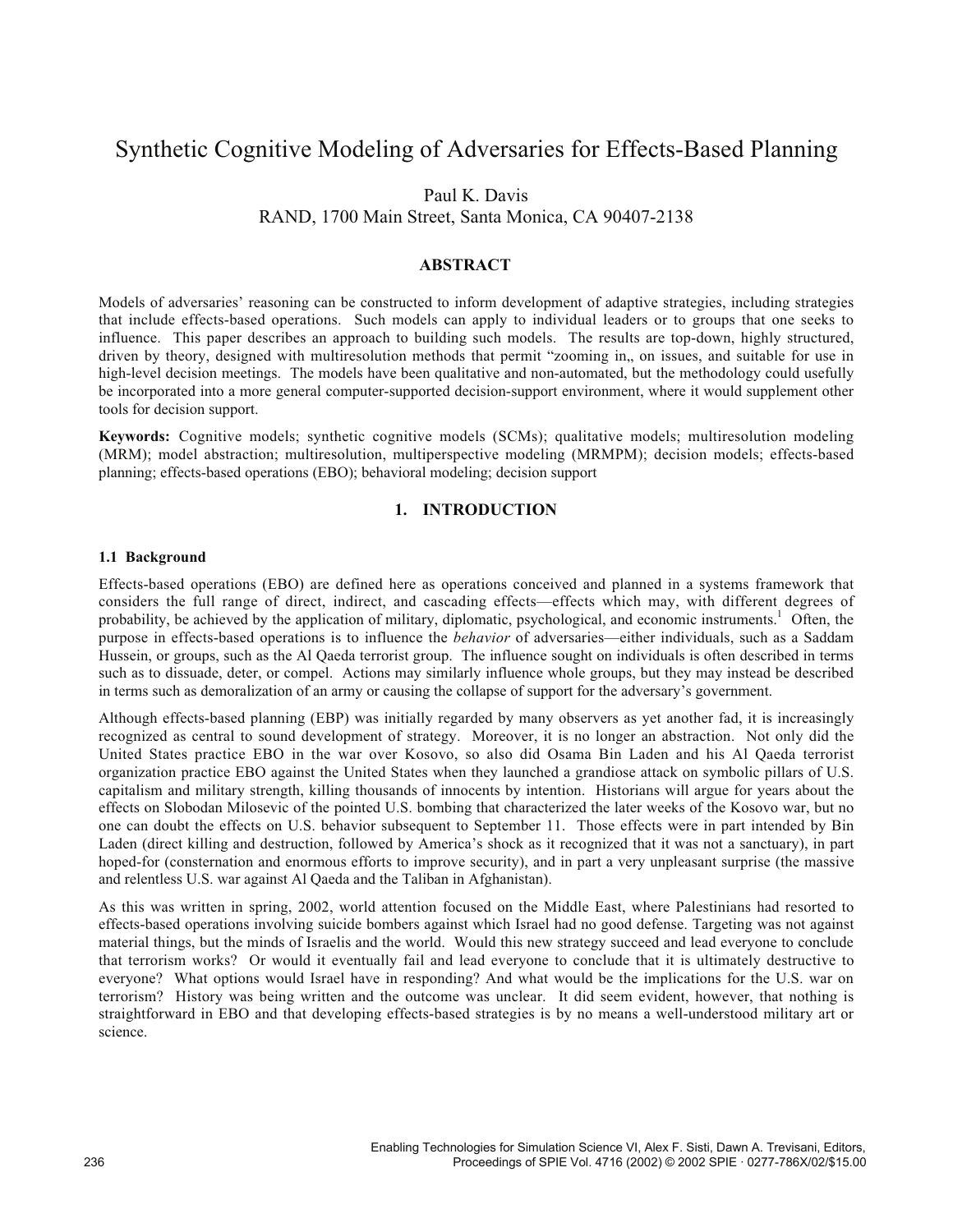#### 1.2 Synthetic Cognitive Modeling of the Adversary

Against this background, it is plain that a key element in any such art and science of EBO should be influence modeling, so that speculations about influences can be turned into analytical constructs susceptible to critical review and evolution. Some research on influence modeling is now under way—including for effects-based operations. Some research uses techniques such as dynamic Bayesian networks and influence nets, perhaps with significant simplifying approximations, game theory, or a combination.<sup>2,3</sup> This paper describes a different approach, called synthetic cognitive modeling (SCM).

SCM has interesting overlaps with the other approaches, but it is significantly different in both theory and practice. Figure 1 suggests some of the differences. Model A denotes an "empirical,, model to predict behavior as an interpolation or extrapolation from historical events (e.g., the strategic bombing of Germany in World War II, of Iraq in 1991, or of Serbia in the late 1990). Even Model A is a major improvement over unstructured expert opinion. Model A might be constructed from statistical analysis of historical events characterized by enough situational factors to make the model meaningful. Model B would be similar in function, but would be based on "structural theory, as constructed from history and international relations theory. Such a model would address the personality of the target only vaguely, if at all (e.g., a situational factor might be that the government of the targeted nation was a dictatorship). It would focus on the factors that so-called structural realists worry about, plus some from idealist or organizational-behavior schools (e.g., the subject's social cohesion), but would include nothing psychological or personal. Indeed, Model B would not even be culture-specific. Model C would reflect the approach of a mainstream decision scientist. The model might be conceived in terms of a Bayesian net with conditional probabilities, or an approximation. The diagrams indicating postulated influences might be quite complex with tens or scores of nodes and arcs. The output would be a putative probability of the desired behavior, as computed by an underlying inference engine or a more approximate mechanism.<sup>2,3</sup> The result might or might not have face-level reasonableness, but would likely not be accompanied by much of a substantive explanation. In the extreme, results would have to be interpreted by the infamous expression, "Well, there's a lot going on, but this is what the model says... The analyst might be able to do much better than this, by pointing out which influences were triggered by the circumstances, but it would be difficult for an observer to judge the result well because neither the model nor the analysis would be structured for such purposes. What factors have been omitted? What assumptions have been buried? In practice, Model C would also be likely to have been developed for a so-called best-estimate version of the adversary modulated by the use of probabilities ("Well, if ...happened, he'd be 70% likely to ...,.).

Finally, Model D suggests the approach of synthetic cognitive models (SCMs), which would attempt to represent alternative reasoning patterns of the adversary. However, it would be attempting to represent the *effect* of that reasoning, not the dynamics. Real humans, after all, ingest and process information in a bewilderingly complex and unstructured way. Only at the time of decision may structure emerge, as when the decisionmaker summarizes for his advisors by saying,

"Well, as I understand it, we really have only three options. The first option fails because...; the second option fails because...; but the third option stands a chance. We'll go with that... The phrases following the "becauses, would encapsulate key factors in the decisionmaker's reasoning.

As a whole, this summary might have the character of a structured, logical, and rational approach. It would be "as though, the decisionmaker's reasoning had been that way all along. It is this net assessment that the synthetic cognitive models attempt to capture. The plural applies because a central feature of the approach is to treat uncertainty about the adversary explicitly, with discrete variants of the model. As Figure 1 indicates, Model D is highly structured and theorydriven. Further, it is an example of multiresolution, multiperspective modeling (MRMPM).<sup>4</sup> Thus, if one wants to understand the predictions of a given adversary model, one could get a top-level summary (along the lines of the decisionmaker summary imagined above) or one could go into more details, asking "But why is Option 2 too risky?", Such explanation might go through multiple levels of detail.

Any of the approaches could be modified to take on more of the attributes of its competitors. All of the approaches are attractive. For example, that of Model A has an important place because, as statisticians and historians are apt to point out, reality is often not what the theorists claim. Sometimes, we need to have our noses rubbed in the data. The diversity of approaches is also useful because needs vary with the purpose of the model and context (e.g., decision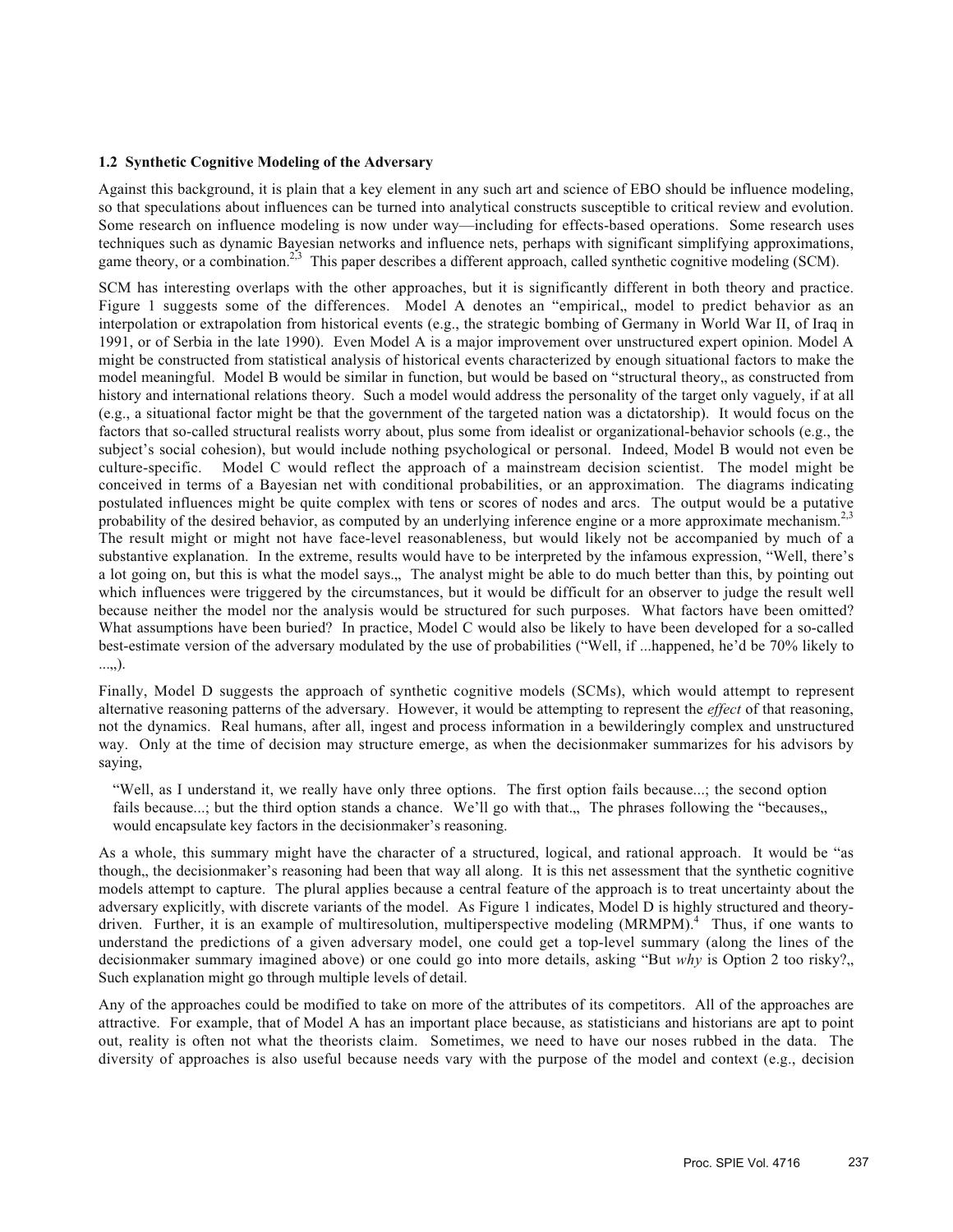support for an airwar commander or for the President). In any case, the remainder of this paper sketches the elements of synthetic cognitive models.



Figure 1—Alternative Modeling Approaches

#### 2. PRIOR WORK ON SYNTHETIC COGNITIVE MODELS

Reviewing the history of the proposed approach is worthwhile because that history contains lessons for the current era, especially for those interested in decision support systems.

#### 2.1 The RAND Strategy Assessment System (RSAS)

The roots of the approach are in work during the 1980s that led to the RAND Strategy Assessment System (RSAS), a very large and complex (million lines of code) system for military and political-military war gaming.<sup>5</sup> The RSAS could be run automated or with decision models (agents) at one or more position. It included Red, Blue, and Green agents representing, respectively, the Soviet Union, the United States, and third countries. Functionally, these were artificialintelligence (AI) models, although unusual ones.<sup>a</sup> The Red and Blue agents "worried,, about cosmic matters such as whether and when to go to war, escalate, or to terminate. They also worried about what military strategies to adopt and when to change strategy.

The RSAS development was an intellectual and technical success as of 1988, but the Cold War came to an end and support for the effort quickly diminished. The combat-modeling aspects of the system still exist (as the Joint Integrated Contingency Model, JICM), but the agents slipped into history. Much had been learned from their development, however, and that has affected research and analysis to this day.

One lesson related to the RSAS' inherent complexity. Despite *extraordinary* efforts to design it for comprehensibility, it was overwhelming to most would-be users. The system as a whole was almost never used in its entirety outside of RAND, and by only a few of us within RAND.<sup>b</sup> Fortunately, we had anticipated this and designed the system to be

-

<sup>&</sup>lt;sup>a</sup> Usual AI models were expert systems with a large body of production rules processed by an inference engine written in LISP or PROLOG. After initial experiments with such models, we decided instead to use highly structured top-down models written in a high-level procedural language developed by Edward Hall and Norman Shapiro.<sup>6</sup> The benefits included explanation capability and orders of magnitude in performance. Disadvantages included brittleness—a casualty of not then being able to express the relevant knowledge in declarative terms.

<sup>&</sup>lt;sup>b</sup> This was discussed in a Yale University dissertation on war gaming and the RSAS experience by John Thomas Hanley (circa 1990).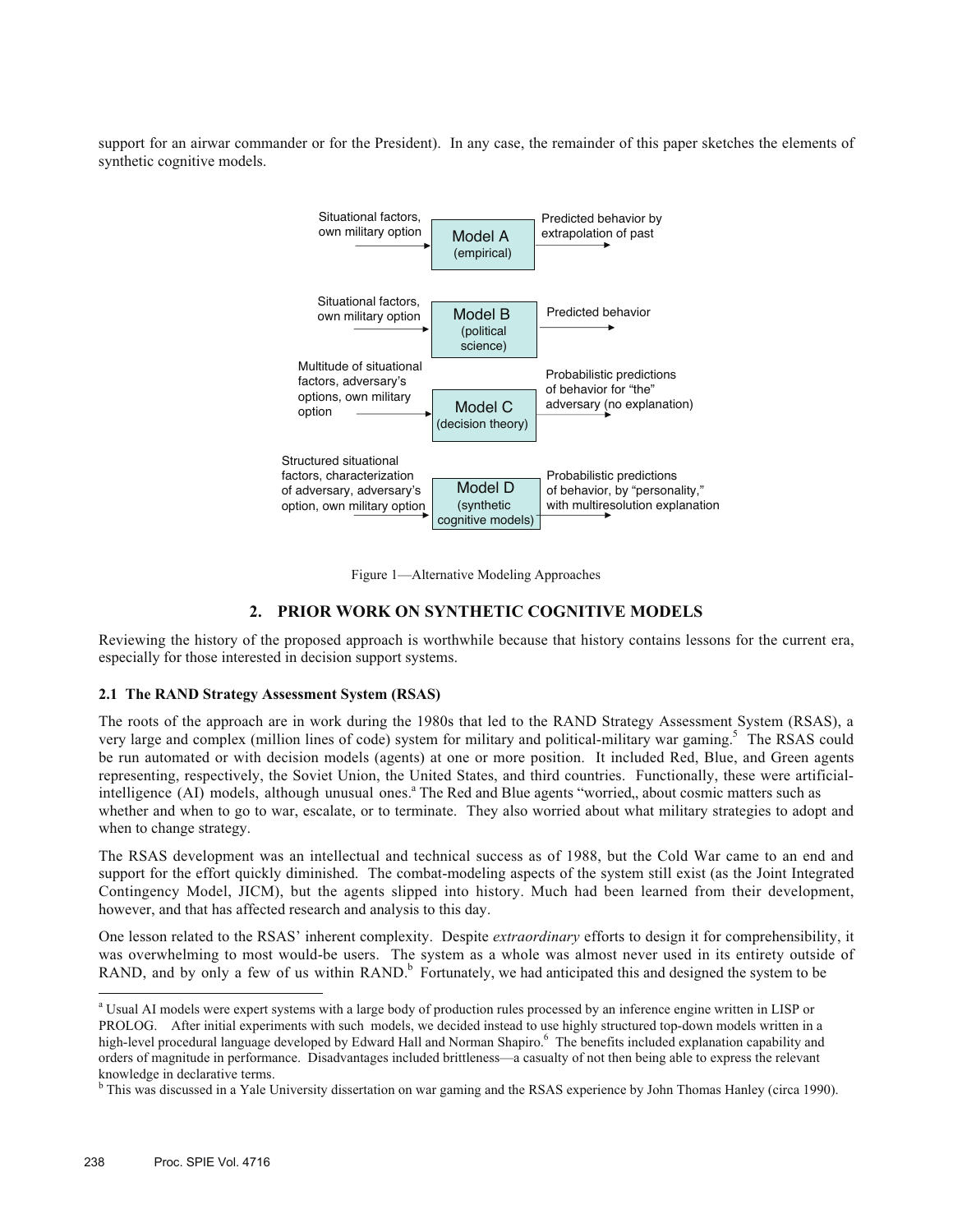modular. Thus, most RAND studies and all outside users (e.g., the war colleges) used only the combat- and strategicmobility simulation, or a subset suitable to a particular theater. Human teams were typically preferred over agents, although they sometimes used and adapted off-the-shelf war plans developed for the military-level agents. Some studies within RAND used one or more of the political-level agents, with only a minimalist stub and interface representing military operations.

Despite its nominal allure, then, full-system operations were rare and not particularly useful. Any notion that the *full* system could be truly maintained and used within the government dissipated. The reasons were many, but my own view was that the price paid to computerize, use, and maintain such ambitious agent-based models was extremely high relative to their value in generating insights. Further, such complexity interfered with clear thinking of the sort so much valued in studies and direct decision support. It might tell us a great deal about reality, but simplification was ultimately necessary. Surely, cream could be skimmed.

#### 2.2 Modeling Saddam Hussein in Strategic-Level Analysis

By the late 1980s, my colleagues and I had turned to new issues, including regional contingencies, but with our RSASagent experience behind us.<sup>7</sup> In 1990, before the invasion of Kuwait, John Arquilla and I began developing synthetic cognitive models of Saddam Hussein—being careful to use an approach that could be presented and discussed with policymakers, using nothing more complex than viewgraphs. Our point of departure was the desire for methods encouraging government officials to "play through, potentially complex contingencies before they arose. In July, 1990, we held a contingency planning war game in which interagency participants were "forced, to address dilemmas that might arise if Saddam ever threatened Kuwait. After two hours of venting repeating conventional wisdom about how such a threat would be just bluster because Saddam would never invade, participants worked through the what ifs, which were based on an early alternative model of Saddam. A few weeks later, the scenario played out in reality and, on the day of the invasion, a colleague and I were able to quickly write and send to high officials a short paper that laid out the game board and identified dilemmas and options. The value of the prior work, then, was that it had built intellectual capital that could be applied quickly. One participant in the game was a senior intelligence officer, who—influenced by the game—was perhaps the earliest in crisis to conclude that Saddam was in fact about to invade.<sup>(Ref.8,pg.217)</sup>

Following the invasion, we began in earnest to develop models of Saddam Hussein for a variety of predictable decision points in the months ahead. We used these to write further papers for officials during the war. Subsequently, we documented the work and discussed in some detail why we believed Saddam invaded, refused to be compelled to back out, and then quit suddenly after the U.S. ground counteroffensive.<sup>9,10</sup> Our models of Saddam were later embodied in a computerized decision-support system for war gaming in Europe by the University of the Bundeswehr.

#### 2.3 Subsequent Work in the 1990s

In the process of this research, we had developed a rather generic methodology for modeling adversaries—one based on a combination of strategic thinking, regional studies, gaming, behavioral psychology, and military analysis.<sup>10,11</sup> We (mostly my colleague John Arquilla) later applied the ideas to historical cases with good results.<sup>12</sup> In 1994 we conducted a study on the thinking of potential "proliferators,, and, as part of that effort, held a conference to which we invited academic behavioral psychologists and people who had profiled foreign leaders for the CIA. One purpose of the conference was to expose our approach to this audience to see if we had properly reflected insights from behavioral research. The results were satisfying.<sup>13</sup>

A year later, a colleague and I applied the same methodology quickly to the vexing problem of how to think about North Korea with a new ruler (Kim Jong Il) as the United States developed negotiating objectives. Our analysis was regarded as interesting and provocative, but not, regrettably, persuasive enough.

As a final item of background, a British group led by Paul Willis of the Defense Establishment Research Agency (DERA) adopted and extended some of our methods (particularly those using cognitive maps or influence diagrams) to advise the British government during the late-1990s crisis in over Kosovo. The issue was how to influence Slobodan Milosovic. DERA's work was reportedly quite useful to government officials.

In summary, the ideas sketched in what follows have been applied to a number of problems over the course of a decade with a fair degree of success. The experience has reinforced the view that the top-down, structured, qualitative approach is comprehensible by and stimulating to senior people and their staffs. Let me now sketch key elements of the approach.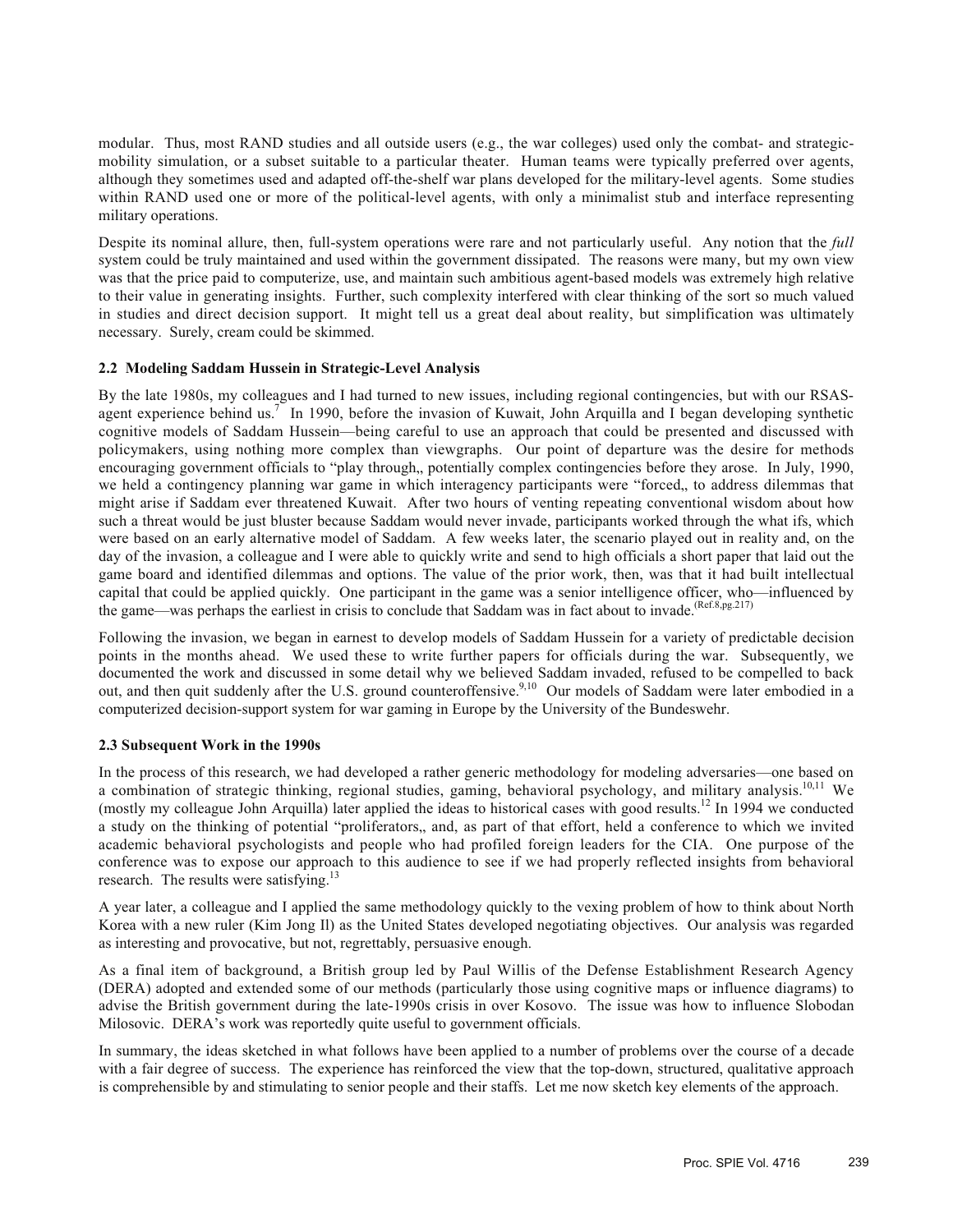#### 3. AN OVERVIEW OF SYNTHETIC COGNITIVE MODELS

#### 3.1 Taking a "Game" Perspective

Basic Structure. The remainder of the paper will focus narrowly on modeling the adversary, but Figure 2 indicates that the context for thinking about the adversary is one in which both sides perceive aspects of the real world and make decisions accordingly. Their perceptions may, of course, be inaccurate. One important aspect of this is that both Red and Blue have models of each other. This can be recursive so that one may have Red, Red's Blue, Red's Blue's Red, and so on. The level of detail needed diminishes rapidly with "depth,, in such a recursion, but history and experience tells us that the third level of depth is significant. For example, General Schwartzkopf understood that Iraq's military believed that U.S. forces would not seriously consider a thrust through the western desert. Red's model of Blue was wrong (due to Iraq's mirror imaging and failure to appreciate U.S. technology, and to U.S. operational secrecy), but Blue's model of Red's model of Blue was correct and important.

Figure 2 may seem unexceptionable, but much work on effects-based operations and rapid decisive operations has been hampered by the artificial separation of work on intelligence and operations within the standard military planning process. It has not been straightforward to organize for thinking about such "game,, issues.

**Multiresolution Modeling.** It is only natural to think about the adversary hierarchically. Figure 3 suggests what might happen within Red's "Decide Actions module,, if Red were a terrorist group. Even at this simplified level of description, the diagram has a mix of generic elements and context-specific elements. It refers to Red's beliefs about Blue, its assessment of target vulnerabilities, and Red's own capabilities. This assessment, in turn, depends on lower-level (higher-resolution) factors such as the availability of logistics and different mechanisms. This, then, is multiresolution modeling. It is also multiresolution, multiperspective modeling (MRMPM), because anyone using such a diagrammatic approach should be ready to quickly change some of the nodes to highlight considerations from a different point of view. Multiresolution modeling is an essential part of SCM. It is also not as straightforward as it might at first appear, but related principles for accomplishing it are now emerging.<sup>4</sup>



Figure 2—A Simplified Game-Structured View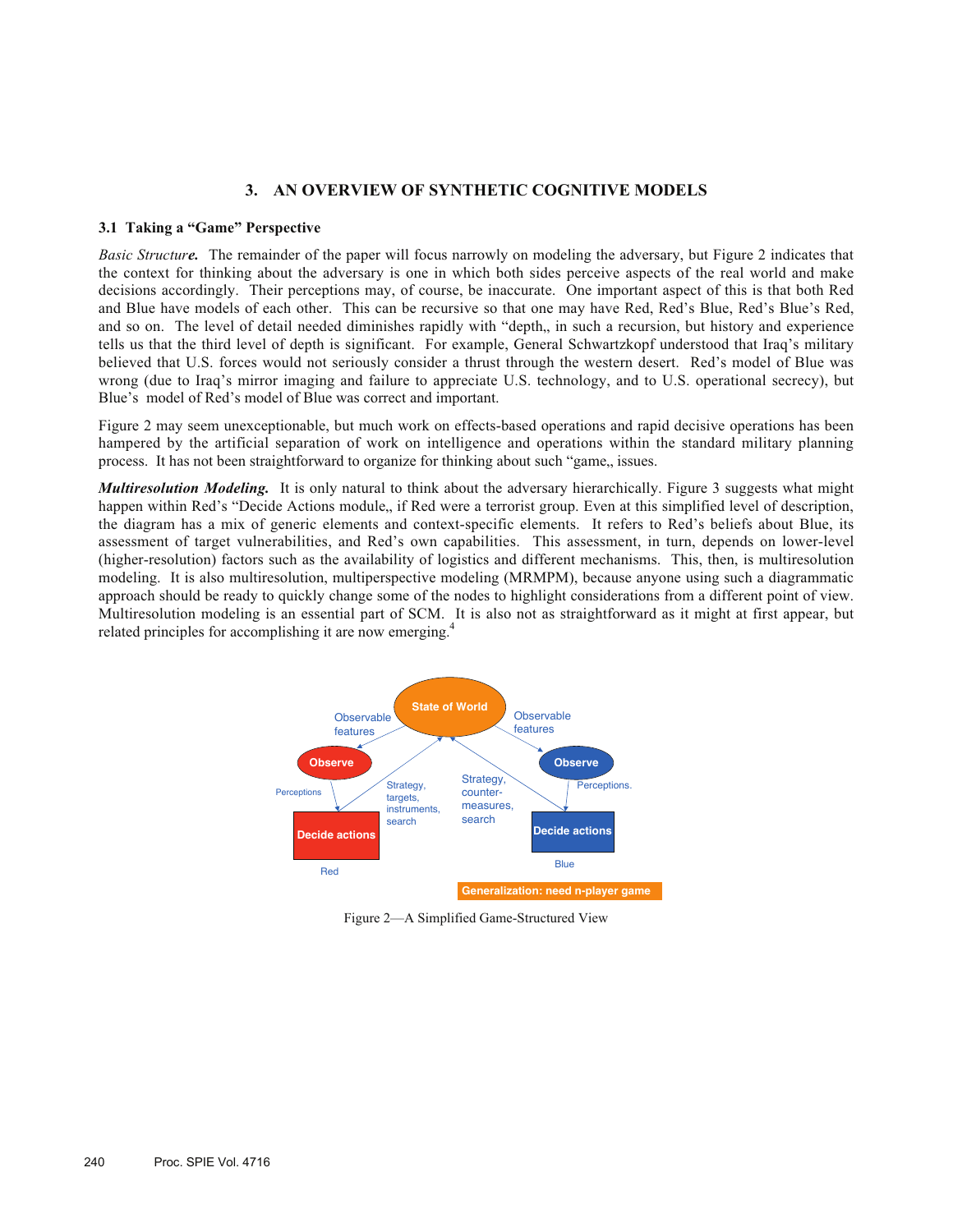

Figure 3—An Illustrative Decomposition of Red's Reasoning (Terrorist Example)

#### 3.2 The Assumption of Limited Rationality

A basic assumption of the approach is that the subject of the modeling exhibits *limited rationality*. There is no point in attempting to build a synthetic cognitive model of someone who truly behaves randomly or in ways that are directly counterproductive to his own intentions. As it happens, history is rich with examples of leaders who were neurotic, or even psychotic in some respects (Hitler and Stalin are examples), but even they exhibited the limited rationality referred to here.

As background, consider that "rational decisionmaking,, as that term is dubiously used by decision theorists, usually assumes: (1) comparing an appropriate set of options by considering the utilities of various outcomes, the probability of those outcomes for each option, and a calculation such as how to maximize expected utility; (2) that the utilities obey the transitivity principle (if A is better than B, and B is better than C, then A must be better than C); (2) a reasonable search for those "appropriate options,,; and (3) the avoidance of various psychological blunders such as seeing only organizationally blessed options, groupthink, sequential rather than parallel assessments, underestimating risks, and so on. None of us, even on the best days, fulfills all these requirements.<sup>10,14,15</sup>

Definition. Limited rationality establishes lower standards. In particular, we defined it as involving:

A fairly good set of options ("reasonable,, search),

-

- Parallel examination of options with an eye on objectives, and
- Explicit consideration of *upside and downside potential as well as likely outcomes*.

This does not require formulating anything like utility functions. Decisions made under limited rationality will have a superficially logical basis—i.e., a "reasonable,, relationship between objectives and decisions. They may, however, suffer from a wide range of errors and misperceptions. These include: inappropriate framing, thresholding, with the effect of eliminating what are perceived to be low-probability outcomes; misperceptions; groupthink; etc. Importantly, value judgments are often made implicitly in limited rational decisionmaking. For example, a risk-acceptant decisionmaker may look at likely, worst-case, and best-case outcomes of an option and focus in on the likely and bestcase outcomes—unless the worst-case outcome seems obviously too likely to be discounted.<sup>9,10,14,15</sup>

Limited rationality, then, does not imply wisdom or good choices. Rather, it means only that the decisionmaking has satisfied certain minimum criteria for what passes in the real world as rationality. Table 1 illustrates an important generic concept here, that under limited rationality we tend to make decisions by looking at options (one way or another)

<sup>&</sup>lt;sup>c</sup> Models demonstrating limited rationality will satisfy the transitivity principle in any single decision. However, their psychological anchor points may shift over time as a function of events, thereby appearing to violate transitivity. In fact, however, the models are merely being allowed go "change their minds,, about the relative goodness of options as circumstances change their view of the world and their baseline prospects.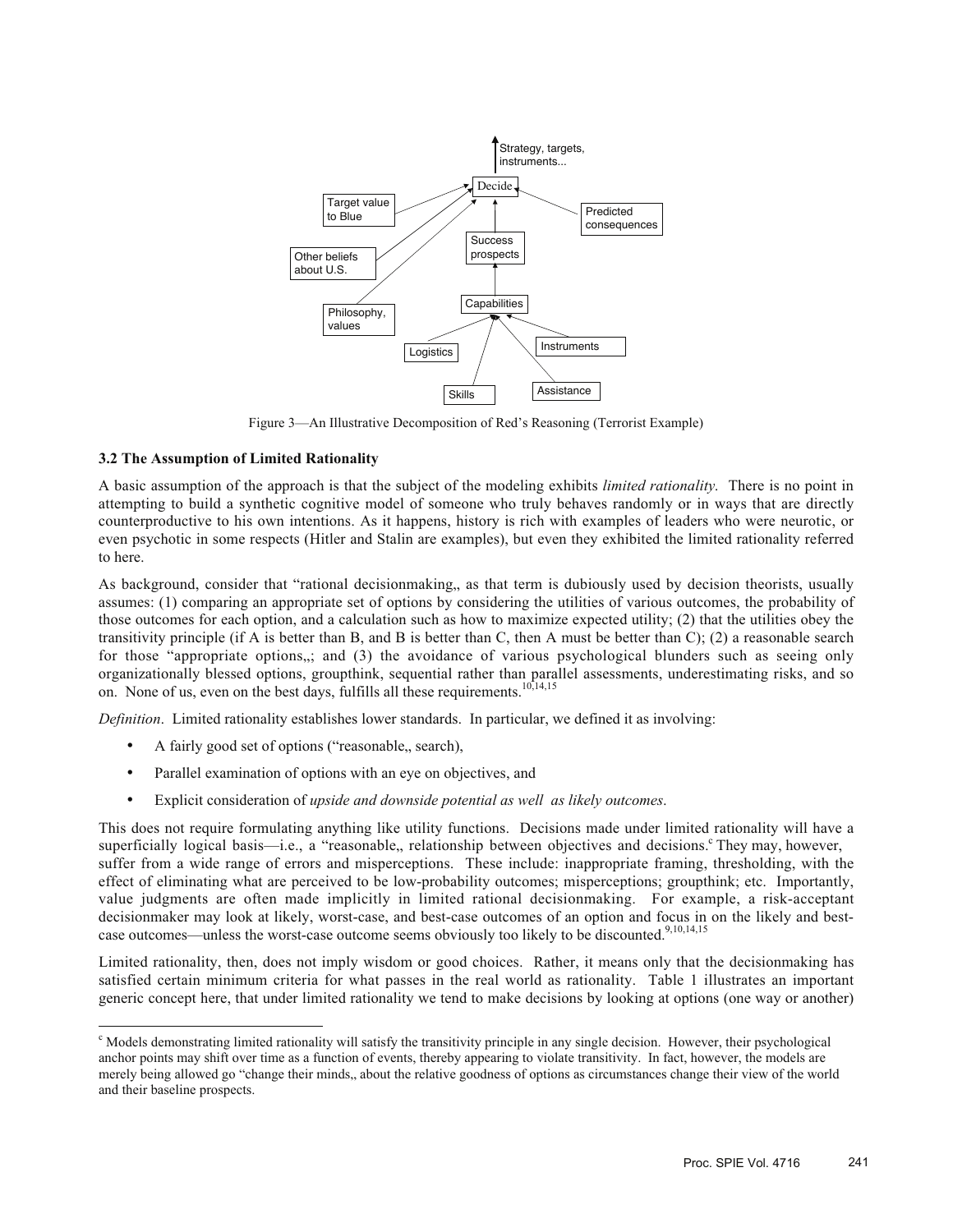and by addressing likely outcome, most favorable outcome, and worst-case outcome, but we do not typically turn everything into utilities and compute some kind of expected utility. Indeed, we think about the values of, e.g., "likely outcome,, in fuzzy terms such as "Good.,,

| Option     | <b>Likely Outcome</b> | <b>Most Favorable</b><br>Outcome | <b>Worst-Case</b><br>Outcome | <b>Assessment</b> |
|------------|-----------------------|----------------------------------|------------------------------|-------------------|
| Option 1   |                       |                                  |                              |                   |
|            |                       |                                  |                              |                   |
|            |                       |                                  |                              |                   |
| Option $n$ |                       |                                  |                              |                   |

Table 1—A Generic Decision Table Under Limited Rationality

#### 3.3 Designing the Model of Red from a Top-Down, Strategic Perspective

Although generalizations here are dangerous, most modeling of Red in other approaches appears to proceed bottom-up. One thinks of influences on Red's decisions, creates related nodes and arcs, and continues. Sometimes, one introduces hierarchy to reduce clutter, and sometimes one revises to combine concepts in sensible ways, but the standard approach seems to be driven bottom-up rather than by a top-down theory intended to impose structure from the outset. To put the matter differently, design may "emerge, but it is not built in.

The SCM approach is top-down. A fundamental reason for this is that if the results are to be used in high-level decision support, then Red's reasoning must be reducible to summary statements drawing upon only a few variables. Real-world decisionmakers, when reviewing their options, are unable to keep large number of variables in mind, much less to discuss them coherently with others. Obviously, however, each and every variable can be questioned, which leads to a "zooming in,,, as in "Sir, what do you mean that Option 2 looks risky? Why do you think of it as risky?,, That question might lead to another explanation with only a few variables, but they would be variables contributing to the perception of risk, rather than to the higher level decision directly. And so on. Again, we see MRMPM at work.

A top-down strategic perspective here means that the top-level variables should be appropriate and natural to decisionmakers. They should be the "right, variables for the particular decisionmaker. The variables should not be too technical and should not convey the impression of relevance and technical objectivity when they are instead myopic and subject to enormous uncertainties. The importance of this is well illustrated by the actual conversations of President Kennedy and his advisors during the Cuban Missile Crisis.<sup>16</sup>

#### 3.4 Conceiving SCMs to Mitigate Chronic Decision Problems

SCMs should arguably be designed in part to address know decision-support problems. The baseline for most top-level decisionmaking is structured discussion supported by staff papers and electronic viewgraph presentations, but ultimately dependent on the personal power and persuasiveness of the protagonists. This usually works well for the United States, which has a mature National Security Council system that seeks to assure that different perspectives can be heard, debated, and iterated. This mitigates some of the classic cognitive errors celebrated in the theoretical literature. Several problems, however, continue to arise and could be quite serious as the United States develops strategies to counter terrorism, sometimes on the eve of crisis or in the immediate aftermath of crises that might involve mass-casualty and mass-disruption weapons. These problems include: $9,17$ 

• A practical inability to recognize, honor, and discuss alternative concepts of the opponent's objectives and strategy. This tyranny of the best estimate can be due, for example, to imperfect intelligence, the immediacy bias, group think, mirror imaging, and physical exhaustion. Even when alternative views exist, they may not be taken seriously. Those who attempt to express minority views may be accused of being too soft (Adlai Stevenson or George Ball) or too hawkish (those who argue today for action against Iraq). At all levels of organization, there is a high price to pay for pushing a contrary view.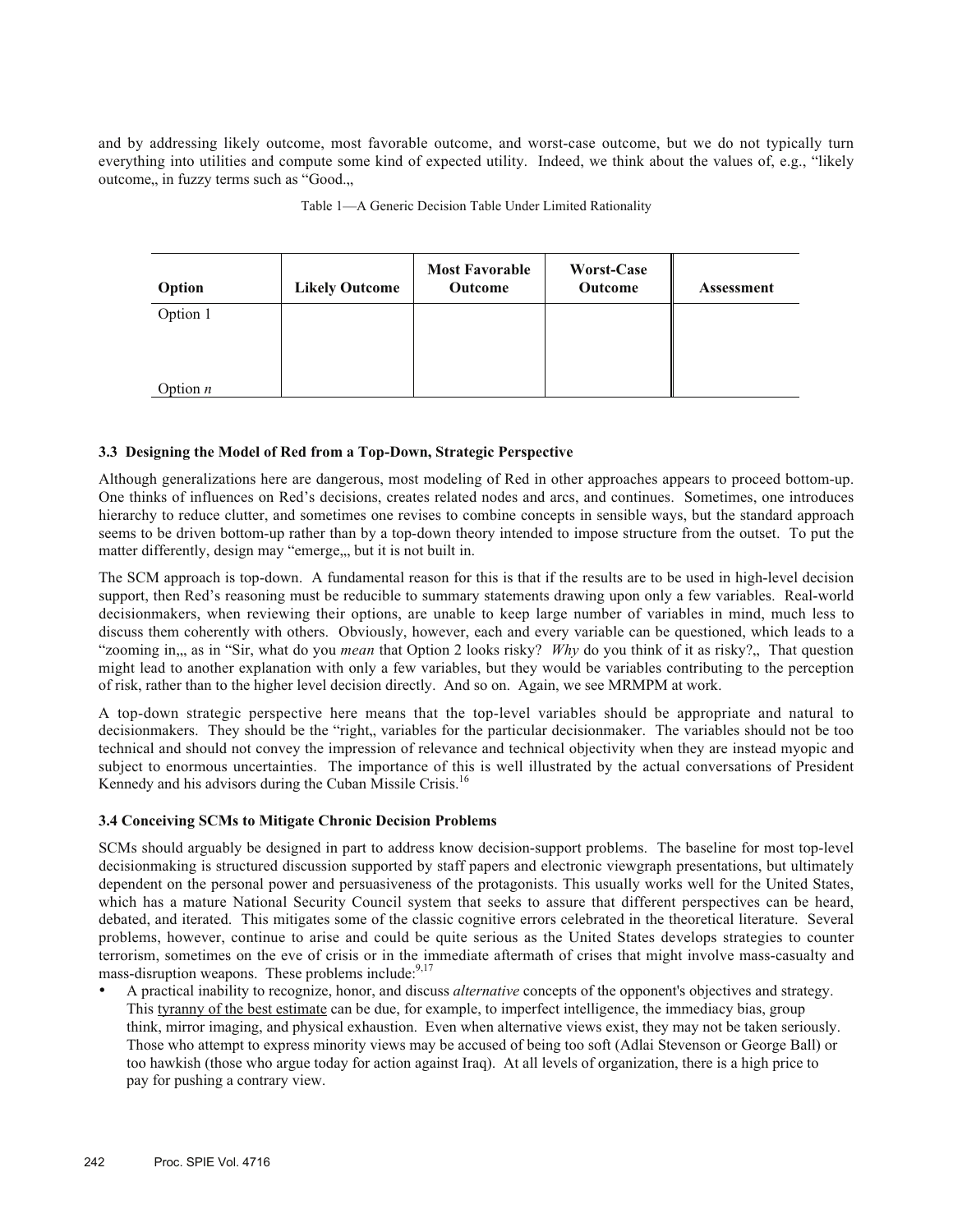- Failure to acknowledge the inherent difficulty of prediction in complex adaptive systems. It is better to plan and act than to wring one's hands, but naiveté about the quality of predictions can lead to bad plans from which recovery is difficult.
- Related to the above, failure to develop well-hedged contingent strategies. Developing sufficiently adaptive strategies is difficult because of the tyranny of the best estimate and the need to maintain security and discipline within a government when matters are contentious. During the war on Kosovo, even developing ground-force options were prohibited.<sup>18</sup>
- Difficulty in mounting timely decisive action. It is notoriously difficult for democratic governments to take timely and decisive actions that might deter, deflect, or undercut the enemy. A key reason is that the necessity for action is often ambiguous, whereas it is certain that the action will be severely criticized by portions of Congress and the media. Even worse, success may yield nothing dramatically visible (an attack is deterred or diverted), whereas failure could be politically catastrophic.

One purpose of SCM should, then, be to help mitigate these known problems. One way to do so is by constructing alternative models of the adversary.

#### 3.5 Alternative Adversary Models

In practice, decisionmaking is often beset by serious uncertainties about the adversary. However, as mentioned above, the processes of government, as well as natural desires to simplify, often lead to giving excessive respect to the best estimate. An obvious solution is to introduce alternative models as a matter of *doctrine* and analysis (thereby taking the onus off presenting the minority view). This can be quite helpful in helping people go "outside the box,, and to see that their baseline view may not be certain. Even two models is far better than one.

But how does one develop such models? The elements of an approach include reading and talking with enough people so that one is exposed to differences of view—not only of anointed experts, but also of semi-outsiders with different perspectives. Another mechanism is human war gaming with participants selected to stimulate debate. A third mechanism is *analyzing* the problem—paying less attention to the presumed dispositions of the actors than to the structural factors at work and the feasible options available.

Such alternative models can be developed. One useful tool for characterizing alternatives is the cognitive map (a variant of influence diagrams). Figure 4 compares cognitive maps for two models of Saddam Hussein as characterized in 1990. Model 1 was the intelligence community's best estimate before August, 1990; Model 2 was an alternative motivated, for example, by taking seriously some of Saddam's more bitter and bombastic speeches, which revealed his grandiose ambitions. Model 2 was also more grandiosely adventurous and risk-taking, which was also consistent with facts. In retrospect, the question is why Model 1 prevailed. The answer is that American officials and analysts projected their own prudence, conservatism and incrementalism onto Saddam.

Alternative models, then, can broaden thinking and generate better-hedged options. However, these advantages disappear if the temptation to "pick one, is followed. Further, and this is particularly profound for thinking about decision support, real people and governments *change* mindset and reasoning pattern as the result of developments and arguments. Thus, it is a serious error to shift to a single model merely because, at a given point, that model looks better.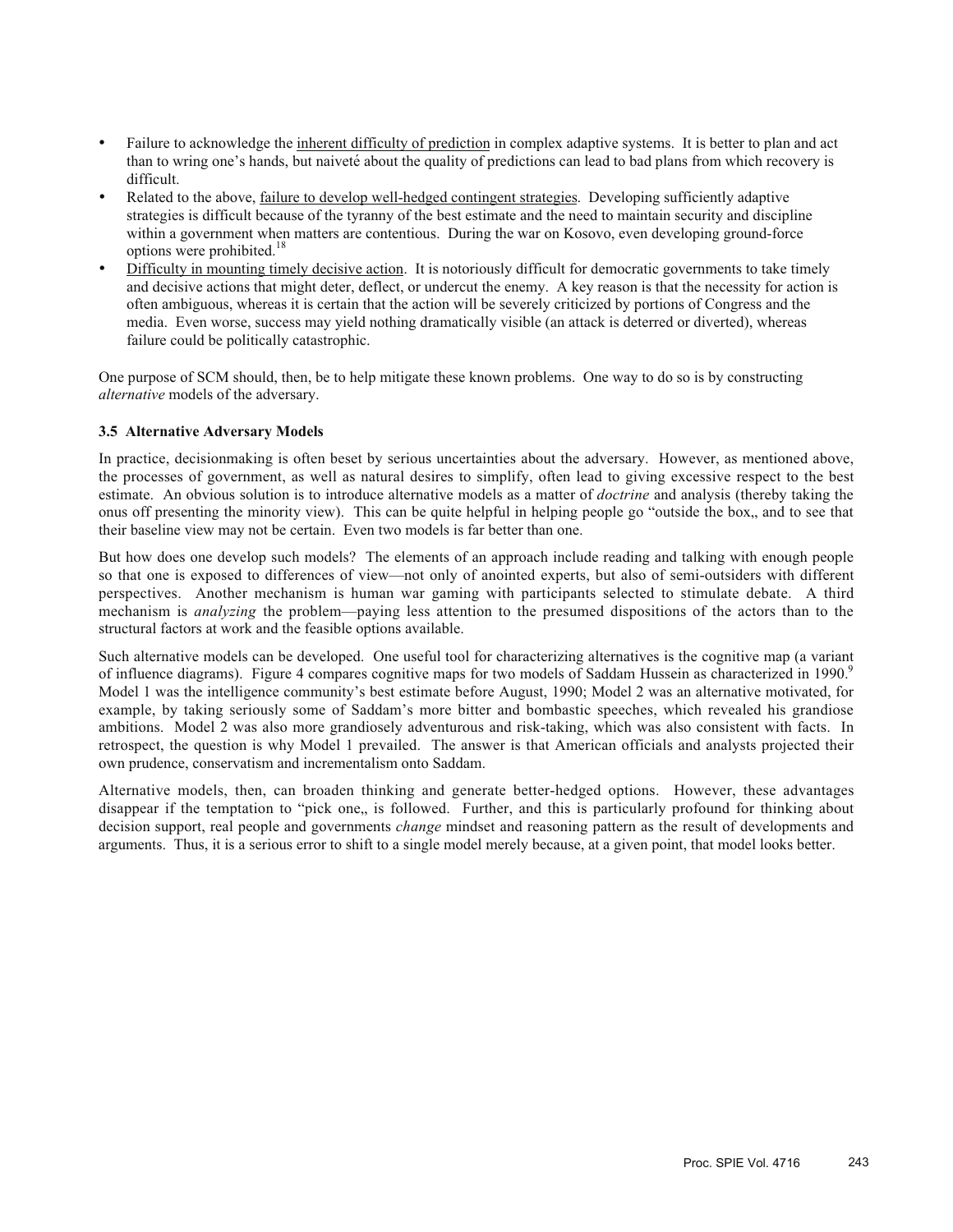

Figure 4—Model 2's Late-July, 1990 Risk-Assessment for the Conquer-Kuwait Option

Table 2 shows another way used to compare the two Saddam models. This one compares their attributes side by side.

The purpose of such devices is to solidify images of the alternative models. Note, however, that this falls short of rigorous definition. To build artificial intelligence models, we would define all of the attributes in terms meaningful to the computer and define what the various attributes would imply about behavior in different circumstances. That is feasible, but tedious. To illustrate the gap between what might look superficially like model definitions (Figure 4 and Table 2) and what we need ultimately, consider how Saddam may have perceived risks when contemplating invasion of Kuwait in mid-1990. How would the Figure 4 and Table 2 map over into such an assessment?

One way to answer that question would be to adopt a Bayesian-net approach and attach numbers, including conditional probabilities, to all of the arrows—with the values parameterized by the attributes. That is a worthy approach and one that has proven its value in a number of applications over the last decade or so. The approach described here, however, takes a very different tack. Figure 5 shows a simple influence diagram from our Saddam work, one suggesting how the second Saddam model would assess risks. This approach hops from a mental understanding of the models sketched above to implications for how the model would think about such matters. In doing so, it does what no before-the-fact computer model can do easily using at-the-time context-specific domain knowledge. Notice reference to "Bush's resolve,. That might not have been expected to be a key variable if the study had been done in 1988, but—at the time—in mid-1990—President Bush's top advisors were mostly very unenthusiastic about a military confrontation in the Persian Gulf. Even after the invasion, General Powell argued that Kuwait was not worth fighting over.<sup>8</sup> It is easy to understand why Saddam might have doubted Bush's resolve, as well as that of Congress.

Figure 5, of course, is just another picture. How does one move from such a picture to a real model—one that predicts Saddam's judgments and decisions? How does one "add up,, the arrows of the influence diagram, even if it correct? One answer is to use the machinery of Bayesian nets (e.g., by employing MacNetica® or its Windows'® cousin).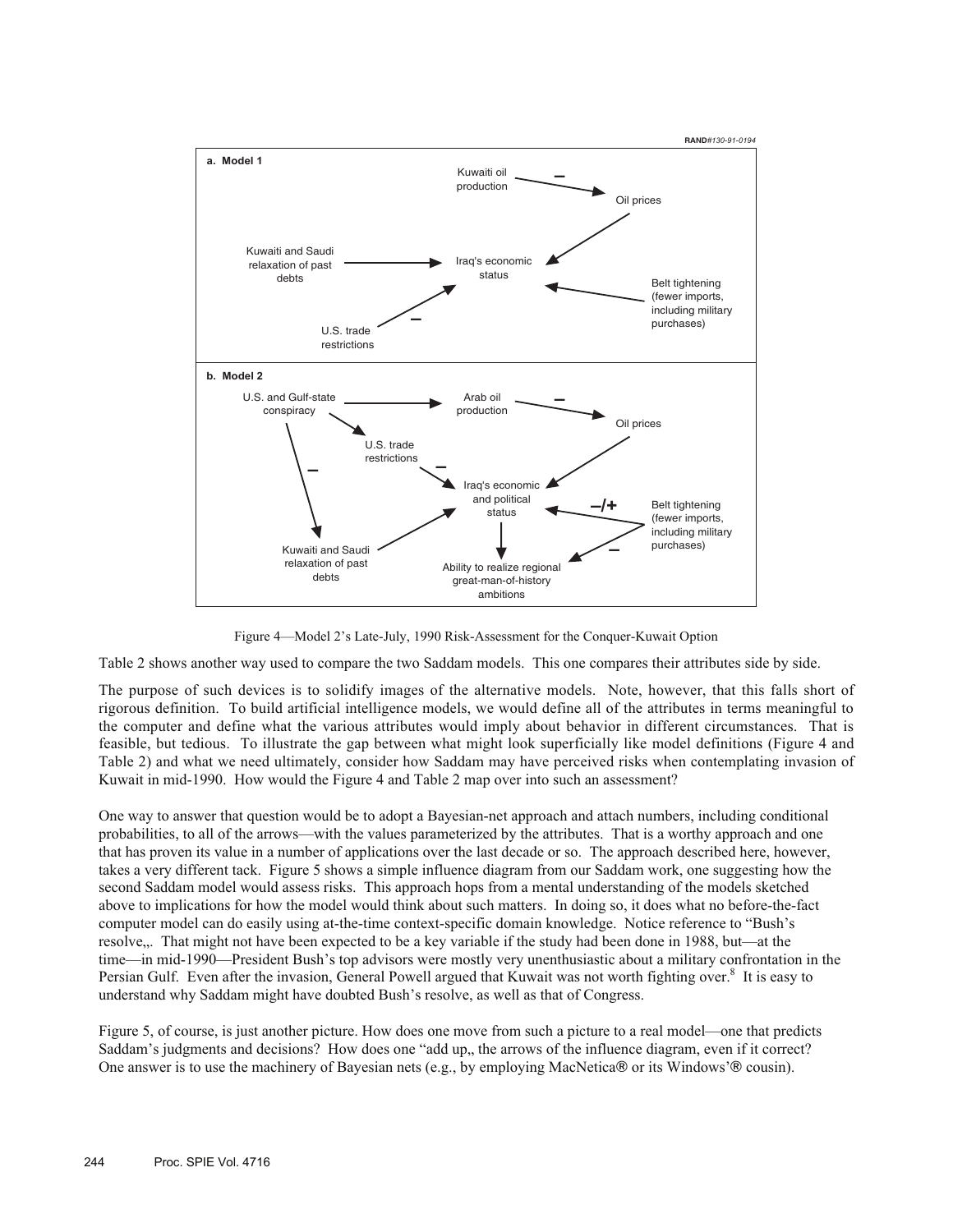|                                                                         | Model 1          | Model 2          |
|-------------------------------------------------------------------------|------------------|------------------|
| Attribute                                                               |                  |                  |
| Ruthless, power-focused; emphasizes realpolitik                         | $\bullet\bullet$ | $\bullet\bullet$ |
| Ambitious                                                               |                  |                  |
| "Responsive,,; seeks easy opportunistic gains                           |                  |                  |
| Impatiently goal seeking; likely to seek initiative                     |                  |                  |
| Strategically aggressive with nonincremental attitudes                  |                  |                  |
| Contemptuous of other Arab leaders                                      |                  |                  |
| Contemptuous of U.S. will and staying power                             |                  |                  |
| Financially strapped and frustrated                                     |                  |                  |
| Capable of reversing himself strategically; flexible (not suicidal)     |                  |                  |
| Clever and calculating (not hip-shooter)                                | $\bullet\bullet$ |                  |
| Pragmatic and once-burned, now cautious                                 |                  |                  |
| Still risk taking in some situations                                    |                  | $\bullet\bullet$ |
| Grandiosely ambitious                                                   |                  |                  |
| Paranoid tendencies with some basis                                     |                  |                  |
| Concerned about reputation and legitimacy in Arab<br>and Islamic worlds |                  |                  |
| Concerned only about being respected for his power                      |                  |                  |
| Sensitive to <i>potential</i> U.S. power not immediately present        |                  |                  |

The approach described here, however, is to construct discrete decision tables such as Table 3. Working from the left, most of the columns correspond to the factors of the influence diagram; the last column is the result. The "values,, of the various factors are qualitative to be in natural language, as in {Very Bad, Bad, Marginal, Good, Very Good}. In constructing such tables, we may wish to study the cases (rows) one-by-one and reason how the model in question would judge risks. This is tedious, but it can be valuable because worrying about the individual cases tends to clarify the factors and their values, and suggest what the attributes of our model should imply. In other words, this discussion forces us to address many of the issues that we might ideally have embedded directly in the model had we gone about things rigorously with the intention of developing an automated artificial-intelligence model. However, the work involved is much simplified doing it specifically for the snapshot situation than in general. Context is concrete and understandable, rather than abstract. Further, we need only to think out those considerations that matter in the context. In practice, this seems not to be especially difficult—although it is a job for a talented interdisciplinary team, not a pure methodologist or mathematician. Lest the reader find this agility dubious, he should note how human war games have consistently proven superior to extensive simulation support over the years, except for "doing the sums, on logistics, etc. People can be nimble in bringing the right knowledge to bear, even when it requires new thinking. This has also been demonstrated in the Caesar work at war games by Alex Levis and Lee Wagenhals where influence nets have been revised in a matter of minutes to hours.<sup>3</sup>

#### Table 2—Comparing Attributes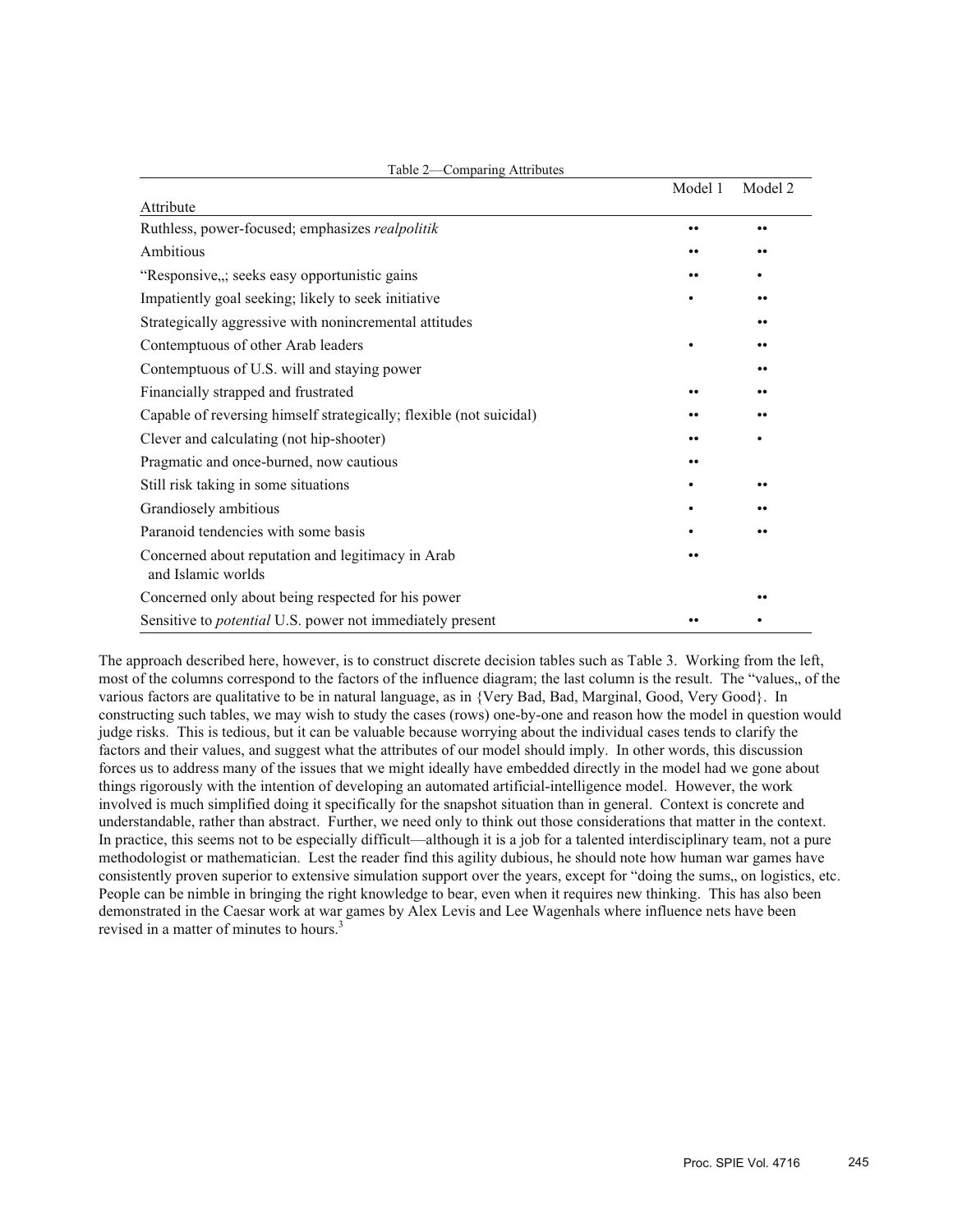

Figure 5—An Influence Diagram for Saddam 2's Assessment of Risks

Although the methodology suggests that one should do some working out of tables such as Table 3 row by row, a more systematic, mathematical procedure would obviously be desirable. In our application to Saddam Hussein, we concluded after deliberation that we could use mathematically simple combining rules  $if$  we  $(1)$  turned the qualitative values into numbers, (2) assumed a linear relationship (Risks= Weighted sum of risk factors), and (3) adjusted the weighting factors to reflect the character of the particular model of Saddam under consideration. A risk-taking Saddam would give little weight to worst-case outcomes and would instead focus on the upside. A conqueror or grandiose terrorist leader might be described here as "going for the gold.,, A more conservative Saddam would be very concerned about worst-case prospects, as well as the likely outcome.

Although a nonlinear combining rule might be required in other cases, even these simple linear mathematics can encapsulate a great deal of insight from behavioral psychology and the psychologically sensitive study of past crises. The effect reflects well the celebrated "prospect theory,, introduced by psychologists Daniel Kahnemann and Jacob Tversky.<sup>19</sup> Figure 6 is a schematic representation of that phenomenon. It simply indicates that people are more willing to accept a high ratio of risks to expected gains if their current status (and projected status in the baseline do-nothing option) is wretched than if it is relatively good. This is familiar to all of us. A normal husband and father does not "bet the farm, on a wager merely because the expected return from the wager would be quite favorable. The decision theorist overly influenced by economist-style decision theory might sneer at this, but common sense recognizes the wisdom. On the other end of things, a sufficiently unhappy person may feel that he has nothing to lose and that only the upside matters. The Palestinians of 2002 are behaving in that manner.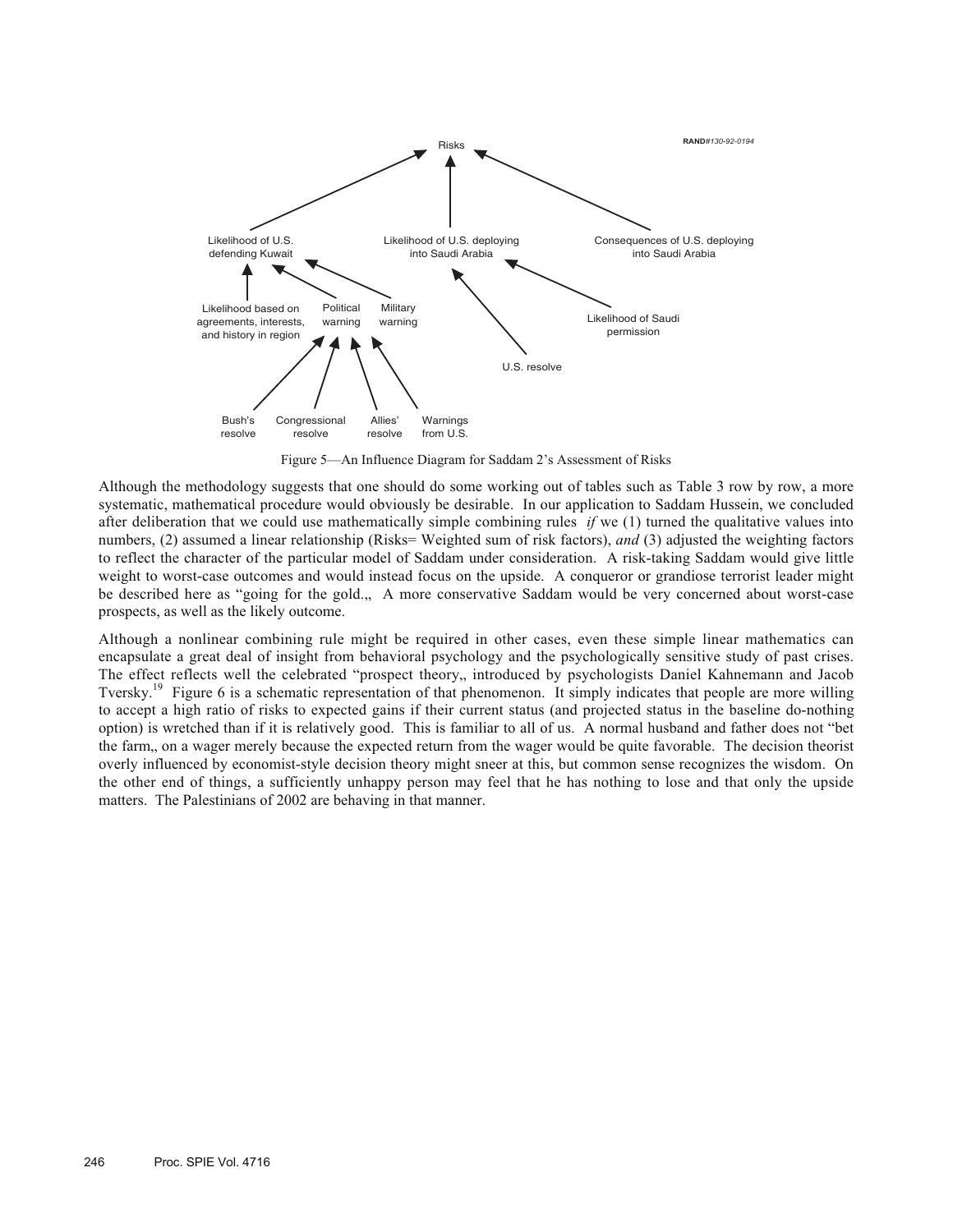|                    |                    | Table 3—A Decision Table for Risks |                         |                   |  |  |
|--------------------|--------------------|------------------------------------|-------------------------|-------------------|--|--|
|                    |                    |                                    |                         |                   |  |  |
|                    | Likelihood of U.S. | Consequences of                    |                         |                   |  |  |
| Likelihood of U.S. | Deploying into     | U.S. Deploying                     | Arab attitudes          |                   |  |  |
| Defending Kuwait   | Saudi Arabia       | Into Saudi Arabia                  | About Invasion          | <b>Risks</b>      |  |  |
| Low                | High               | Very Bad                           |                         | Very High         |  |  |
| Low                | Marginal           | Very Bad                           | <b>Bad</b>              | High              |  |  |
| Low                | Marginal           | Very Bad                           | Marginal or good        | High              |  |  |
| Low                | Low                | Very Bad                           | Bad                     | Low               |  |  |
| Low                | Low                | Very Bad                           | Marginal or good        | Low               |  |  |
| Low                | High               | Bad                                | <b>Bad</b>              | High              |  |  |
| Low                | High               | Bad                                | Marginal or good        | High              |  |  |
| Low                | <b>Marginal</b>    | <b>Bad</b>                         | <b>Bad or Marginal</b>  | <b>Marginal</b>   |  |  |
| Low                | Marginal           | Bad                                | Good                    | Marginal          |  |  |
| Low                | Low                | Bad                                | <b>Bad</b>              | Low               |  |  |
| Low                | Low                | <b>Bad</b>                         | <b>Marginal or good</b> | Low               |  |  |
| Low                | High               | Marginal                           | Bad                     | Marginal          |  |  |
| Low                | High               | Marginal                           | Marginal or good        | Marginal          |  |  |
| Low                | Marginal           | Marginal                           | Bad                     | Low               |  |  |
| Low                | Marginal           | Marginal                           | Marginal or Good        | Low               |  |  |
| Low                | Low                | <b>Marginal</b>                    | <b>Bad</b>              | <b>Very Low</b>   |  |  |
| Low                | Low                | Marginal                           | Marginal or Good        | Very Low          |  |  |
|                    |                    | Good or Very                       |                         |                   |  |  |
| Low                |                    | Good                               |                         | [Not plausible]   |  |  |
| Marginal           |                    |                                    |                         | High or Very High |  |  |
| High               |                    |                                    |                         | Very High         |  |  |



Figure 6—A Depiction of Prospect Theory's Implications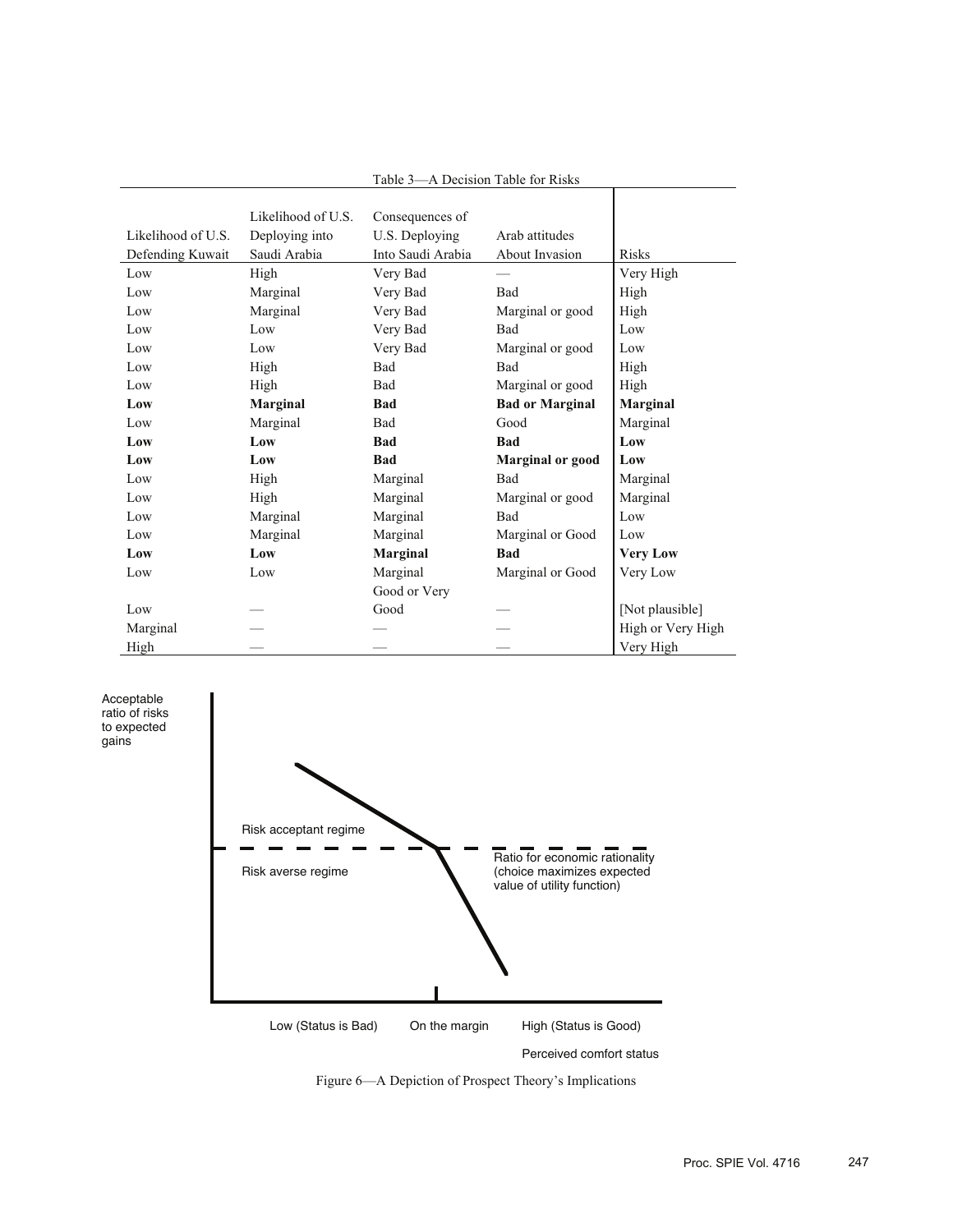#### 3.6 Extrapolation

This terse account summarizes the basic elements of the methodology for qualitative synthetic cognitive models. One considers snapshots in time at which key decisions will be made, works top down from that decision through the factors that would determine that decision and through subfactors as necessary. For each such decision at a snapshot in time, one constructs the relevant influence diagrams, translates them into hierarchical tables, and populates the tables with what amount to If-then-else rules. The result, however, is not a normal expert system. Instead, it is highly structured, top-down, strategic in nature, and "forward-chaining.,, The reasoning is explicit and easily explainable. It may or may not be automated, but it should be interactive.

In the applications I have conducted with my colleagues, we have found the approach to be relatively straightforward and fast. We did not have to write and debug computer models; we did not have to write down all of the nuances of all of the subtleties. Instead, we were saved by the concreteness of context. We were able to think and analyze quickly. Such terms are relative, however. We could not have done our Saddam work in minutes or hours; instead, we took days and weeks for the high-payoff work and months to tidy things up for the record. Had we had the benefit of knowing the principles beforehand, and of having a variety of computerized tools to help, then it is quite possible that the work could have been done in near-real time—just as it has proved possible in other research projects to adjust belief nets quickly in interactive settings.<sup>3</sup> If we had had the benefit of also working in a decision-support system that allowed virtual conferences with experts of various types at short notice, the quick recovery of historical analogs to the current situation, quick recovery of the adversary's translated and interpreted speeches and writings, ....then a great deal would be possible. Further, the fruits of such work could be translated into structured but comfortable electronic viewgraphs to stimulate and guide high-level discussion. That, at least, is a plausible vision.

Would the results be better or worse than those from some of the other methods being applied? I don't know. I believe, however, that they would hold their own, and then some, with respect to being understandable and readily related to what decisionmakers want to hear about. I believe that their message can readily be translated, for example, into a storytelling form of discussion, or a strong contrasting-view form of discussion, rather than the mysterious calculations of some more technical methods. But a mix of such methods is needed and will prove much better than any one method alone.

A number of improvements in methodology are needed if SCM is to be applied anew. These include: (1) introducing stochastic factors into some of the key judgments and decisions to reflect the fact that, even if one has the adversary model as correct as it is possible to have it, random factors will cause significant variation; (2) adding further rigor and developing the mathematics and computer tools to permit developing and filling out the models quickly; (3) establishing relationships to other methods and suggesting ways in which they can be used to supplement each other (e.g., multiresolution modeling methods could be used routinely in developing belief nets and much of the machinery of systems such as Netica or SIAM could be employed).

#### 4. APPLICATION IN THE WAR AGAINST TERRORISM

An obvious question here is whether these methods can be applied not to Saddam Hussein in a long-ago crisis, but to terrorist groups in the present era. The answer is yes. It is questionable whether it is fruitful to spend much time agonizing about the way Osama Bin Laden thinks. We are unlikely to find ways to dissuade or deter him. By and large, the preferred outcome would be for such terrorist leaders to be killed or captured. This said, the war on Al Qaeda should be seen not as a war on an individual, but rather war on a system, each part of which can be "attacked,, with different instruments, some of them of the sort under study in effects-based planning.<sup>d</sup> Figure 7 illustrates the point by suggesting that the terrorist system consists of top leaders, lieutenants, foot soldiers, logisticians, heads of supportive states, other outsiders (such as wealthy financiers living in third countries), and so on. If the war on terrorism is to be a long affair, then it would be a good investment to develop separate models (with alternatives for each) of each component of the terrorist system. Having such models could, in turn, usefully inform development of effects-based strategies and their adaptation during the course of events.

This discussion draws on work in an ongoing joint project of RAND and IDA, The Institute for Defense Analyses, one sponsored by  $d$ the Defense Advanced Research Projects Agency. Some of the work has also been reflected in a current study, on counter-terrorism, for the National Academy of Sciences.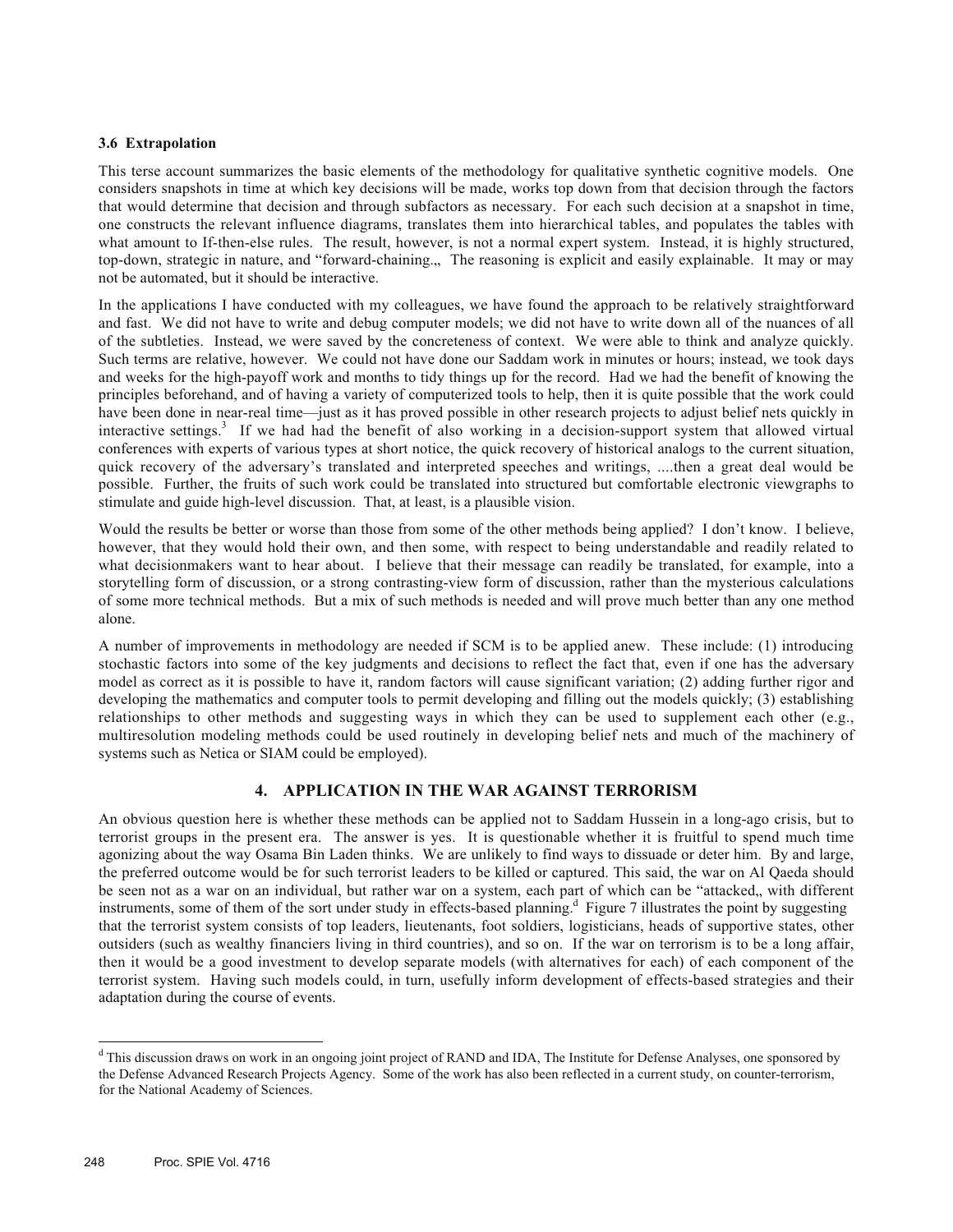

Figure 7—Elements of a Terrorist System

#### 5. ACKNOWLEDGMENTS

This paper is based on RAND research sponsored by the United States Air Force Research Laboratory.

#### 6. REFERENCES

- 1. Davis, Paul K., *Effects-Based Operations: A Grand Challenge for the Analytical Community*, RAND, Santa Monica, CA, 2001.
- 2. Paté-Cornell M.E. and S.D. Guikema: "Probabilistic Modeling of Terrorist Threats: A Systems Analysis Approach to Setting Priorities Among Countermeasures,,, submitted for publication in Military Operations Research, Working paper of the Department of Management Science and Engineering, Stanford University, 2002.
- 3. Wagenhals, Lee, "Modeling Effects-based Operations in Support of War Games,,, Proceedings of the SPIE, Vol. 4367, ed. by Alex Sisti and Dawn Trevisani, 2001.
- 4. Davis, Paul K. and James Bigelow, Experiments in Multiresolution Modeling, RAND, Santa Monica, CA, 1998.
- 5. Davis, Paul K., "Applying Artificial Intelligence Techniques to Strategic Level Gaming and Simulation,, in Maurice S. Elzas (ed.), *Knowledge Based Modelling and Simulation Methodologies*, North Holland Publishing Co., Amsterdam, 1986. (available also as RAND P-7120, 1985).
- 6. Davis, Paul K., An Analyst's Primer for the RAND-ABEL Programming Language, RAND, N-3042-NA, 1990.
- 7. Davis, Paul K., Some Lessons Learned from Building Red Agents in the RAND Strategy Assessment System (RSAS), RAND, N-3003-OSD. Available also in Military Operations Research Society, Mini-Symposium Proceedings: Human Behavior and Performance as Essential Ingredients in Realistic Modeling of Combat—MORIMOC II, 1989.
- 8. Woodward, Robert, The Commanders, Simon and Schuster, NY, NY.
- 9. Davis, Paul K. and John Arquilla, Deterring or Coercing Opponents in Crisis: Lessons from the War With Saddam Hussein, RAND, Santa Monica, CA, 1991
- 10. Davis, Paul K. and John Arquilla, Thinking About Opponent Behavior in Crisis and Conflict: a Generic Model for Analysis and Group Discussion, RAND, N-3322-JS, 1991
- 11. Davis, Paul K., "Improving Deterrence in the Post-Cold War Era: Some Theory and Implications for Defense Planning,,, Ch. 8 in New Challenges in Defense Planning, Paul K. Davis (ed.), RAND, Santa Monica, CA, 1994.
- 12. Arquilla, John and Paul K. Davis, *Extended Deterrence, Compellence, and the "Old World Order*,,, RAND, N-3248-JS, 1992.
- 13. Arquilla, John and Paul K. Davis, Modeling Decisionmaking of Potential Proliferators as Part of Developing Counterproliferation Strategies, RAND MR-467, 1994.
- 14. Hogarth, Robin, Judgement and Choice, John Wiley and Sons, 1980 (a good summary that includes citations to the seminal research of Kahnemann and Tversky and others).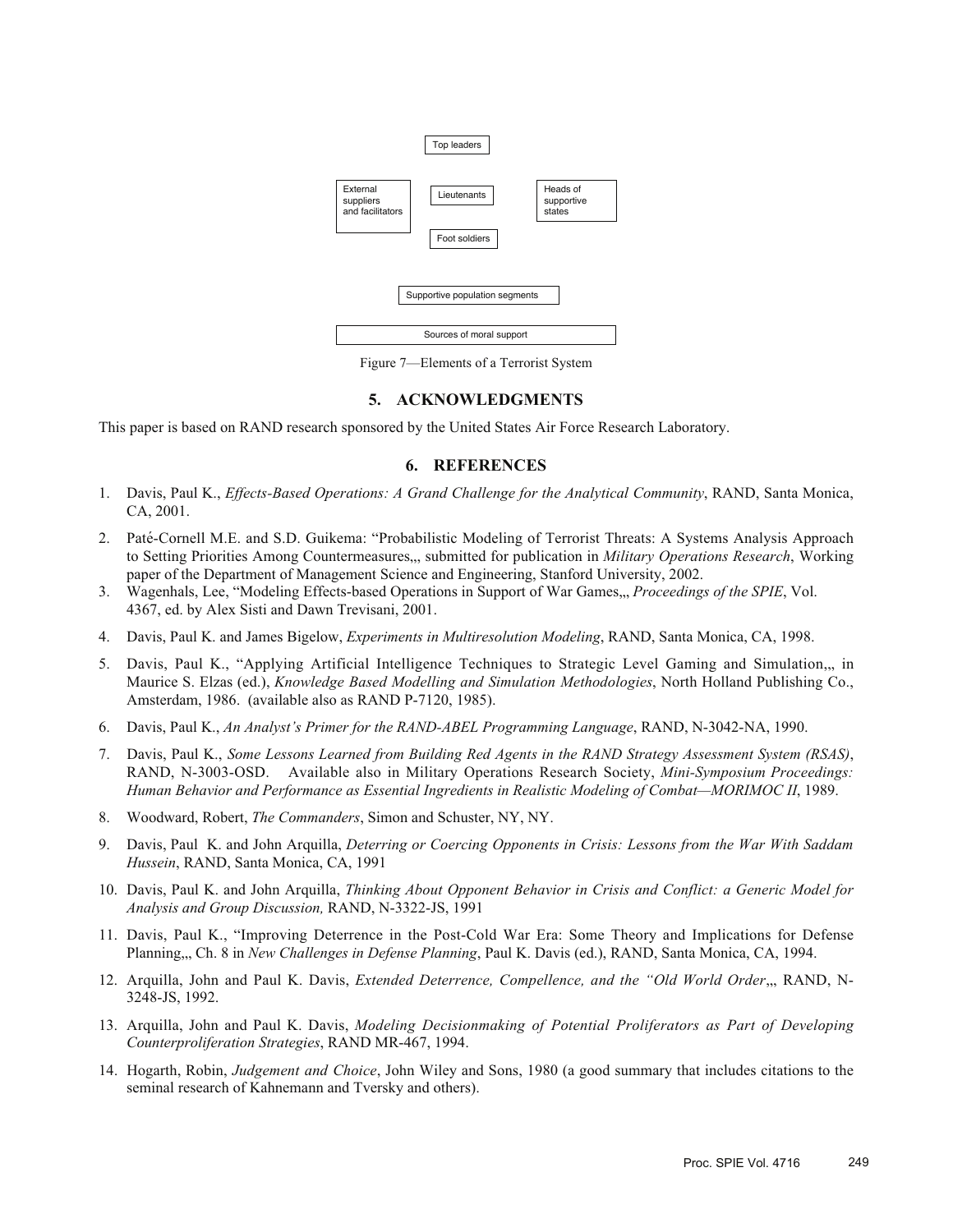- 15. Heuer, Richards J., Psychology of Intelligence Analysis, Central Intelligence Agency, Washington, D.C., 1999.
- 16. May, Ernest R., and Philip D. Zelikow (ed..), The Kennedy Tapes: Inside the White House During the Cuban Missile Crisis, Belknap, Harvard University Press, Cambridge, MA, 1997
- 17. National Research Council, Post-Cold War Conflict Deterrence, National Academy Press, Washington, D.C., 1977. (highlights of the author's work are included as Appendix H).
- 18. Clark, Wesley, Waging Modern War, Public Affairs, Perseus Books, Cambridge, MA, 2001.
- 19. Kahnemann, Daniel and Jacob Tversky, "Prospect Theory: An Analysis of Decision Under Risk,,, Eonomtrica, Vol. 47, pp 263-291, 1979.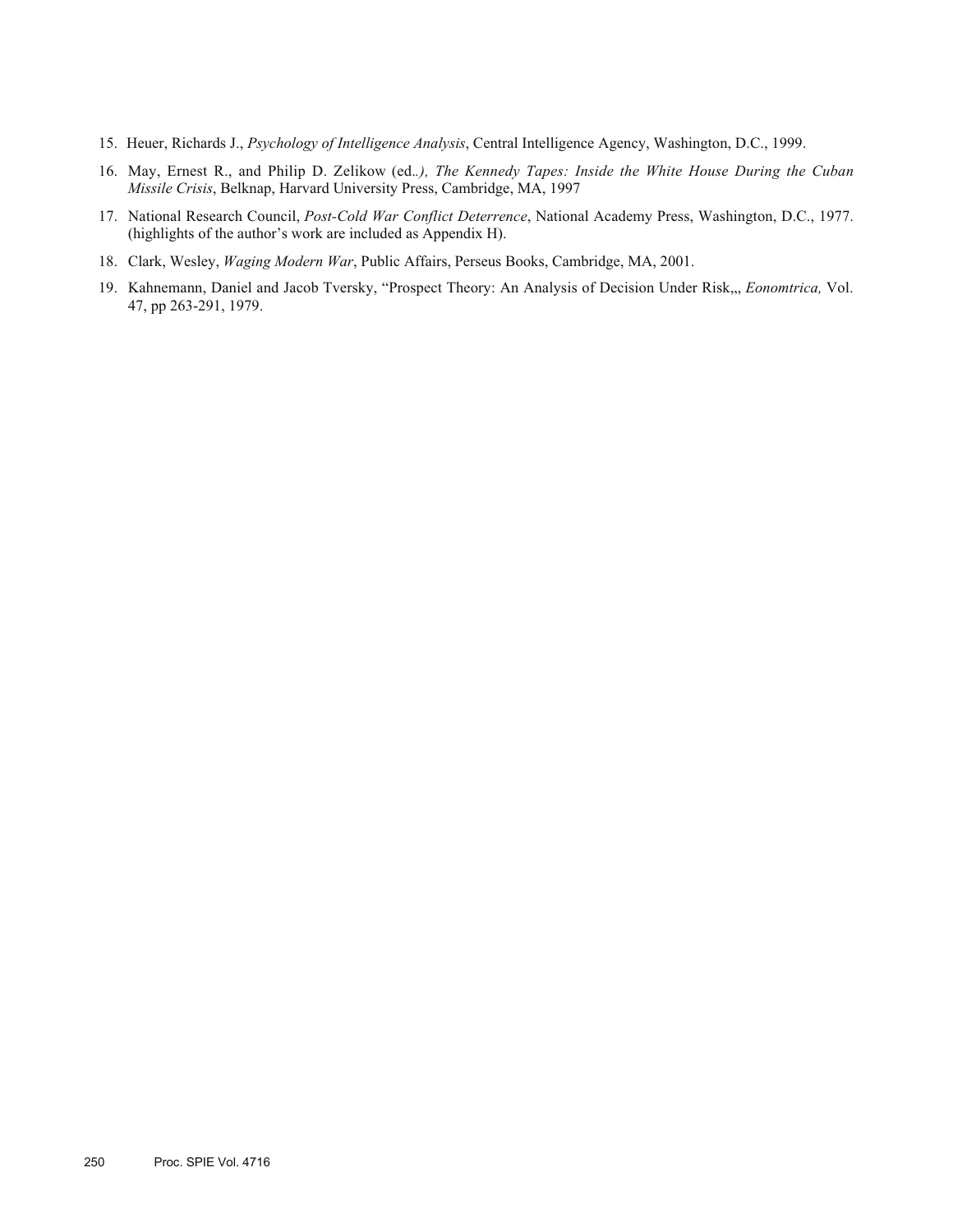Thoughts on Higher-Level Adversary Modeling

Paul K. Davis

Reprint from proceedings of SPIE's AeroSense 2003 Conference

Reprinted with permission from Proceedings of SPIE: Enabling Technologies for Simulation Science VII. Vol. 5091. April 2003. edited by Alex Sisti and Dawn Trevisani, "Thoughts on Higher-Level Adversary Modeling, Paul K. Davis, pp 172-181. Copyright © 2003 The Society of Photo-Optical Instrumentation Engineers.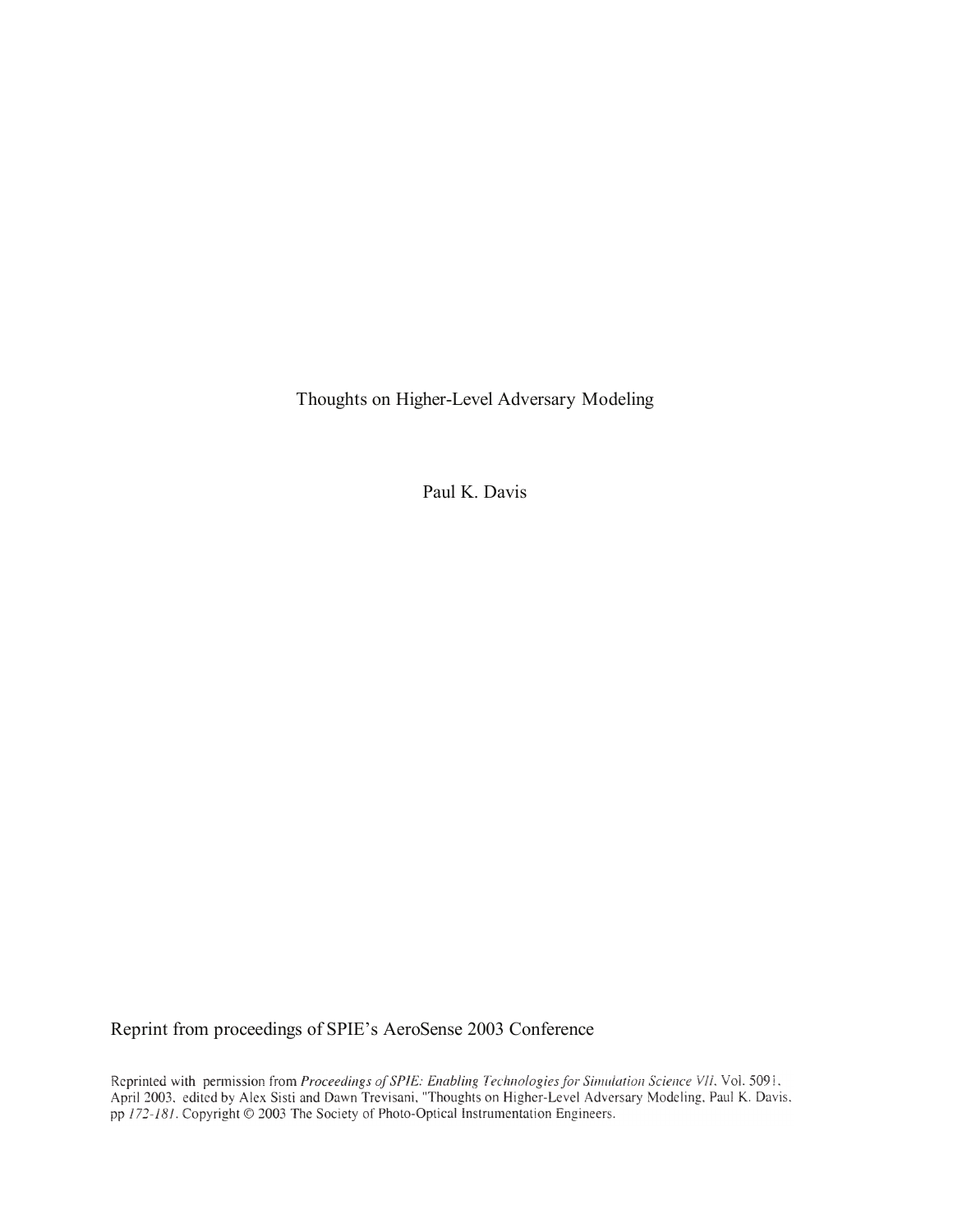## **Thoughts on Higher-Level Adversary Modeling**

Paul K. Davis<sup>a</sup>

RAND and the RAND Graduate School, 1700 Main St., Santa Monica, CA, USA 90407-2138

#### **ABSTRACT**

The advent of concepts such as effects-based operations and decision dominance has led to renewed interest in the modeling of adversaries. This think-piece discusses some of the issues involved in conceiving and implementing such models. In particular, it addresses what behaviors may be of interest, how models might be used in high-level decision support, alternative conceptual models, and possible simple implementations. It also touches on issues of multiresolution, multiperspective modeling (MRMPM), modularity, and reusability.

**Keywords:** Multiresolution, multiperspective, model abstraction, adversary modeling, opponent modeling, decision support, effects based operations.

#### **1. INTRODUCTION**

#### **1.1 Objectives**

This paper is a think-piece on developing "adversary models" for high-level decision support in political-military contexts. Interest in adversary modeling has increased in modern times as the result of: concepts such as effects-based operations  $(EBO)^{1}$ <sup>23</sup> and decision dominance,<sup>4</sup> the DoD having moved to capabilities-based planning,<sup>56</sup> and the need to have intelligent behaviors in simulation. A broad theme in planning is achieving adaptiveness, which requires that one anticipate to some degree the *possible* actions of a responsive adversary, rather than only so-called best-estimate projections. A number of related DoD research projects are ongoing, but my purpose here is to start afresh in thinking about some basic issues—while emphasizing *simplicity* appropriate to high-level discussions.

#### **1.2 Approach**

In what follows, Section 2 discusses specific behaviors that might be sought from adversary modeling for support of national authorities or commanders (as distinct, say, from incorporating tactical behaviors in entity-level military simulations). As discussed in Section 3, the value of assessments of the adversary in decision support depends on the way in which options are framed for the decisionmaker. I suggest some important departures from nominal military decision-support doctrine. Section 4 then returns to the paper's main flow and discusses some alternative approaches to "thinking about" adversaries and implications for modeling intended to be simple. It also proposes a different way of thinking about model validation. Finally, Section 5 speculates about reasonable and unreasonable goals for composability and reusability of the adversary models discussed. Section 6 summarizes conclusions.

#### **2. WHAT DO WE SEEK FROM ADVERSARY MODELS?**

#### **2. 1 Behaviors of Interest**

Human behaviors are important at all levels of conflict.<sup>7</sup> At the low end, we may be interested in how effectively pilots function depending on cockpit displays and the volume of information. This paper is concerned more with adversary behaviors relevant to top national authorities, a combatant commander, or major subordinates. Table 1 identifies a number of concrete behaviors relevant to the development of strategy at such levels, strategy such as that for the recent

a [pdavis@rand.org;](mailto:pdavis@rand.org) phone 310-451-6912.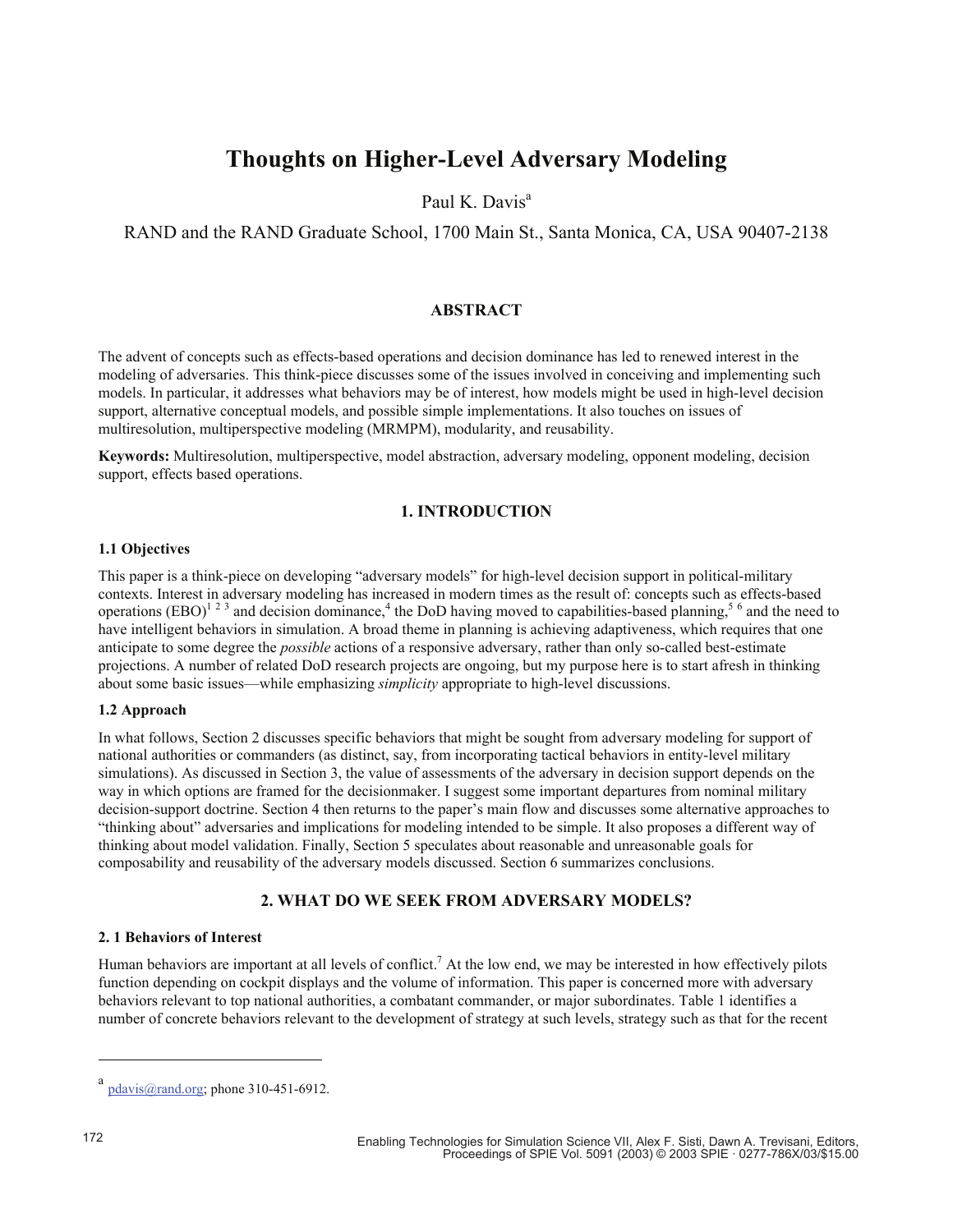war with Iraq. The table distinguishes among behaviors of the adversary leader, high-ranking officers, rank-and-file military personnel, ordinary citizens in cities, and zealots—a partial list illustrating the point that "the adversary" is seldom a single entity with a single mindset.<sup>8</sup> If we look first at the political-leader adversary (first column, lines 2 to 4), then for the Iraq war this was Saddam Hussein (if he survived the initial strike). The behaviors of interest were (second column) decisions about escalation, termination, and defensive strategy. The third column suggests some of the possible determinants of behavior. For example, Saddam's decisions about escalation were probably determined by his values (did he care more about putting a thumb in America's eyes than about avoiding widespread death and destruction within Iraq?), how he assessed personal and national prospects for the escalation and no-escalation options, and Iraq's actual military capabilities.

| Adversary                                        | <b>Behaviors of Concern</b>                                                                | Possible Determinants of Behavior                                                                                           |
|--------------------------------------------------|--------------------------------------------------------------------------------------------|-----------------------------------------------------------------------------------------------------------------------------|
| Political<br>Leader (e.g.,<br>Saddam<br>Hussein) | Escalation (none, discriminate tactical<br>WMD, strategic WMD, last-gasp Samson<br>option) | Values, capability, (perceived) personal and national prospects,<br>psychological state                                     |
|                                                  | Termination (capitulation, negotiation,<br>none)                                           | Personal and national prospects, values, psychological state,<br>knowledge                                                  |
|                                                  | Defensive strategy (forward defense,<br>defense in depth, fall back to cities)             | Prospects for victory, exhaustion of adversary, , knowledge                                                                 |
| Senior Military<br>Officers                      | Escalation, given orders to do so (as<br>above)                                            | Loyalty, morale, prospects, values, psychological state, quality of<br>command and control system, knowledge                |
|                                                  | Defensive strategy (fight forward,<br>defense in depth, fall back to cities)               | Prospects for victory, exhaustion of adversary, , knowledge                                                                 |
|                                                  | Enthusiasm and speed of maneuver,<br>given orders (low, high)                              | Loyalty, morale, prospects, values, psychological state, quality of<br>command and control system, knowledge                |
|                                                  | Treatment of desertion (acquiesce,<br>discourage, kill)                                    | Loyalty, morale, prospects, values, psychological state. quality of<br>command and control system, knowledge                |
| Rank and File<br>Soldiers                        | Fighting effectiveness while fighting<br>(low, nominal, high)                              | Quality of command and control, unit cohesion, loyalty,<br>perceived prospects, physical and psychological state, knowledge |
|                                                  | Break point (low, nominal, high)                                                           | Quality of command and control, unit cohesion, loyalty,<br>perceived prospects, physical and psychological state, knowledge |
|                                                  | Termination (surrender, desert, none)                                                      | Quality of command and control, unit cohesion, loyalty,<br>perceived prospects, physical and psychological state, knowledge |
|                                                  | Enforcing orders on peers (yes, no)                                                        | Quality of command and control, unit cohesion, loyalty,<br>perceived prospects, physical and psychological state, knowledge |
| People in<br><b>Urban Areas</b>                  | Movement (huddle at home, move to<br>safer quarters, flee the city)                        | Orders, command and control, knowledge, alternatives                                                                        |
|                                                  | Support of fighters (active, minimal,<br>sabotage)                                         | Loyalty, nationalism, command and control, knowledge,<br>alternatives                                                       |
|                                                  | Reaction to Coalition forces (positive,<br>acquiescent, hostile)                           | Loyalty, nationalism, command and control, knowledge,<br>alternatives                                                       |
| Zealots                                          | Tactics (individual suicide missions,,<br>wolfpack ambushes)                               | Degree of commitment, knowledge, physical and psychological<br>state, support of population                                 |
|                                                  | Termination (desert, none)                                                                 | Religious zealotry, knowledge, physical and psychological state,<br>support of population                                   |

|  |  | Table 1—Examples of Adversary Behaviors Relevant to Decision Support |  |
|--|--|----------------------------------------------------------------------|--|
|  |  |                                                                      |  |
|  |  |                                                                      |  |
|  |  |                                                                      |  |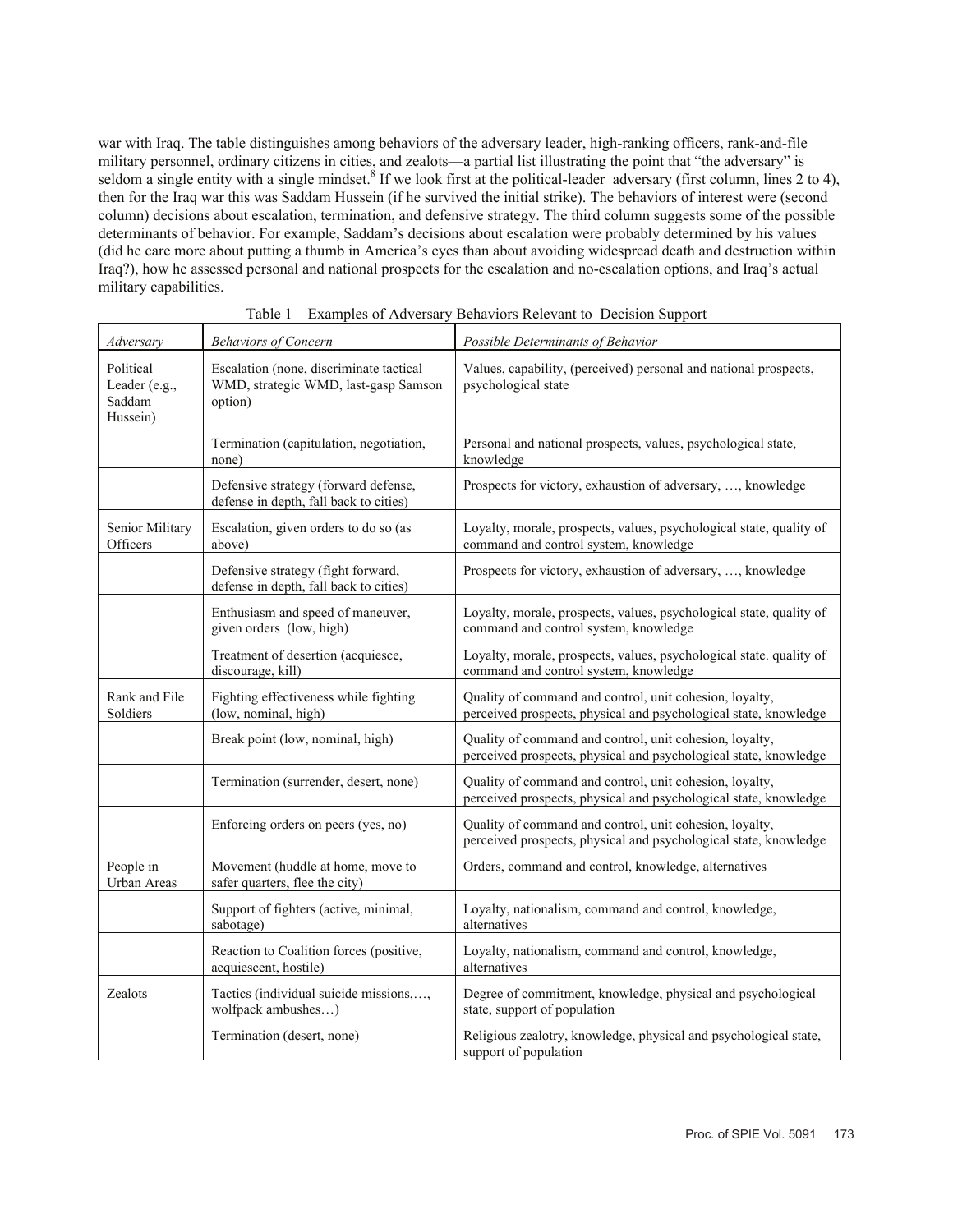His assessments, of course, reflected perceptions of reality, not reality itself. In the 1991 Gulf war, Saddam apparently did not comprehend beforehand how devastating U.S. airpower would prove to be.<sup>9</sup> Nor did he expect that the United States—the nation embarrassed in both Vietnam and Lebanon—would deploy 500,000 men and mount a ground-force counterattack.10 Another determinant of decisions is the state of psychological health. Decisionmaking can deteriorate to the point of paralysis when we are ill, exhausted, and frightened.<sup>1</sup>

Skipping in Table 1 to senior military commanders, we have additional determinants such as loyalty. The United States made major efforts to contact Saddam's military commanders and to persuade them to disobey orders and even to surrender.<sup>12</sup> One issue was penetration (e.g., were the leaflets, e-mails, broadcasts, and telephone calls getting through?); another issue was their credibility (and that of the United States).

This partial discussion of Table 1 suffices to demonstrate that the *nature* of behavioral models for supporting high-level decisionmaking is different from that the nature of usual combat or force-planning models, especially in the many qualitative considerations and uncertain values of related variables. To be sure, good combat models also require soft variables and qualitative modeling if they are to be realistic.<sup>7</sup> Unit break points, the impact of surprise on fighting effectiveness, and the force multiplier for attacking unprepared flanks are all examples of such soft variables that can be crucial for, e.g., rapid decisive operations, shock and awe,  $^{14}$  effects-based operations,<sup>12 15</sup> and decision dominance.<sup>4</sup>

#### **2. 2 Value of Adversary Models and the Framing Issues in Decision Support**

Given interest in the behaviors discussed in Table 1, a next issue is how related behavior models might actually be used in high-level decision support in crisis or conflict. The context is quite different from, say, an air-component commander worrying about the adversary's tactics in employing surface-to-air-missiles (e.g., employing them all from the outset, versus holding some in covert reserve). It is also different from peacetime force planning that uses simulations evaluating modernization options in scenarios that assume that both sides use their game-theoretic optimal strategies.

As an example of high-level decision support in war, consider that a the commander's choice of maneuver strategy may be affected by his personality, experience, sense of what a"smart" adversary behavior would be, command and control status, and his contextual assessment of the adversary. Robert E. Lee and Stonewall Jackson exploited the inability of early Union commanders to maneuver quickly. Israeli generals in 1967 and 1973 acted upon their belief that Arab armies were unimaginative, slow, and nonadaptive in their maneuvers.

Speculating with such considerations in mind, Table 2 describes schematically some alternative enemy courses of action (COAs) that might be contemplated by a Blue commander on the offensive (such as the U.S. as it reached Baghdad).

| Adversary<br>Strategy  | Static Set-piece                                                         | Mobile Defense in Depth                                                     | Area Defense                                                                                          |
|------------------------|--------------------------------------------------------------------------|-----------------------------------------------------------------------------|-------------------------------------------------------------------------------------------------------|
| Concept                | Heroic forward defense                                                   | Cause unacceptable high-<br>intensity attrition and hope for<br>negotiation | Preclude quick Blue victory; impose<br>attrition; paint picture of prolonged,<br>bloody war.          |
| Positioning            | Forward defense, two up and<br>one back, tactically and<br>operationally | Succession of fixed lines with<br>sizable maneuver forces in<br>reserve.    | Relatively small units dispersed<br>throughout area for in-depth attrition<br>and harassment          |
| Maneuver<br>Character  | Short-distance, as in reinforcing<br>regiments                           | For counterattack, flankng,<br>raids, etc.                                  | Short-distance maneuver of small units<br>for ambushing and survival                                  |
| Use of Terrain         | Static defense in open terrain                                           | More mobile operations but still<br>mostly in open terrain                  | Dispersed defenses in mostly open<br>terrain, plus extensive operations in<br>urban areas             |
| Adaptiveness           | Minimal (predetermined)<br>behavior)                                     | Substantial                                                                 | Small units to seek opportunities to<br>attack rear, etc.                                             |
| Response to<br>Failure | Hold until broken                                                        | Continue until defeated                                                     | Continue until defeated; shoot<br>deserters; employ irregulars for<br>harassment and suicide missions |

Table 2—Illustrative Adversary Defense Strategies (Schematic)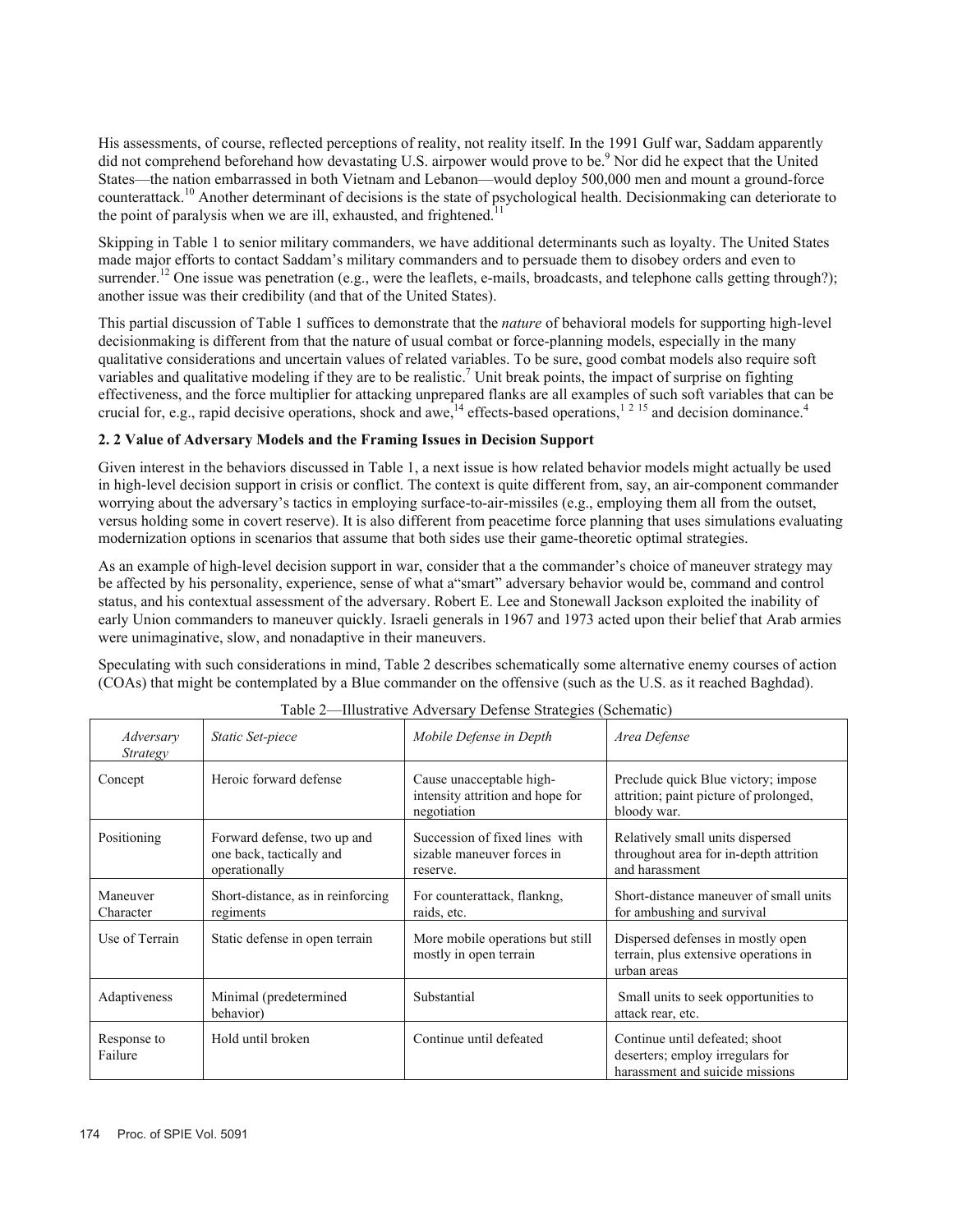Table 3 then indicates how two maneuver options (a deliberate approach versus an approach with more daring deep thrusts, albeit with a fallback option) might be evaluated in the classic doctrinal approach in which the Blue commander first characterizes the goodness of each of his options by assuming that the adversary does the worst that can be done, and then chooses that COA with the least-bad result. This is equivalent to a minimax strategy in classical game theory. As noted in the "story" below Table 3, the commander evaluates his COA for rapid, deep thrusts as being much more risky and therefore rejects it.

| Blue COA                                                                   | Assessment for Worst Adversary Strategy |
|----------------------------------------------------------------------------|-----------------------------------------|
| Deliberate attack                                                          | Marginal                                |
| Immediate daring thrusts (with option to fallback to deliberate<br>attack) | Very Bad                                |

Story: Given a "deliberate" Blue attack, the adversary will surely be defeated, if only by overwhelming power, after Blue tightens lines, builds force strength, and spends time preparing, with air forces and artillery, for further movement. Significant losses will occur with the adversary choosing a mobile or area defense, but losses and other risks should be containable. In contrast, with the daringthrust approach, it is possible that the adversary—with either a mobile defense or an area defense—could "pull in" and then attack the penetrating forces, especially in urban terrain. And, the adversary could mount major raids into Blue's rear areas. Losses could be high and risks are considerable because Blue's forces are currently strung out and rear areas are vulnerable. Conclusion: The "deliberate attack" is more prudent.

This, however, is not the only way in which options might be assessed and presented. Table 4 provides a very different presentation. In this case, the commander is "encouraged" by the display to think not only of minimaxing, but also about "opportunities." In this depiction, there is a column showing that the best plausible outcome is rated as "Very Good" for the daring-thrust option, substantially better than the "Marginal" outcome of likely and worst cases. The table shows the net assessment to be better for the deliberate attack because it weighs equally the most-likely, best-, and worst-cost outcome cases. That weighting, however, would be context and commander dependent. If presented with this display (or if he demanded its equivalent, regardless of some doctrinal preference for the minimax analysis), an aggressive commander might—whether or not wisely—choose the fast, deep-thrust option. In effect, he would be giving greater weight to the upside opportunity or discounting the risk

| Table 4—ASSessinent Cryen Cround-Force Pocus and Conservative ASSessinent of Adversary Denavior |             |                     |               |            |  |
|-------------------------------------------------------------------------------------------------|-------------|---------------------|---------------|------------|--|
|                                                                                                 | Most Likely |                     |               |            |  |
| Blue COA                                                                                        | Outcome     | <b>Best Outcome</b> | Worst Outcome | Net        |  |
| Deliberate attack                                                                               | Marginal    | Marginal            | Marginal      | Marginal   |  |
| Immediate daring thrusts (with option to<br>fallback to deliberate attack)                      | Marginal    | Very Good           | Very Bad      | <b>Bad</b> |  |

Table 4—Assessment Given Ground-Force Focus and Conservative Assessment of Adversary Behavior

Story: As discussed above, risks are much higher with the COA of immediate daring thrusts. However, that option also has a substantial upside potential because it may well be that the adversary is fragile, demoralized, and ready to collapse—if only he is engaged quickly and hard. If one weighs the downside risks equally with the upside potential, then—on balance—the deliberate-attack option is still preferable, despite the possibility of losing an opportunity.

Table 5 now shows evaluations if the commander is convinced that the adversary would probably be unable to pull off the more stressing strategies (mobile defense or highly distributed small-unit defenses) effectively, as described by the story underneath the table. In this case, he might reasonably go for the COA of immediate daring thrusts rather than minimaxing.

Table 5—Assessment Given Ground Focus but Discounting of Previous Worst-Case Adversary Behavior

| Blue COA                                                                   | Most Likelv<br>Outcome | <b>Best Outcome</b> | <b>Worst Outcome</b> | Net      |
|----------------------------------------------------------------------------|------------------------|---------------------|----------------------|----------|
| Deliberate attack                                                          | Marginal               | Marginal            | Marginal             | Marginal |
| Immediate daring thrusts (with option to<br>fallback to deliberate attack) | Marginal               | Very Good           | Bad                  | Marginal |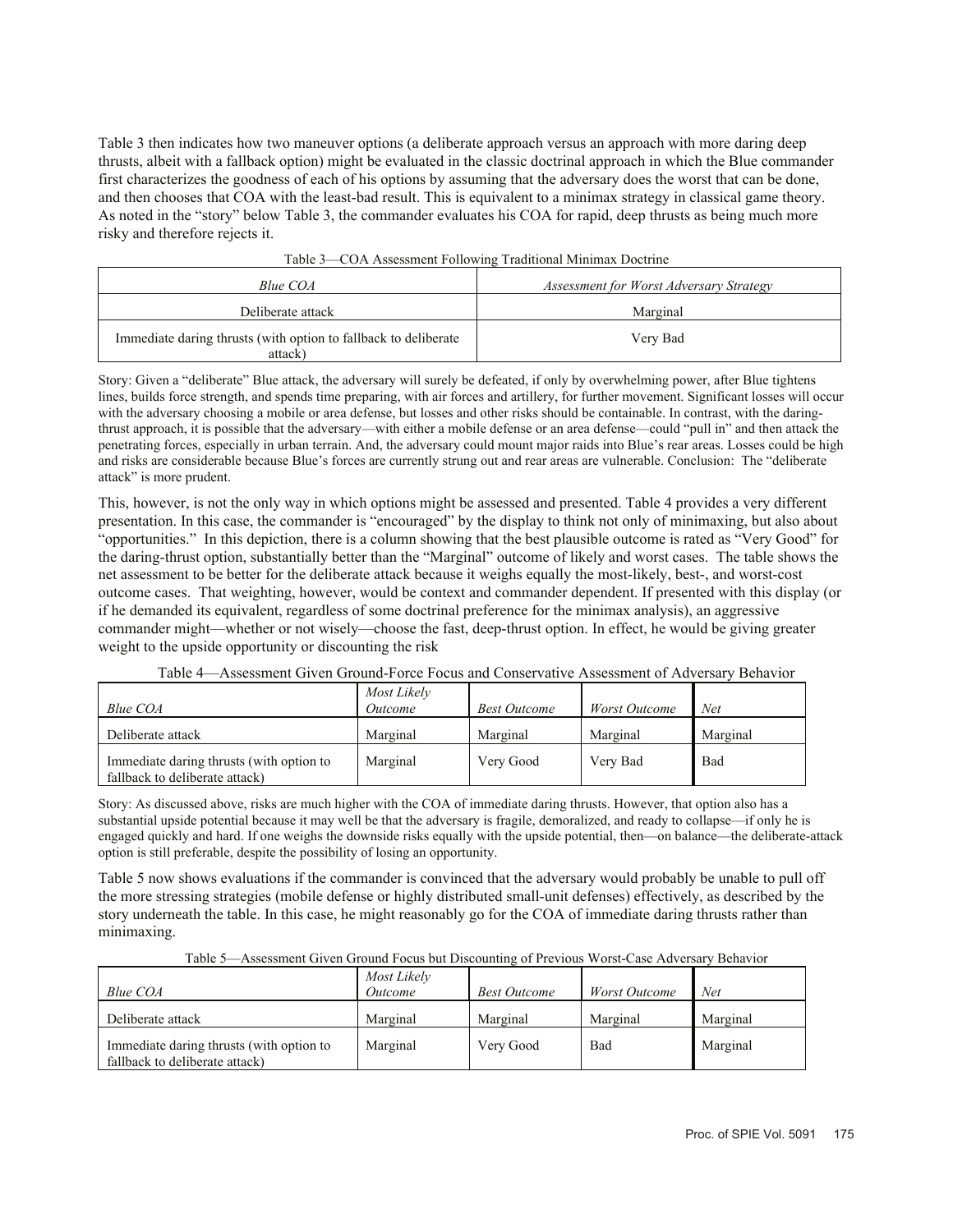Story: Because the adversary has never trained in distributed small-unit area defense and has a command and control system unsuited to it, and because the adversary's demonstrated maneuver skills have been only modest in recent days, the worst-case outcomes are unlikely to be terribly bad: the adversary would not be able to prosecute either strategy very well, even if he had the imagination to try. Thus, balancing risks and opportunities equally, the COAs now look about equally attractive, However, the upside is so attractive for the immediate-thrust option that it has the edge unless risk aversion is particularly high.

Finally, consider how the Blue commander's assessment might change as a function of his assessment of how airpower would enter the problem. This is suggested in Table 6. If the Commander had doubts previously, he could now be confident that the more worrisome adversary strategies are infeasible: airpower would devastate forces attempting to maneuver and could protect penetrating units. If the commander also believed that it was *likely*, not just possible, that the adversary's forces would collapse if hit quickly and hard, then he would be even more confident.

| Blue COA                                                                   | Most Likely<br>Outcome | <b>Best Outcome</b> | Worst Outcome | Net      |
|----------------------------------------------------------------------------|------------------------|---------------------|---------------|----------|
| Deliberate attack                                                          | Marginal               | Marginal            | Marginal      | Marginal |
| Immediate daring thrusts (with option to<br>fallback to deliberate attack) | Marginal               | Very Good           | Marginal      | Good     |

Table 6—Assessment Given Discounting of Adversary's Talents and Optimism about Blue's Airpower

Reasoning: As in Table 5, except that the worst outcome for the daring-thrust approach is less bad because airpower will likely be able to prevent enemy maneuver in strength and, if necessary, provide the close support necessary to extricate forward-thrusting units that get into trouble. Thus, because of the very high upside and insignificant downside risk, the immediate daring-thrust option is clearly superior. The worst that is likely to happen is ta fallback to the deliberate strategy, but without having lost much.

 The purpose of this notional discussion was to explain how important the framework for COA assessment is and to illustrate how the commander's assessment of the adversary's behavior could enter the problem even in a structured framework. Having illustrated why even simple adversary modeling might be valuable, let us now discuss the nature of useful adversary models for this purpose.

#### **3. ALTERNATIVE IMAGES OF ADVERSARY MODELS**

#### **3.1 Conceptual Decision Models**

To pursue this papers think-piece style of discussion based on examples, suppose we continue to focus on the top decisionmaker (e.g., a Saddam Hussein) and the decision about whether to escalate. How do we "think about" his reasoning? Figures 1 and 2 indicate schematically a depiction that is perhaps at the right level of detail for high-level discussion. Figure 1 asserts that the likely determinants of his decision are probably his values (e.g., does he value going out with a cataclysm, does he care about the ensuing devastation of his people and country?); his physical capability to escalate; his perceptions about the relative prospects for him personally and perhaps his nation, depending on whether he escalates; and his physical and psychological state (e.g., apocalyptic or paralyzed).



Figure 2 illustrates how some of the abstractions of Figure 1could be decomposed into more detailed considerations, such as the state of his WMD-related forces and his command and control. This type of influence diagram lends itself readily to hierarchical decomposition using principles of multiresolution, multiperspective modeling.<sup>10 16</sup> Such figures are not mere cartoons for briefing, but rather descriptions of a conceptual model—descriptions largely independent of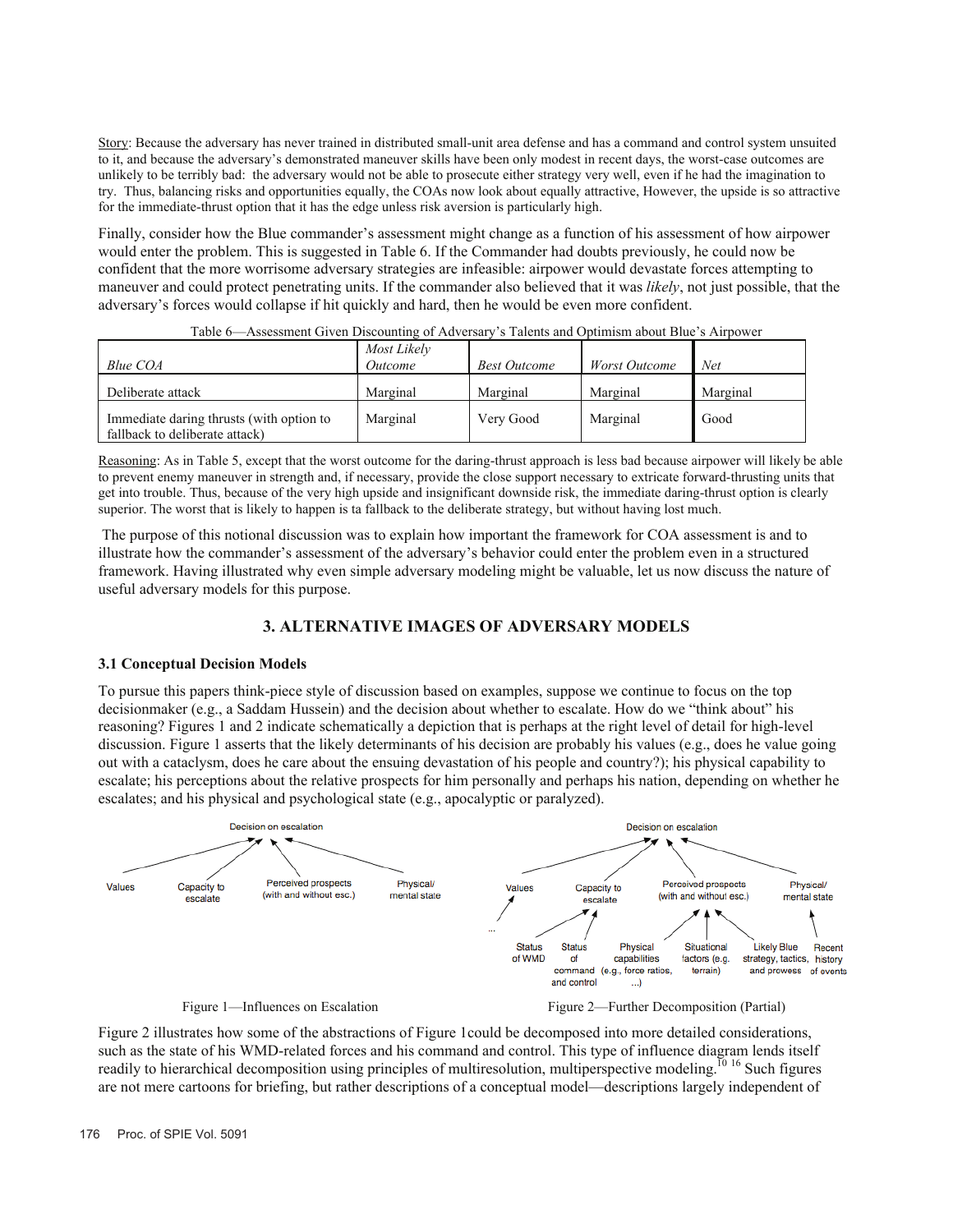implementation or representation. Such influence diagrams convey much of what modeling has to offer. Similar breakdowns can be seen, although typically without much thought to the MRMPM theory, in the causal diagrams used by those doing Bayesian-net or influence-net modeling of adversaries.<sup>17</sup> <sup>18</sup> <sup>19</sup>

#### **3.2 Turning a Concept into a Computational Model**

Figures 1 and 2 are conceptual, but we also need a computational model. Many possibilities exist, but the most simpleminded way to proceed (to be criticized later) is with a model such as

$$
Pr\ ob\_{esc} = C_1 X_{values} + C_2 X_{cap's} + C_3 X_{benefit} + C_4 X_{mental}
$$

where the probability of escalation is approximated as a linear sum of the factors identified in Figure 1, with each X variable being assigned, e.g., a value of 1 to 5, with 5 being most conducive to escalation. This would be a computable model. All that would be required is getting subjective inputs for the X values and the coefficients. That could be done "at the top," without bothering with more detailed analysis, or it could be informed by decompositions, as suggested by Figure 2.

How would such a model be validated? In fact, it seems necessary to reconceive the very concept of model validation because both structure and the values of variables are inherently so uncertain. Retrospective validation might be possible using the historical record and methods used by political scientists,<sup>20 21 22</sup> but that would have limited value for decision support. Community-wide debate would be useful, but it seems that the appropriate way to think about validation in such instances is to ask (1) is the mathematical and logical form of the model reasonable? and (2) is the range of parameter values considered consistent with the state of knowledge?<sup>23</sup>

What, then, can we say about the validity of the model postulated above? A linear model necessarily implies that one can compensate for a shortage in one term by an increase in the size of another term. Is such substitutability appropriate here? The answer is no. To see why, consider a completely different computational representation of the conceptual model suggested by Figures 1 and 2. Table 7 is a decision table of the form used in a good deal of past work—some of it in artificial-intelligence modeling and some of it in more qualitative settings.  $10^{24}$  One reads the table as follows (using the second line of the table as an example): If the values favoring escalation are yes *and* the assessment…is yes *and* the mental-health propensity for escalation is yes *Then* the chances of escalation are 0.75, Else..[go to next line of table]. The symbol, --, means that the value in question does not matter. Such tables can be used directly in a high level programming language such as the 1980s'-era RAND-ABEL.<sup>25 26</sup> The table is equivalent to about 50 lines of normal If-Then-Else code, and is far easier to comprehend. Our interest here, however, is in its role as a conceptual model.

| <i>Values favoring</i><br>Escalation? | Assessment of<br><i>improving prospects</i><br>by escalating | Capability to<br>escalate | Mental-health<br>propensity to<br>escalate | Chances of<br>escalation |
|---------------------------------------|--------------------------------------------------------------|---------------------------|--------------------------------------------|--------------------------|
| Yes                                   | Yes                                                          | Yes                       | Yes                                        | 0.75                     |
| Yes                                   | N <sub>0</sub>                                               | Yes                       | N <sub>0</sub>                             | 0.50                     |
| Yes                                   | Yes                                                          | Yes                       | No                                         | 0.50                     |
| N <sub>0</sub>                        | Yes                                                          | Yes                       | Yes                                        | 0.50                     |
| Yes                                   | N <sub>0</sub>                                               | Yes                       | No                                         | 0.25                     |
| No                                    | Yes                                                          | Yes                       | No                                         | 0.20                     |
| No                                    | N <sub>0</sub>                                               | Yes                       | Yes                                        | 0.20                     |
| No                                    | N <sub>0</sub>                                               | Yes                       | N <sub>0</sub>                             | 0.10                     |
|                                       | $ -$                                                         | No                        | --                                         | $\theta$                 |

Table 7-An Illustrative Decision Table for Escalation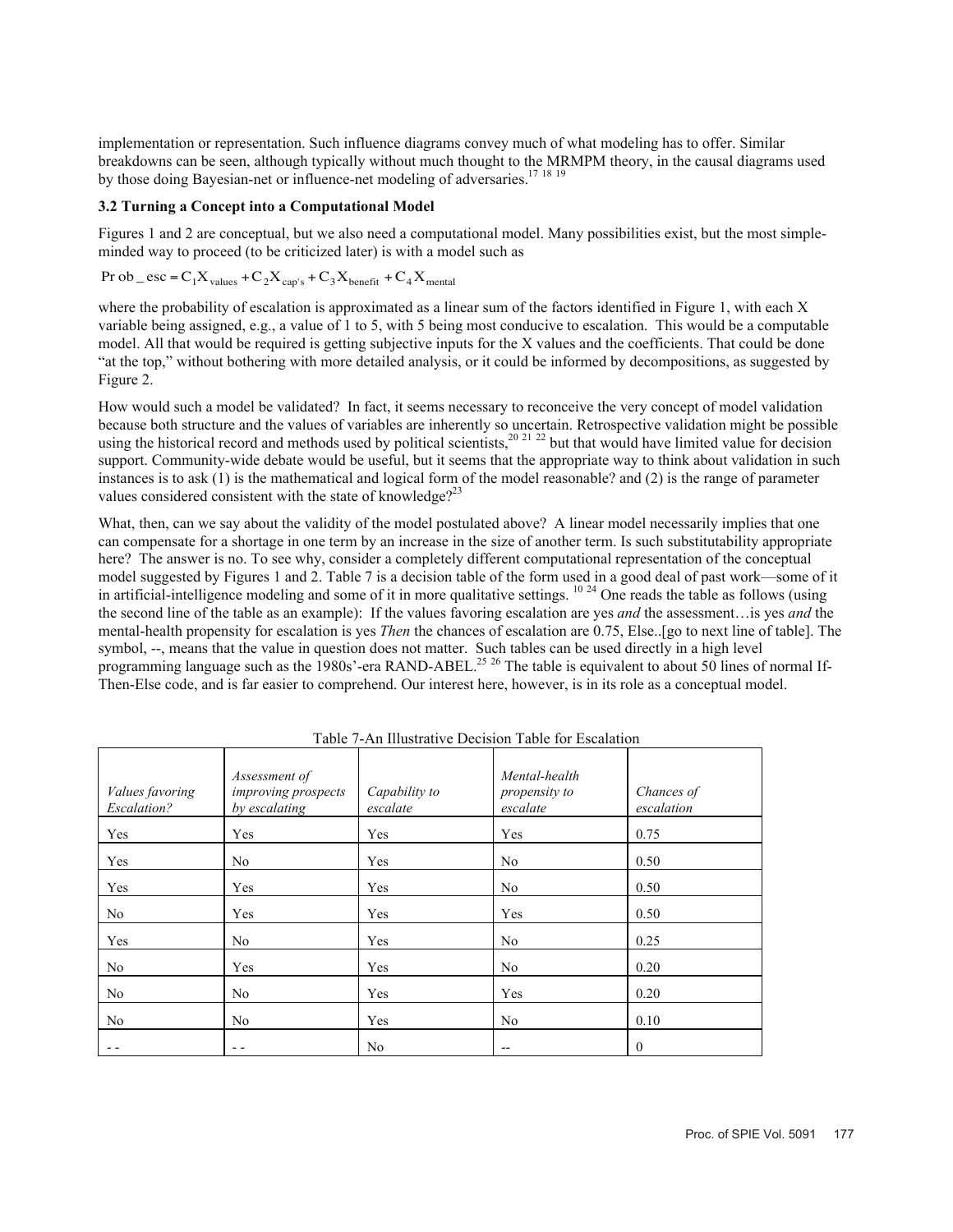This table imagines for simplicity that the variables have values of either Yes or No. Even so, one can quickly peruse the table and see what is going on. What stands out is that if the adversary lacks the capability to escalate, escalation cannot occur (last line). Thus, if this table is roughly correct, the capabilities factor should enter as a multiplier, rather than an independent term, in any equation alternative. The simple linear equation above, then, would be invalid. A second observation is that the table assumes that the "other" factors all have essentially equal effects, except that the "values" factor is a bit more important. And, finally, even if all of the "other factors" are No, the model asserts that there is a nonnegligible possibility of escalation (10%).

This, then, is a very different model than the one presented earlier. It still cannot be "validated" in the normal sense, but it is as transparent as I can now imagine (although some people might prefer a tree depiction). Further, creating the table and filling it out is not difficult. The rows are implied by logic and could be generated automatically from Figure 1. The chances of escalation in the last column could be elicited simply by asking, e.g.:

- If all the factors we've identified tilted toward escalation, what probability would you assign to escalation? (Answer shown: 0.75, because the imagined expert doesn't want to imply certainty)
- Are any of the factors *necessary* for escalation? (Answer shown: yes, "capability")
- If the factors identified all argue against escalation occurring, what probability would you assign (Answer shown: 10% because the expert believes that "random factors" can still play a role)

Assuming that the expert sees the table filled in to reflect the previous questions, the last question is

• Can you fill in the "other factors" roughly, using the bounds already set? (Answers shown are values of 0.20, 0.25, and 0.50, chosen to indicate a slight extra significance of "values"," with a yes in column 1 worth slightly more than elsewhere).

The value of this type of approach is considerable. It is easyand—unlike with some of the methods commonly used to elicit information—the underlying model presents the expert with well-defined cases, rather than asking him to answer questions that do not adequately define context.

One further embellishment is suggested by Figure 3. Here inputs or outputs of Table 7 could be specified as probability distributions. For example, the expert being questioned could specify nothing more than the lower bound, most-likely value, and upper-bound. Then, software could automatically generate the appropriate triangular distribution function. With some further assumptions, software could generate a smooth distribution with "tails" added to reflect the well known problem that people tend to have undue confidence about upper and lower bounds. $2^2$ 



Figure 3—Adding Subjective Probability Information

And, of course, the analyst could readily parameterize the model for sensitivity analysis (e.g., varying the values of 0.75 and 0.1 indicated in Table 7, which were obviously nothing more than rough estimates). If working only with Yes/No values didn't provide enough resolution, then software could generate strawman tables with greater resolution or an equation such as below, with the coefficients determined by normalization and agreement with Table 7.

 $Pr$  ob  $Res = X_{cap} [C_1 X_{values} + C_2 X_{benefit} + C_3 X_{mental}]$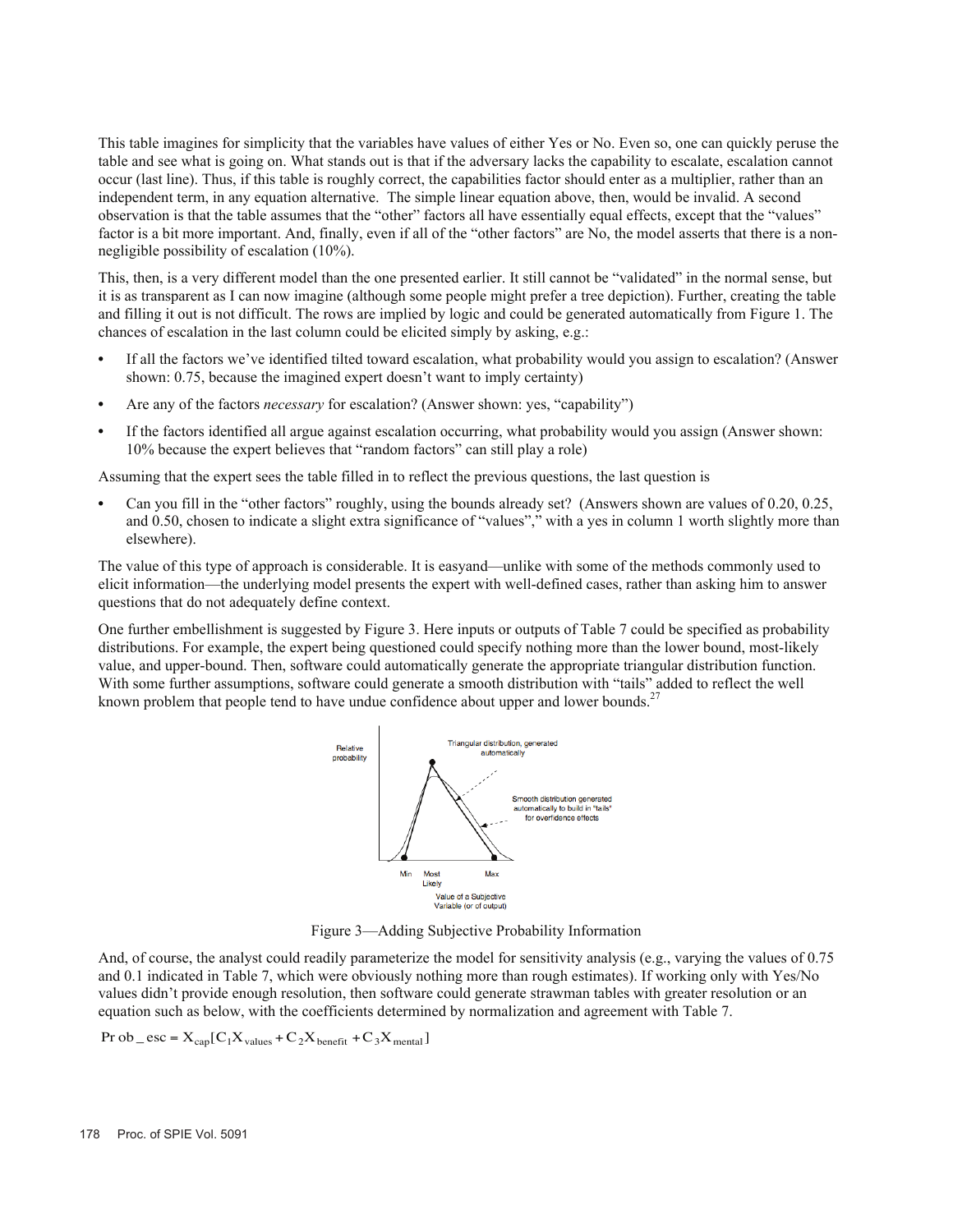#### **3.3 Summary Speculations on Validation**

Although offering no proof, it seems to me likely that:

- Top-level completeness of such a qualitative model (i.e., inclusion of all top-level variables) can be "reasonably" assessed by brainstorming with structures such as Figure 1. In my experience, so long as thought is taken to consult an appropriate range of people, there can be prompt convergence on a set of top-level variables, except that opinions will vary over what names to give them and other details. Still, one might be relatively confident of having identified the key variables (deciding which final set to use, and their names, would be an exercise for the analyst).
- The same will probably not be true at lower levels of hierarchy because participating individuals will have different views of how to decompose the problem. I am skeptical about there existing a "best" ontology—the reason that one will need multiresolution, multiperspective modeling  $(MRMPM)$ ,<sup>23</sup> not just multiple levels of resolution.
- Knowing how the variables of a qualitative model interact is difficult. However, building a simple-table structure, such as Table 7, can quickly illuminate the existence of critical components (such as "capability" in the example above) and suggest related nonlinear forms amounting to interactions.<sup>28</sup> In contrast, simplifying assumptions that assume away interactions are a worry because human behaviors so often depend on combinations of factors: e.g., the combination of, capability, and opportunity. Making such simplifications is not uncommon for people who begin with Bayesian-net approaches because the number of required inputs is so daunting.
- It also seems plausible that experts will be able to suggest some approximate time dependences. For example, immediately after an event such as a shock-and-awe attack, planners might believe an enemy leader to be mentally paralyzed. However, they might reasonably argue—buttressed with empirical data on such matters—that the "relaxation time" for that paralysis would be 12 hours, not 3 days, and that it might be followed by a shift to bitter rage and/or apocalyptic thinking, thus suggesting a window of opportunity. Phenomena such as this have been reported in influence-net work within human war games<sup>18</sup> and are consistent with the way some modern military planners are thinking about effects-based operations within a campaign.
- Finally, it should be possible to map simple and transparent table structures, such as Table 7, into approximate inputs of Bayesian-net analysis. After all, a given line of the table corresponds to specifying a complex conditional probability. It may well be that the theory for accomplishing such things has been worked out already, but in any case populating a Bayesian-net analysis with information gained in such simple and transparent ways might have considerable benefit, especially when working at high levels.

There are no prescriptions for getting structure "right," but methods such as these could lead to models that would be more useful than not, if there were sufficient built-in protections against cognitive biases<sup>29</sup> and sufficiently sophisticated analysts and users at the helm. As emphasized previously, however, it would be essential to use the emerging methods of exploratory analysis to assess the significance of uncertainties.<sup>30</sup> The search would be for relatively robust strategies, not strategies that would be optimal only if the subjective judgments and fuzzy intelligence data were "correct."

#### **4. INITIAL THOUGHTS ABOUT COMPOSABILITY AND REUSABILITY OF ADVERSARY MODELS FOR HIGH-LEVEL DECISION SUPPORT**

Given that building useful adversary models should be feasible, it is only natural to ask whether such models should be built with composability in mind. There are excellent reasons for seeking model composability. These include the virtues of modularity in complex designs, the necessity of such modularity when building sufficiently complex systems or systems of systems, the potential reusability of code, which can save large sums of money in some cases, standardization on validated components, and even the stimulus of competition in building the best components.<sup>31</sup>

It may sometimes be logical to seek such composability for adversary models, especially when dealing with large and expensive low-level systems such as those using computer-generated behaviors of military forces described at the entity level in digitized terrain. However, composability and reusability are not likely to be especially useful for the kinds of models discussed in this paper. Instead, the premium should be on simplicity, clarity, and explainability. The reason is that good leaders demand such things in making decisions of great consequence. It is most unlikely that they would find outputs from complex computer models useful unless the results could be convincingly explained in simple terms (i.e., with a simple model or a related and coherent story). So also, the models should use the most meaningful and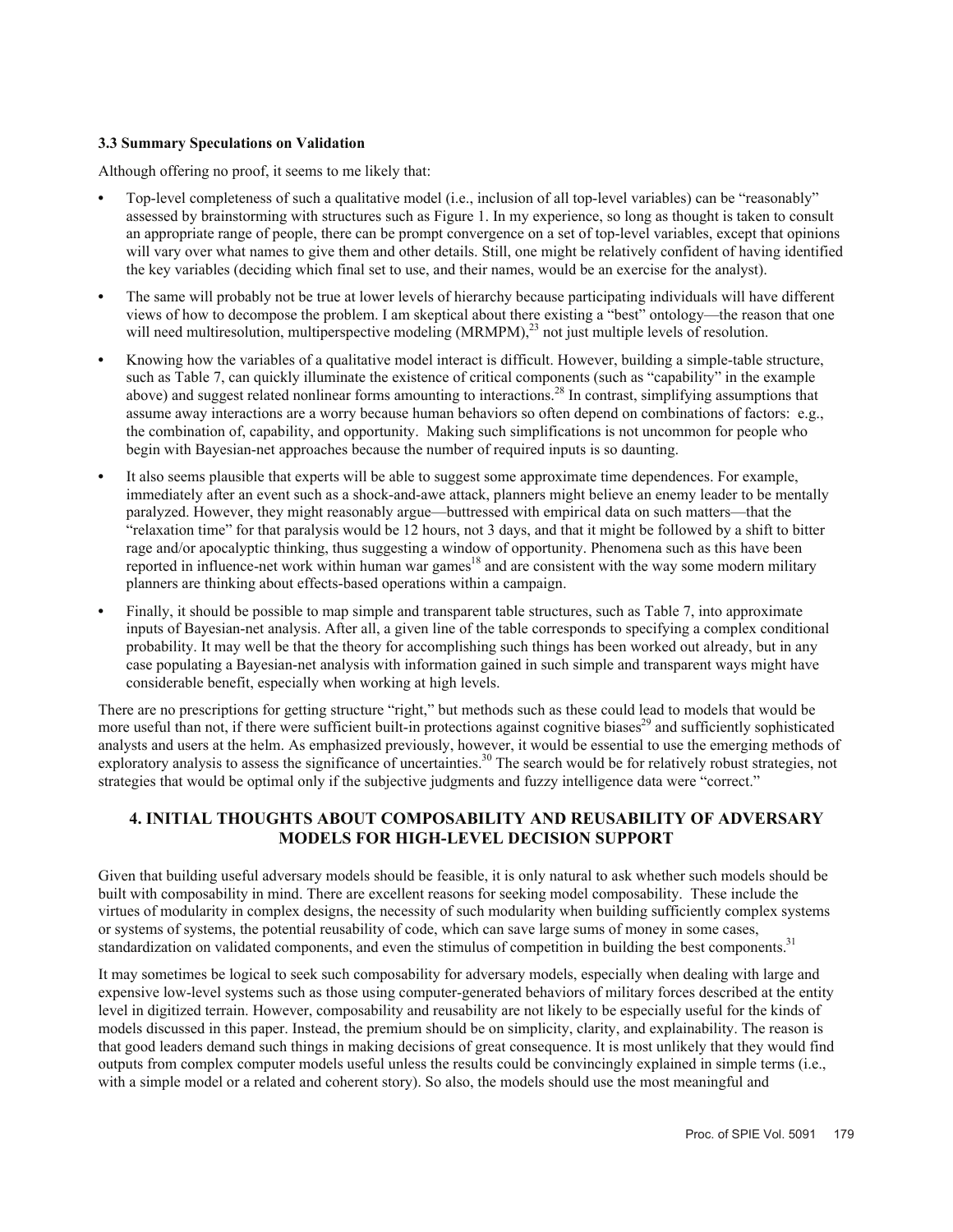unpretentious language possible. Still, such models should be "validated," but the best way to do so is likely to be exposure and debate, which again benefits from simplicity of form—e.g., the influence diagrams and tables illustrated above. In candor, I should note that my conclusions stem from the belief that for the highest-level issues, more detailed analytical modeling is unlikely to pay its way because of massive uncertainties that are not reduced with detail.

It also seems likely that the most effective use of high-level adversary models will be in standalone mode using simple data editors and scripts to drive the models with different situational factors. That is, the exploratory analysis can be done with standalone models informed, of course, by detailed intelligence and detailed analysis where relevant. That "informing" could be done by "sneakerware." The high-level adversary models could also be connected to more detailed models, which might be very useful for in-depth background analysis. Doing so is clearly feasible, as my colleagues and I demonstrated in the 1980s with the RAND Strategy Assessment System (RSAS). It is imperative, however, that none of the crucial qualitative variables be dropped merely because there is no easy way to generate them from more detailed models. It will be far better to maintain them as standalone inputs as necessary. To appreciate the danger here, consider that the vast majority of U.S. analyses done before the counteroffensive in 1991 anticipated a difficult battle with thousands of friendly casualties. Only those who insisted on taking "soft factors" seriously—even soft factors such as "fighting quality of the Iraqi army" that could not be calculated from details—got things right.

#### **6. CONCLUSIONS**

This speculative think-piece argues that adversary models will be most useful for high-level decision support if decisions are framed in natural ways that highlight both upside potentials and downside risks, rather than in ways that build in a minimax approach. In developing such models, the principal benefits are likely to come from careful development of multiresolution, multiperspective influence diagrams and simple but hierarchical decision tables. The highest-level versions of these can provide a rigorous structure while being comprehensible in strategy-level meetings. Valuable exploratory analysis can be done at deeper levels, with key insights presented in meetings—perhaps with a few examples of drill-down used visually to clarify the logic and build credibility.

Less directly useful will be methods that *embed* the high-level behavior models in highly detailed models of combat, logistics, and intelligence. Such composite models are quite feasible, but they are neither transparent nor easy to reason with. They might, however, prove valuable in background studies of the potential consequences of strategies tentatively based on the simpler reasoning. If the adversary models are simply attachable modules, they can be used both in standalone mode and in connection with the more comprehensive simulations. Key qualitative factors, however, should not be sacrificed in order to have the adversary models fully driven by more detailed models and information systems.

In thinking about issues such as model composability and reusability, it would seem that for higher level decision support it would be more appropriate to worry more about easy communication of the basic concepts, via influence diagrams and tables, than of computer programs. This said, useful tools could and should be developed to aid the simplemodel-building activities suggested here *and* to map the results into useful approximate starting data for models of other types, including those based on influence nets and Bayesian nets.

#### **ACKNOWLEGEMENTS**

This paper is based on ongoing RAND research sponsored by the United States Air Force Research Laboratory (USAFRL) and the Defense Advanced Research Projects Agency (DARPA). I would also like to thank Jonathan Kulick and Craig Martell, who provided very useful comments on a draft version of the paper.

#### **REFERENCES**

1. D. Deptula (Brig. Gen. USAF), "Effects-Based Operations: Change in the Nature of Warfare," [http://www.afa.org/media/reports/,](http://www.afa.org/media/reports/) 2001.

2. P. K. Davis, *Effects-Based Operations: a Grand Challenge for the Analytical Community*, Santa Monica, CA: RAND, 2001.

3. E. R. Smith, *Effects Based Operations: Applying Network Centric Warfare in Peace, Crisis, and War*, Washington, D.C.: CCRP, Department of Defense, 2003.

4. M. Krause, "Decision Dominance: Exploiting Transformational Asymmetries," *Defense Horizons*, 23, February, 2003.

5. D. Rumsfeld, *Report of the Quadrennial Defense Review*, Washington, D.C.: Department of Defense, 2001.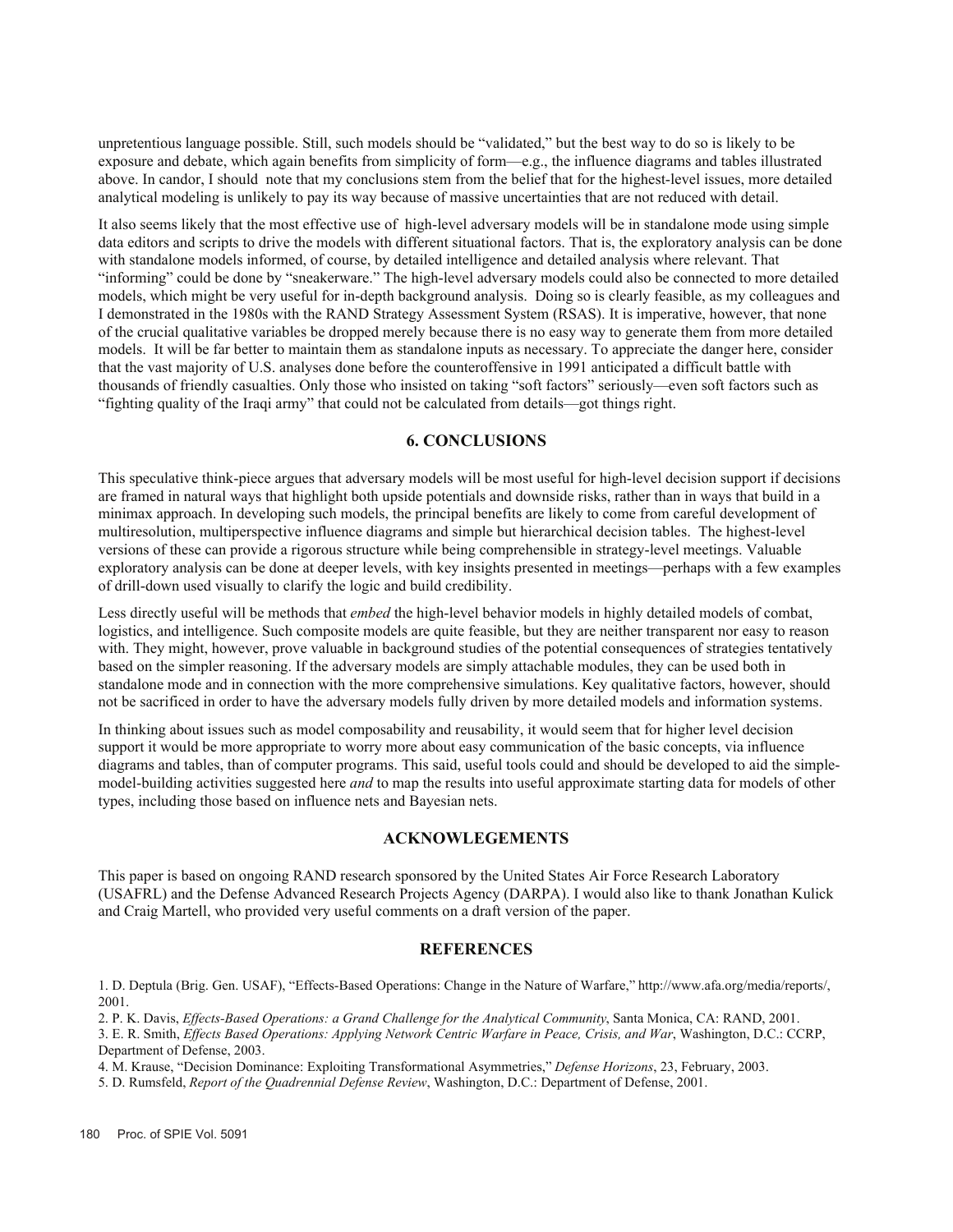6. P. K. Davis, *Analytic Architecture for Capabilities-Based Planning, Mission-System Analysis, and Transformation*, Santa Monica, CA: RAND, 2002.

7. Military Operations Society (MORS), *Human behavior and performance as essential ingredients of realistic modeling of combat, morimoc ii, vols. 1-2,* Alexandria, VA: Military Operations Research Society, 1989.

8. P. K. Davis, and B. M. Jenkins, *The Deterring and Influencing Component of Counter Terrorism*, Santa Monica, CA: RAND, 2002. 9. R. A. Pape, *Bombing to Win: Air Power and Coercion in War*, Ithaca, NY: Cornell University Press, 1996.

10. P. K. Davis, and J. Arquilla, *Deterring Or Coercing Opponents in Crisis: Lessons From the War With Saddam Hussein*, Santa Monica, CA: RAND, 1991.

11. A. L. George, "Presidential Decisionmaking in Foreign Policy: the Effective Use of Information and Advice," Boulder, CO: Westview, r1980.

12. R. Atkinson, P. Baker, and T. E. Ricks, "Confused start, decisive end: invasion shaped by miscues, bold risks and unexpected successes," Washington Post, *April 13, page A1*, 2003.

13. U.S. Joint Forces Command, *Millenium Challenge 02*, Suffolk, VA: U.S. Joint Forces Command, 2002.

14. H. K. Ullman, and J. P. Wade, *Shock and Awe: Achieving Rapid Dominance*, Washington, D.C.: National Defense University Press, 1996.

15. D. Saunders-Newton, and A. B. Frank, *Effects-based operations: building the analytic tools,* Defense Horizons, Washington, D.C.: National Defense University, 2002.

16. P. K. Davis, and J. H. Bigelow, *Experiments in Multiresolution Modeling*, Santa Monica, CA: RAND, 1998.

17. J. A. Rosen, and W. L. Smith, "Influence net modeling with causal strengths: an evolutionary approach," Proceedings of the command and control research symposium, Monterey, CA, 1996.

18. L. Wagenhals, I. Shin, and A. Levis, "Executable Models of Influence Nets Using Design/Cpn," 2001.

19. B. Bell, and E. J. Santos, "Making Adversary Decision Modeling Tractable With Intent Inference and Information Fusion," *Proceedings of the 11th Conference on Computer Generated Forces and Behavioral Representation*, Orlando, FL, 2002, pp.

20. R. Axelrod, Ed., *Structure of Decision: the Cognitive Maps of Political Elites,* Princeton, NJ: Princeton University Press, 1976.

21. P. K. Huth, *Extended Deterrence and the Prevention of War*, New Haven, CT: Yale University Press, 1988.

22. P. K. Huth, and B. Russett, "What Makes Deterrence Work? Cases From 1900 to 1980," *World Politics*, 36, no. 4, 1984, pp. 509- 510.

23. J. H. Bigelow, and P. K. Davis, *Implications for model validation of multiresolution modeling (MRMPM) and exploratory analysis,* MR-1570-AF, Santa Monica, CA: RAND, 2003.

24. P. K. Davis, "Applying artificial intelligence techniques to strategic level gaming and simulation," in M. S. Elzas, pp. 25. N. Z. Shapiro, H. E. Hall,, and R. H. Anderson, *The RAND-ABEL programming language: reference manual,* N-2367-1-NA,

Santa Monica, CA: RAND, 1988.

26. P. K. Davis, *An analyst's primer for the rand-abel programming language,* N-3042-NA, Santa Monica, CA: RAND, 1990.

27. M. H. Bazerman, *Judgment in Managerial Decision Making, 2nd Edition*, New York, NY: Wiley, 1986.

28. P. K. Davis, and J. H. Bigelow, *Motivated Metamodels: Synthesis of Cause-Effect Reasoning and Statistical Metamodeling*, Santa Monica, CA: RAND, 2003.

29. J. Kulick, and P. K. Davis, "Judgmental Biases in Decision Support for Air Operations," *Proceedings of the SPIE*, 5091, Enabling Technologies for Modeling and Simulation VI, edited by Alex Sisti and Dawn Trevisani, 2003, pp. unknowwn.

30. P. K. Davis, J. H. Bigelow, and J. McEver, *Exploratory Analysis and a Case History of Multiresolution, Multiperspective Modeling*, Santa Monica, CA: RAND, 2001.

31. R. H. Anderson, and P. K. Davis, "Composability for DoD Simulations: Why Is it So Hard: What Can be Done?" *presented at DoD Interoperability Conference, Orlando, FL, March 31*, 2003.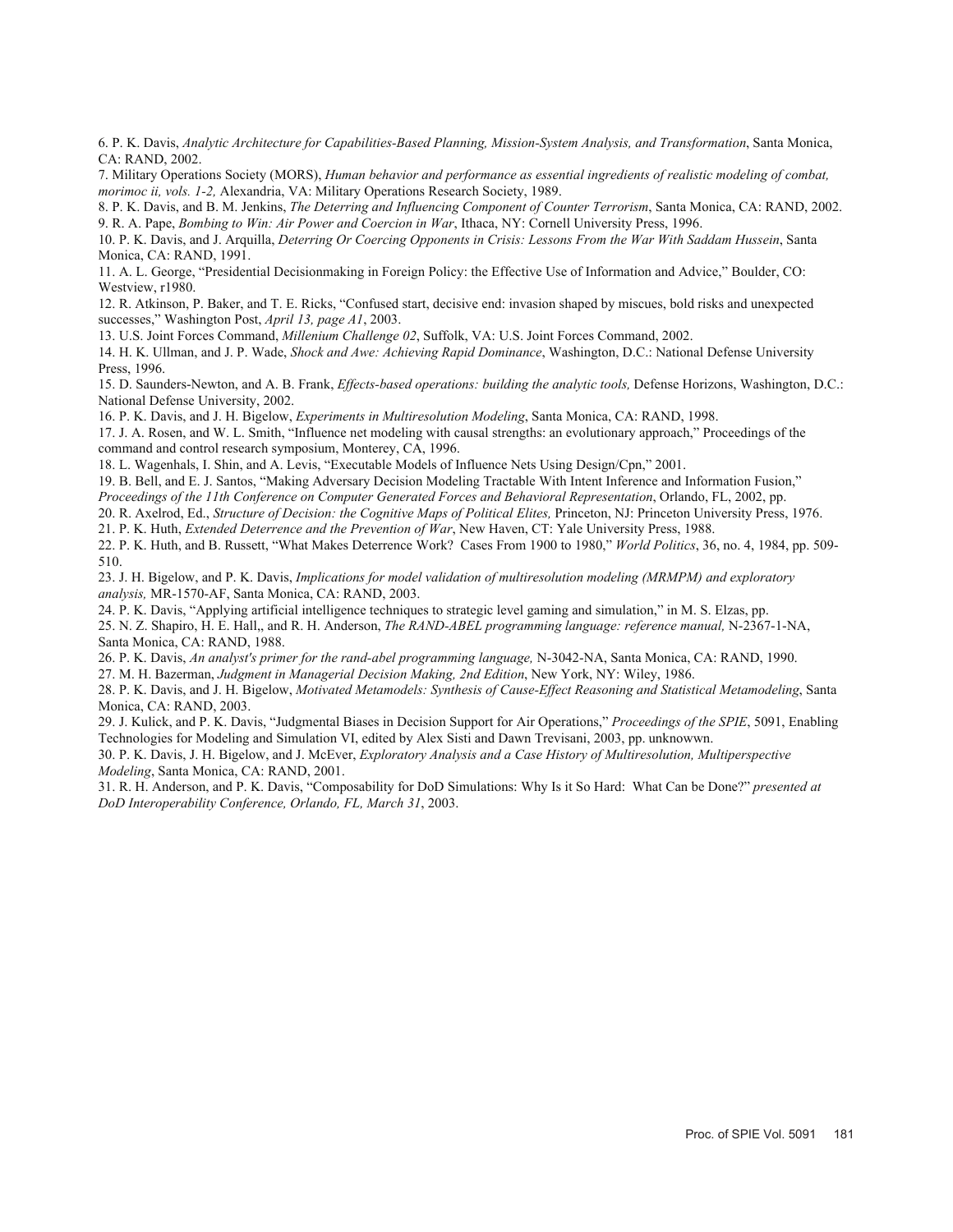Judgmental Biases in Decision Support for Strike Operations

Jonathan D. Kulick and Paul K. Davis

Reprint from proceedings of SPIE's AeroSense 2003 Conference

Reprinted with permission from Proceedings of SPIE: Enabling Technologies for Simulation Science VII, Vol. 5091, April 2003, edited by Alex Sisti and Dawn Trevisani, "Judgmental Biases in Decision Support for Strike Operat Jonathan D. Kulick, Paul K. Davis, pp 260-271. Copyright © 2003 The Society of Photo-Optical Instrumentation Engineers.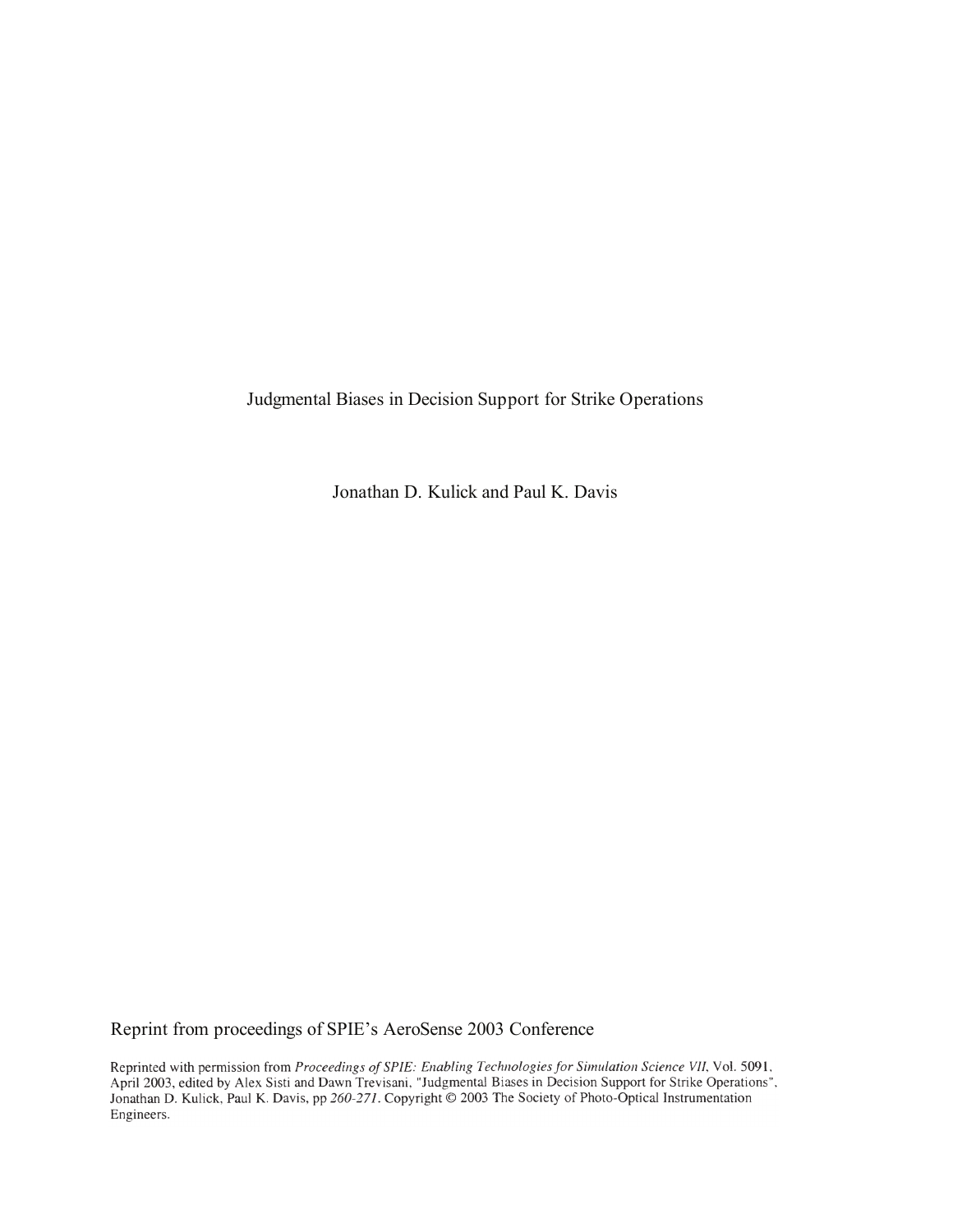### **Judgmental Biases in Decision Support for Strike Operations**

Jonathan D. Kulick,<sup>∗a</sup> Paul K. Davis<sup>b</sup>

a RAND Graduate School, 1700 Main St., Santa Monica, CA, USA 90407 b RAND, 1700 Main St., Santa Monica, CA, USA 90407

#### **ABSTRACT**

Human decisionmaking does not typically fit the classical analytic model, and the heuristics employed may yield a variety of biased judgments. These biases are often considered inherently adverse, but may be functional in some cases. Decision support systems can mitigate some biases, but often introduce others. "Debiasing" decision support systems entails designing DSS to address expected biases, and to preclude inducing new ones. High-level C2 decisionmaking processes are poorly understood, but these general principles and lessons learned in other fields are expected to obtain. A notional air campaign illustrates potential biases in a commander's judgment during planning and execution, and the role of debiasing operational DSS.

Keywords: decisionmaking, decision support, cognitive errors, heuristics and biases, command and control, air operations.

#### **1. INTRODUCTION**

Decisionmakers operating at high levels of military command face an environment of uncertainty and abstraction different from those at tactical levels, and the challenges facing designers of decision support systems (DSS) for those operations are concomitantly different. In particular, high-level operational commanders must contend with the behavior of adversary leaders, and with inherently contingent secondary and higher-order effects of actions. These commanders (and their staffs) have at their disposal increasingly great volumes of data and tools for managing, presenting, and analyzing them, as well as models and simulations for evaluating courses of action. In this context a DSS is a double-edged sword; designed and employed judiciously it can reinforce the commander's own skilled judgment, relieve him of some cognitive and bookkeeping burdens, and counterbalance his judgmental weaknesses. It may also reinforce or induce some of those weaknesses, if not properly implemented. This paper briefly reviews some issues in the interaction between commanders' decisionmaking processes and decision support systems, and proffers recommendations for the enlightened design of high-level decision support. While the discussion is oriented towards operational command-control (C2) decisionmaking; many elements should be broadly applicable to decisionmaking in other spheres with similar characteristics of abstraction and uncertainty.

It is by now a commonplace notion that human decisionmakers do not typically follow rational actor norms assessing probabilities and maximizing subjective utility—of classical decision analysis or multiattribute utility theory,<sup>1</sup> except in very simple or contrived circumstances, or for very complex but well characterized strategic planning problems. Whether individually or collectively, they do not naturally approach decision problems in the classical manner and, even when compelled to do so through a structured decision process, do not evince consistent subjective utilities. Furthermore, many important decision problems are inherently too weakly structured to admit to such methods. Studies in cognitive and behavioral psychology describe departures from the normative rational model in how individuals assess and value uncertain outcomes and how experts make decisions in their real environments. The heuristics and biases school accepts the normative value of the rational actor model, and so regards departures from it as errors in decisionmaking. A few researchers have long questioned this principle, noting that there are advantages and sometimes a deep wisdom in decisions that appear narrowly irrational, findings that underpin the burgeoning field of behavioral economics. The naturalistic decisionmaking school takes a bottom-up approach, and considers whether decisionmaking methods are well suited to the tasks at hand and yield profitable outcomes for the

∗  [kulick@rand.org](mailto:kulick@rand.org)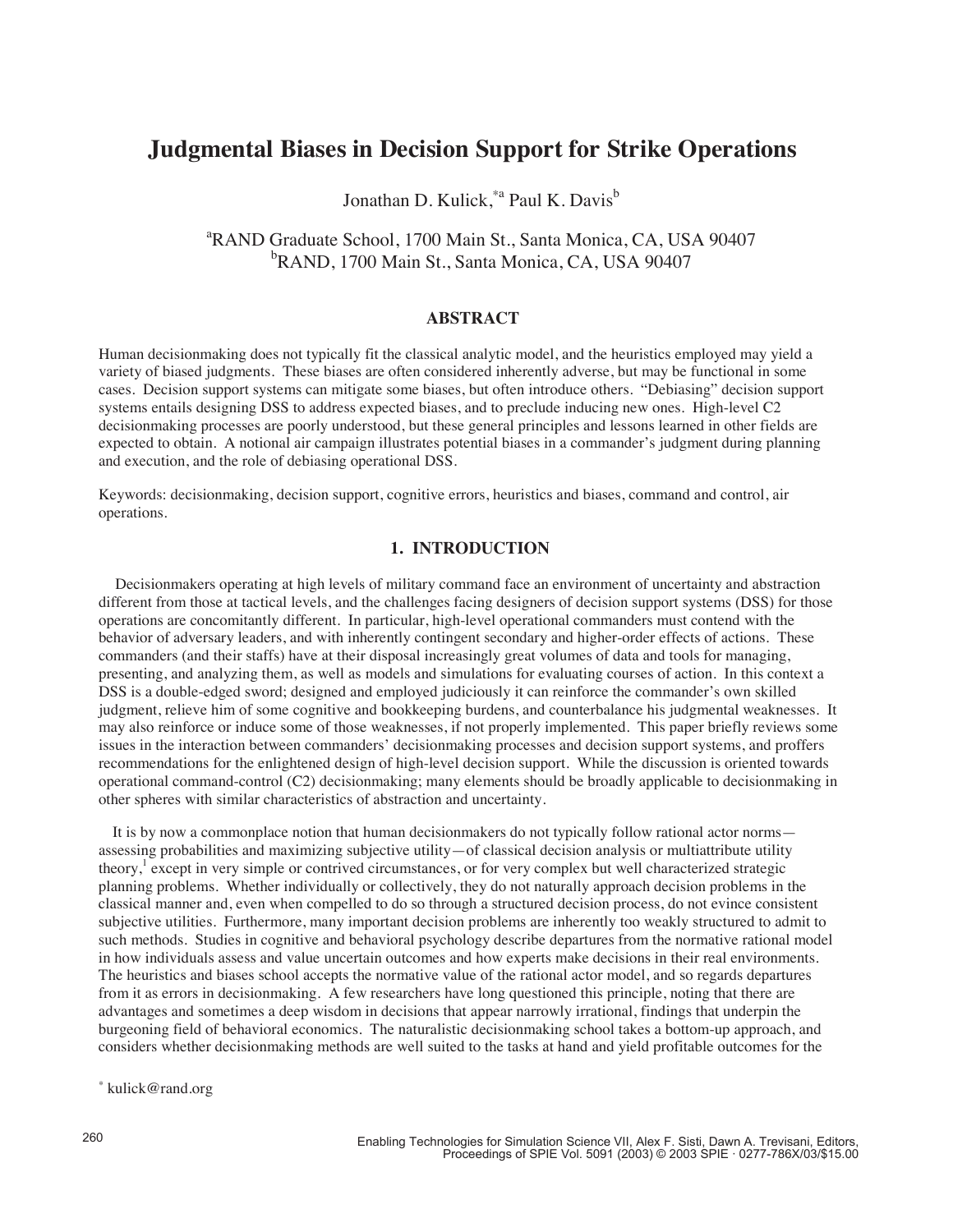decisionmakers. These theories and their conflicts are well known, but it remains challenging to make effective use of them in designing tools for decision support.

#### **2. DECISIONMAKING**

#### **2.1 The rational model, heuristics, and judgmental biases**

Contrary to the assumptions of classical microeconomics and decision analysis, people are often poor at estimating probabilities of uncertain events,<sup>2</sup> and inconsistent (with respect to norms such as transitivity of preferences) in making judgments even when given the correct probabilities.<sup>3</sup> Rather than conduct a complex sequence of estimations according to Bayesian probability theory, and a rational process of weighing costs and benefits of the options available according to multiattribute utility theory, people typically cope with uncertainty by applying a small number of heuristic principles (or cognitive shortcuts). While much of the experimental work in this area involves inexperienced subjects in novel settings, the fundamental results have been borne out (often surprisingly and worrisomely, if to a lesser degree) with experts in realistic settings.<sup>4,5,6</sup> Although there is variation within the population and within individuals under different circumstances, these heuristics are commonly enough employed that a whole catalogue of them is well established, as are the systematic and predictable biases in judgment that they produce; of the many taxonomies that have been propounded, we will later employ one that is especially comprehensive and relevant to DSS, and which is derived independently of any particular model of decisionmaking.<sup>7</sup> Note that these are unmotivated biases (people seeing what they *expect* to see), as distinct from motivated biases (seeing what one *wants* to see), socially determined prejudices, or psychopathologies.

There is a considerable literature on military and security decisionmaking, across the spectrum from tactics to grand strategy, and a sizable subset concerned with errors in judgment associated with excessive risk taking, or "military incompetence."<sup>8</sup> The role of heuristics and biases has been explored at the highest levels<sup>9</sup> and, to a lesser extent, at lower levels,<sup>10</sup> but the operational level remains largely unexamined—indeed, little has been written about any aspect of modern operational theory or practice.<sup>11</sup> Judgmental biases are known to be context sensitive, and different biases are observed in different conditions, so we exercise caution in extrapolating from a well studied domain to a largely unknown one. The *overconfidence* bias, as just one example, is widely cited as a cause of poor decisionmaking; this bias is manifest when a decisionmaker's expressed or elicited confidence in the accuracy of his judgments is systematically greater than his success warrants. Empirically, the overconfidence bias is not uniformly observed in many circumstances,<sup>12</sup> but when it is it may deter experts from using decision aids that allow even novices to outperform them.13 Decisionmaking—by own forces, allies and enemies alike—at multiple levels of command within real-time constraints is also inadequately represented in military simulations; furthermore, achieving this greater realism will require a more profound grasp and implementation of the behavioral decision sciences.

As an example of a heuristic and its attendant biases, judgment of the likelihood or relative frequency of a class of objects or events often reflects how readily examples of that class are conjured up; this is the *availability* heuristic.<sup>15</sup> Readily available instances or images are assumed to represent unbiased estimates of statistical probabilities, even when not germane. For example, the USSR's Cold War assessment of the likelihood of Germany being a renascent military threat to its interests were biased by the availability of World War II images.<sup>16</sup> In assessing an enemy's behavior, a decisionmaker will often rely on the most available model for decisionmaking—his own plans and intentions. Britain based its pre-WWII estimates of the *Luftwaffe's* size on the basis that the "best criteria for judging Germany's rate of expansion were those that governed the rate at which the RAF could itself form efficient units."

As instances of large classes or common events are typically easier to recall than their rarer counterparts, this heuristic often has considerable practical value—indeed, *all* heuristics can enable making reasonable judgments with a minimum of effort, and in many circumstances the resources required to make optimal judgments are not worth the marginal benefits (if any) of greater accuracy; evolutionary psychology argues that heuristics have conferred advantages to those able to make decisions rapidly.18 (Even so, natural selection yields only *locally* optimized behaviors—i.e., better than your competitors, not the best possible.<sup>19</sup>) Moreover, the speed and efficiency of heuristics should not obscure their sophisticated constituent mental processes, such as pattern matching. Some contend that the "ecological rationality" of heuristics obviates the tradeoff between speed and accuracy—that is, heuristics can be both fast and optimal.20 A provocative facet of this argument is that "military incompetence" has itself been adaptive, but might no longer be so with historical changes in the nature of warfare.<sup>21</sup>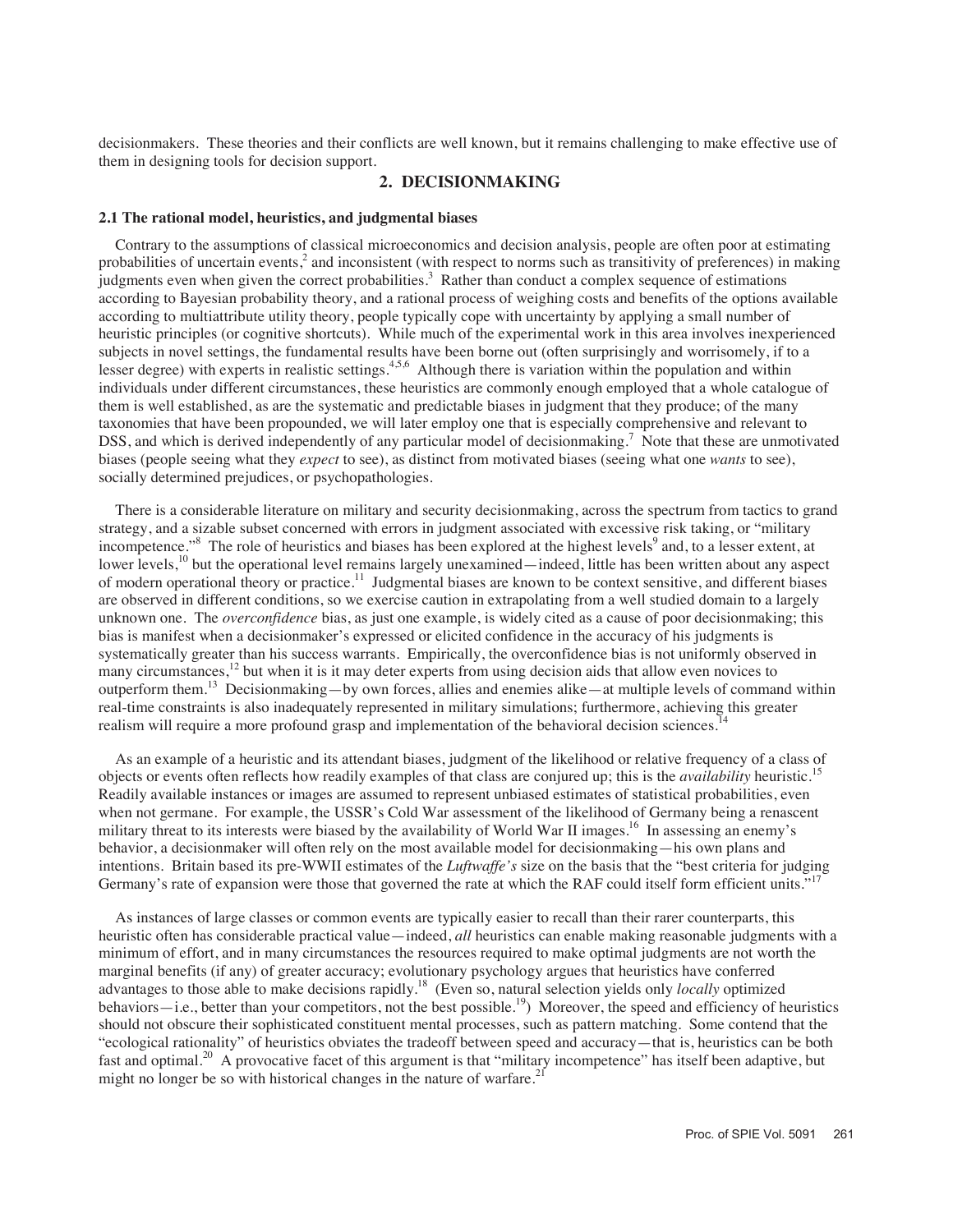The term "bias" also carries a pejorative connotation, which is not intended here; we are concerned with *adverse* consequences of judgmental biases—especially as they contribute to poor judgment in unfamiliar decision circumstances. With the availability heuristic, for instance, the ease of recalling examples is not determined solely by their frequency, and the other contributing factors correspond to systematic biases: e.g., *recency* affects retrievability an air commander whose recent anti-tank sorties have struck at decoys is likely to estimate the incidence of such a deception as higher than another who has never had the experience or, indeed, than he himself will several years hence.

#### **2.2 Decision support systems and judgmental biases**

Decision aids can counteract the adverse effects of judgmental biases, by allowing the user to employ heuristics but warning of the likely biases, and by anticipating likely heuristics and providing information that offsets the effects of their use. (We are not concerned here with fully automated decision tools, which are of little utility to high-level C2 decisionmaking.<sup>22</sup>) But DSS designers (and users, no less) must recognize that decision aids can themselves introduce biases into decisions that might otherwise not suffer from them. For example, the manner in which decision problems are *framed*, such as whether outcomes are represented as gains or losses, influences the choices that are made.<sup>23</sup> Prospect theory holds that decisionmakers tend to be risk averse with respect to gains but risk loving with respect to losses;<sup>24</sup> it is a powerful framework for explaining risky high-level operational<sup>25</sup> and national strategic decisions.<sup>26</sup> Decision support systems that frame options for the user or even present, say, a neutrally phrased checklist for his consideration may thereby bias decisions, even if no weights are implied. Decision aids that incorporate user-driven database or knowledgebase searches may reinforce *confirmation* biases, which stem from a decisionmaker's tendency to search for information that supports a pre-established hypothesis,<sup>27</sup> and to ignore rebutting information that may arise.<sup>28</sup> Some maintain that senior military commanders and politico-military leaders may be especially prone to such judgmental biases, due to selection bias in intellectual characteristics and to organizational forces, $2^9$  but this view runs counter to more contemporary findings.<sup>30</sup> Military course-of-action (COA) analysis that characterizes a COA by the nominal outcome expected if the enemy takes the worst action possible against it tilts the problem toward a "minimax" style of thinking, which is unsatisfying for an aggressive commander interested primarily in how to achieve his own ambitious objectives. A more balanced approach is to characterize an option by its likely, best-case, and worst-case outcomes,<sup>31</sup> and to then identify the circumstances that would enhance likelihood of the best-case outcome and reduce likelihood of the worst case.

Without empirical findings that a particular bias is manifest in a particular decision environment, its significance should not be assumed. More than that, attempting to infer significance from broader experimental research can be fruitless. A cautionary tale: a casual reading of the literature might suggest that the inadvertent introduction, from using DSS, of one widely observed bias—base-rate neglect—may be quite easily remedied, requiring no reconception of the decision aiding principle, but a more considered assessment leaves the matter unclear. Many judgments require the decisionmaker to combine information about a more or less stable average incidence of some class of events (the "base rate") with specific information about a member of that class; a commander might know, for instance, that an enemy has only rarely been found to collocate military communications operations in hospitals, and he has fresh intelligence that encrypted radio transmissions are issuing from a particular hospital. How should these transmissions be interpreted in light of the base-rate knowledge? Does the evidence compel an alternative explanation?

Classical decision theory dictates, by Bayes' law, that prior probabilities inform the interpretation of new information, but many studies have shown that even experts given familiar problems are not intuitively Bayesian. For example, a famous medical school experiment found that even experienced health professionals are not Bayesian in their interpretation of simple test results: told that a disease is present in .1 percent of the population and that the probability of a false positive result on a test for the disease is .05, nearly half of the subjects estimated that a randomly selected person who tests positive has a 95 percent chance of having the disease, and fewer than 20 percent offered an estimate in the neighborhood of the correct value of 2 percent.<sup>32</sup> Now, neuroscience suggests that people have a collection of mental modules for various cognitive functions, including one for reasoning, that perform better with information in formats that humans adapted to. Humans have had considerable direct experience with "natural" frequencies ("the river flooded 4 years out of the last 20"), whereas probabilities are considerably more abstract ("the probability of the river flooding in any year is  $0.2$ ").<sup>33</sup> The frequency formulation, in this case at least, contains more contextualizing information, in the numerator and denominator. When the medical school experiment was replicated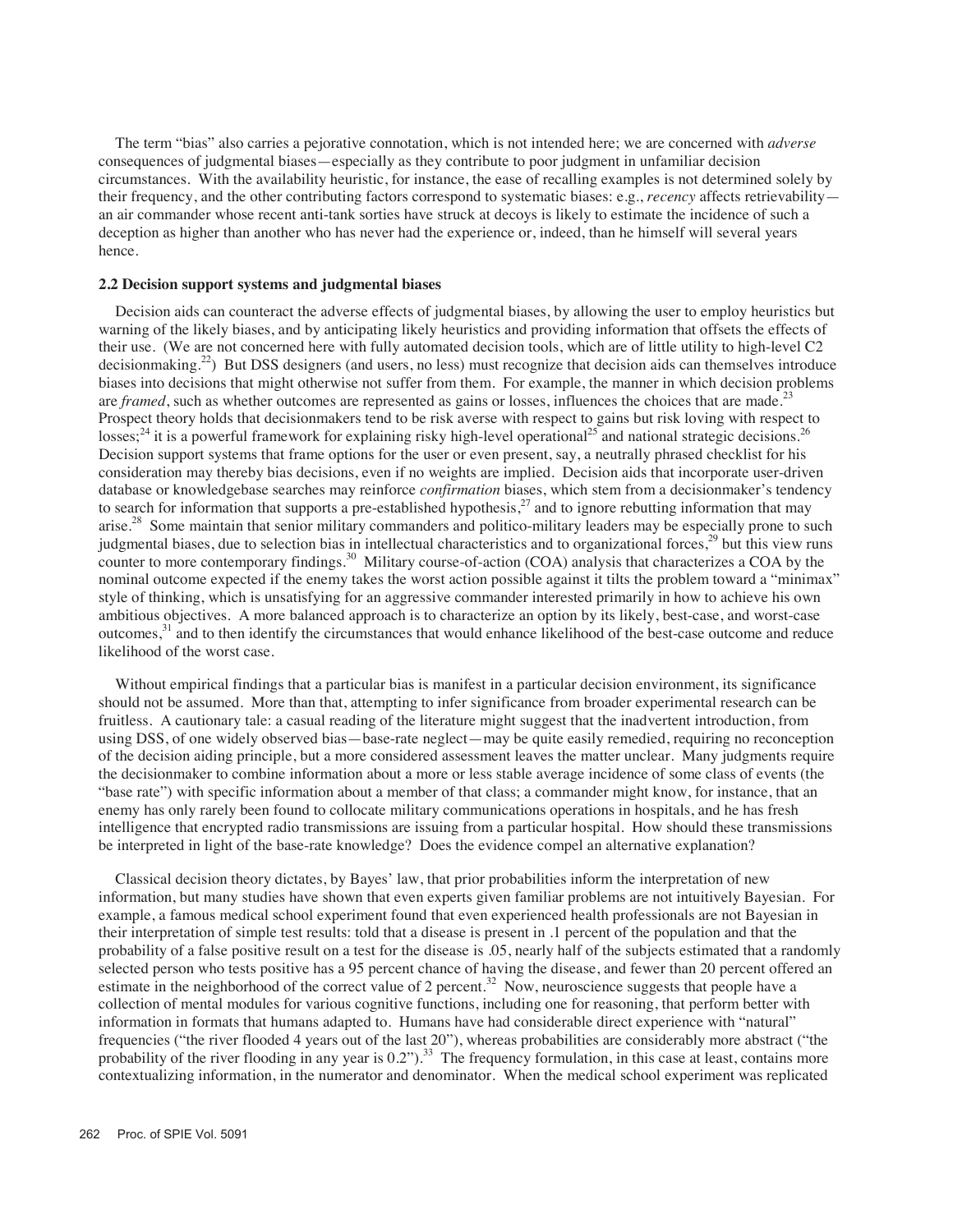some years later, the control group presented with the probabilistic problem formulation performed as poorly as in the original experiment, but the subjects given a frequentist formulation did not ignore the Bayesian prior, and estimated the result correctly.<sup>34</sup>

This is not merely a matter of semantics, of presenting information clearly, as there is nothing ambiguous about the probability formulation; the frequency formulation—its proponents argue—is simply better matched to our basic cognitive processes. But these findings are themselves hotly disputed, on methodological and theoretical grounds.<sup>35</sup> What is more, these countervailing studies contend that decisionmakers presented with frequentist data ignore diagnostic evidence and *overweight* the base-rate. A frequentist formulation for an a priori likelihood estimate under uncertainty (e.g., "I'd say there's a 20 percent chance of finding chemical weapons in that bunker" conveyed as "you'd expect to find chemical weapons in a bunker of that sort two times out of ten") can improperly suggest an empiricalfrequency basis for the estimate. Some recent research suggests which statistical format is preferred in different situations, $36$  and others contend that an odds-ratio formulation (i.e., "the odds are one to four against finding chemical weapons in that bunker") is the most readily understood.<sup>37</sup> Still other investigators maintain that biases that appear to reflect insufficient reaction to new evidence may serve the decisionmaker well in the face of possible real-world changes that affect the reliability of evidence or its significance.<sup>38</sup> In short, it appears that framing likelihoods as probabilities or frequencies *might* influence decisionmaker judgments, and that those judgments are not robustly Bayesian, but more research is required to derive useful prescriptions for decision support.

For so simple a problem, of course, a DSS could perform the Bayesian calculation and derive the correct result, but if a decisionmaker is to act on it, he should have the result presented in the most meaningful format. High-level decision-aiding modeling tools (such as CAESAR II/COA $^{39}$ ) often present their results in probabilistic formats, whether as point estimates with standard errors, uncertainty intervals, or probability distribution functions. Many consumers of these results may grasp them intellectually, but still draw biased inferences that could be allayed with a frequency format. Indeed, some other biases may disappear when the statement formulation is changed.

With the *subset* bias (sometimes denoted "conjunction fallacy"), people estimate the likelihood of an object having two independent properties as higher than it's having at least one of them. A common illustration is the "Linda problem": several of Linda's attributes are given, and subjects are asked to rank order statements about Linda according to their probability. Most subjects rank "feminist and bank teller" higher than "bank teller," even when it is clarified that the latter statement does not require concluding that she is *not* a feminist.40 When the question is given a frequency formulation—"100 people fit the description above; how many are bank tellers, how many are feminist bank tellers,..."—the subset bias is much more weakly observed.<sup>41</sup> Explanations for the subset bias vary. Specific scenarios may seem more likely than general ones because they better represent the way we imagine events.<sup>42</sup> More particularly, the conjunctive label may provide a more compelling pattern match to a real person than the disjunctive labels, which yields the overestimation in the original experiment,<sup>43</sup> while subjects thinking about a large sample are less likely to employ a pattern matching heuristic in the frequentist experiment. Alternatively, people might judge the conjunctive label to be slightly less probable but much more informative than the disjunctive labels, and so to have a higher "expected informativeness."<sup>44</sup> Although the military decisionmaking literature does not address the subset bias explicitly, the possible relevance to operational decisionmaking—and an opportunity or pitfall for DSS—is clear: a commander might imagine, for example, a greater likelihood of an enemy regime collapsing due to an attack on its C2 assets than of the regime collapsing (with causes not further specified).

A prominent recent event highlights the potentially severe consequences of judgmental biases, with special relevance to military operations. In testimony before the independent panel on the space shuttle Columbia breakup, an expert advisor to NASA said that it had

again fallen prey to "systemic" flaws in reasoning—such as the creeping acceptance of poorly understood risks in operating the space shuttle….[D]espite prodigious efforts and the best of intentions, [NASA] had failed to upgrade its aged database and computer systems to allow it to track subtle but unacceptable trends....[T]he shuttle team has been lulled by repeated successes. "I think there's a flaw in the reasoning of many wellintentioned people" in forgetting that "if you've a 1 in 100 chance of risk of an event occurring, the event can occur on the first or the last [opportunity], and there's an equal probability each time."….[T]he perception within the agency seemed to be "that if I've flown 20 times, the risk is less than if I've just flown once. And we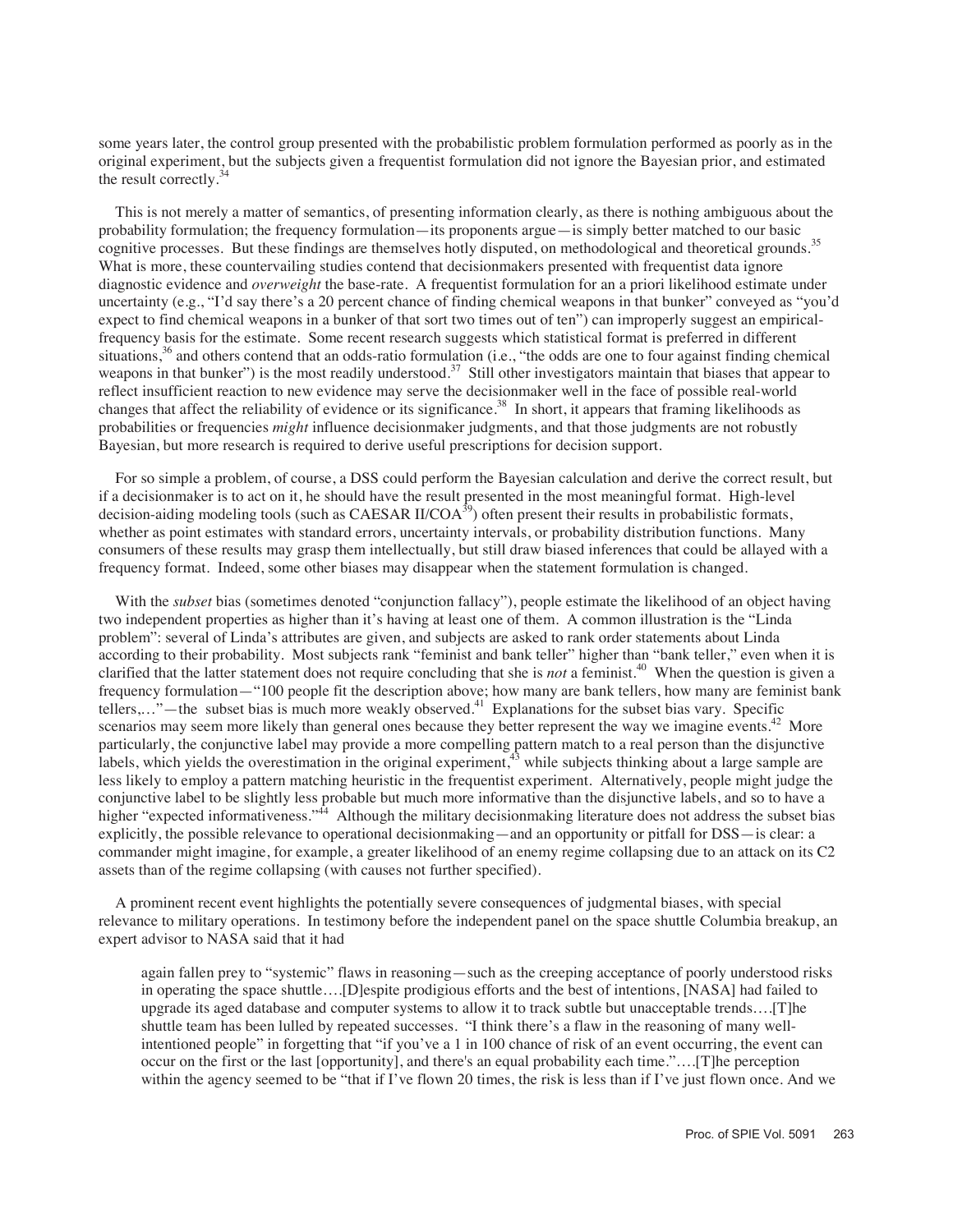were continually attempting to inform them that unless they've changed the risk positively, they still have the same issue even after 50 flights or 60 flights." $45$ 

Several judgmental biases might have been at play here, most notably the overconfidence bias and the disjunction bias, which holds that probability is often underestimated in compound disjunctive problems.<sup>46</sup> NASA engineers and military commanders are equally highly trained, disciplined, and responsible, and yet both are subject to a biasing organizational dynamic—the pressure to weight observed successes more heavily than is warranted. Imagine a commander deploying a innovative new platform in combat for the first time. Development testing suggests that it should fail in about five to ten percent of its sorties against enemy surface-to-air missiles. It survives its first three combat sorties; should this success embolden the commander to rely on it more than he had been inclined to before the first flight? Certainly not—but his inclination to do so should not be surprising. It is no challenge for a DSS to make the apposite calculations, but to convey the results in a compelling manner is nontrivial.

#### **2.3 The naturalistic model**

The heuristics and biases school has come in for some serious criticisms, on several grounds.<sup>47,48</sup> As mentioned above and discussed at greater length below, heuristics often yield cost-effective decisions compared with expensive (in time and mental energy) rational processes. Moreover, it may not be worth even a modest effort at an optimizing judgment at any particular time, for dynamic problem situations that will soon obsolete the judgment. Some other criticisms concern the research methodology—that researchers demonstrate selection bias; that they focus on the statistical significance of biases of small magnitude; that they use contrived problems in which one interpretation is deemed normatively correct, ignoring alternatives in which responses seen as reasonable; that they elicit one-off judgments of static problem settings; and so on.. More fundamentally, some critics argue that the normative standard of rationality is itself spurious, so that departures from that norm are not cause for concern if the judgmental biases yield outcomes that their bearers are happy with.

The richly diverse naturalistic decisionmaking (NDM) theories, which have gained great prominence in recent years, focus on how people make decisions in their natural environments—that is, they take a descriptive rather than a classically normative approach.<sup>49</sup> They tend to hold that  $(1)$  situation assessment is more important than option generation; and (2) options are considered sequentially rather than simultaneously; (3) are evaluated by mental simulation or pattern recognition; and (4) are accepted if satisfactory, rather than optimal. In broad strokes, they tend to find that people are effective decisionmakers—that heuristics *work*. While qualitative naturalistic models less readily lend themselves to computational DSS than do quantitative classical models, the principle that decision aids should not replace the user's natural approach to decisionmaking or force him into ill fitting rational processes has found some traction in tactical DSS. $50,51$ 

The strong case of NDM theory does not simply dismiss biases as insignificant or tolerate them as unavoidable side effects of otherwise valuable heuristics. Rather, it celebrates biases as adaptive and situation-appropriate, as does the history of scientific progress, writ large. Scientists form hypotheses—often just glorified hunches—whose proof they pursue vigorously. If the evidence is lacking or disconfirming, they typically adapt the hypothesis and tack a revised course, without dwelling on the prior mismatch between theory and data. Scientific inquiry is, in this sense, descriptive. The strong case of classical decision theory, which damns all biases as defects in decisionmaking, is analogous to a fundamentalist statistical approach to scientific inquiry, which argues that the data should speak for themselves, and against hypotheses generation and testing. Data-generated scientific discoveries, however, have not been nearly so significant as hypothesis-generated theories, and tend to lack much explanatory power beyond the scope of the data.

A full treatment of these controversies is beyond the scope of this paper; they are likely overstated by the more doctrinaire factions in each camp, and a synthesis is possible.<sup>52</sup> Classical models of decisionmaking leave little room for broad general knowledge and more contextual tacit knowledge, and so deprive the decisionmaker (and user of a classically based DSS) of many of the benefits of experience and learning. Naturalistic models, zealously adhered to, fall victim to false pattern matching and willful deception. We stress only that the heuristics and biases findings can expose intellectual limitations and suggest how to improve the quality of thinking, and can reveal processes that guide judgment and inference. And, furthermore, the heuristics and biases school is relevant to DSS, even if the supporting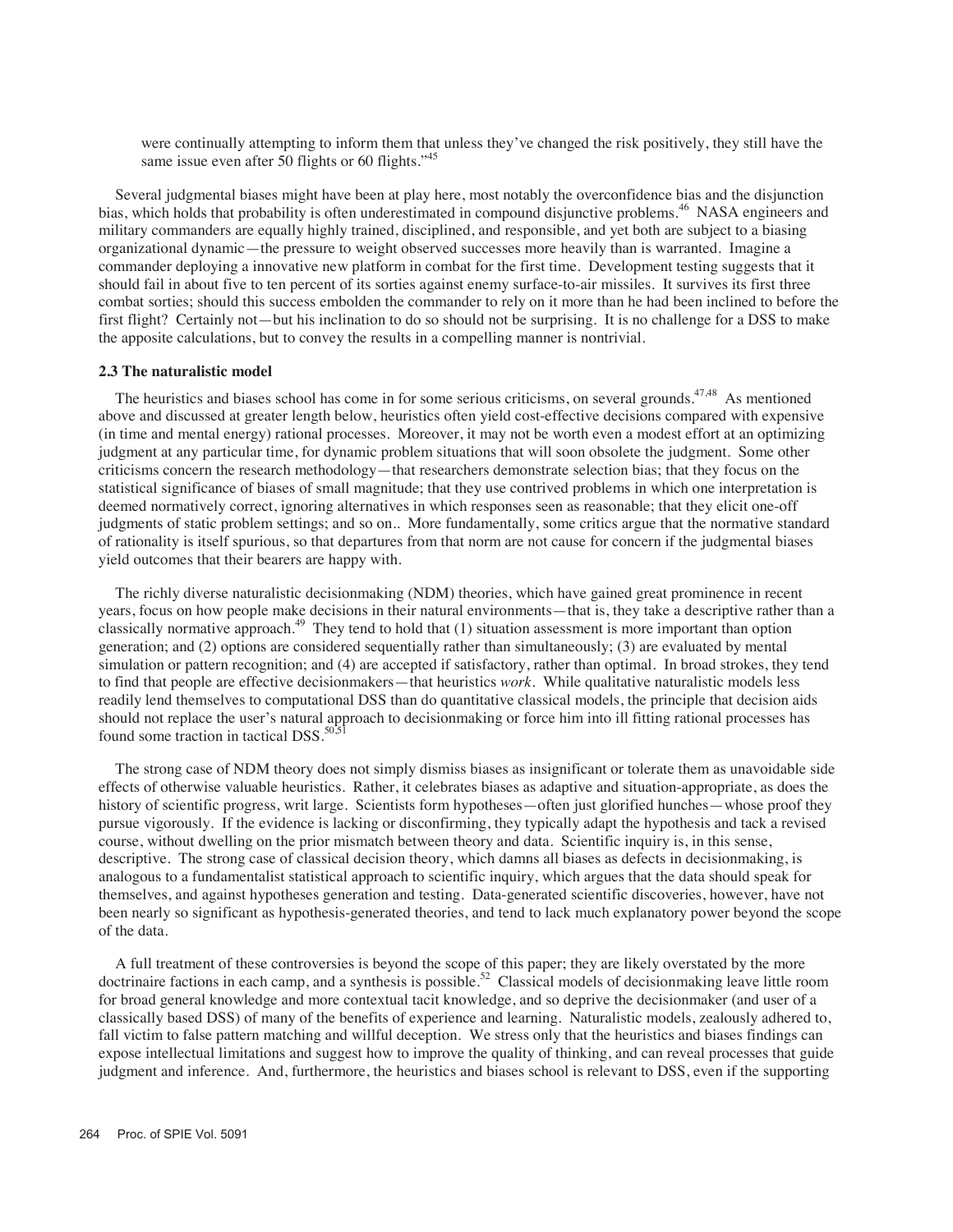experiments are contrived, because interactions with DSS in real decision environments can be *similar* to contrived experiments in some respects.

#### **3. SUPPORT FOR OPERATIONAL DECISIONMAKING**

#### **3.1 Decisionmaking at different levels of command**

Empirical research on military decisionmaking has focused almost exclusively on tactical actors and situations, up to the division command level.<sup>53</sup> An extensive research program on naval tactical decisionmaking, spawned by the USS Vincennes incident, has contributed to understanding the implications for effective tactical decision support.<sup>5</sup> There has been any number of retrospective studies of military operations with detailed accounts of high-level decisions<sup>55</sup> and memoirs from top decisionmakers, but no similarly rigorous observational studies of high-level operational decisionmaking. General officers' time is dear, and they are not likely to be available for laboratory experiments; during actual combat operations, likewise, decisionmaking researchers are not given full access to the operations center. (Experts are difficult to study, in general: in addition to the problem of access, researchers face the prospect of becoming well enough versed in the expert's field to be able to judge their performance.<sup>56</sup>) War games could be designed to serve decisionmaking research without compromising their principal objectives, but there has been little rigorous observation on judgmental biases in operational-level wargames; these biases have been identified and studied in lower-level wargames.<sup>57</sup> There are also, by the same token, limited efforts at modeling high-level operational decisionmakers for use in simulations;<sup>58</sup> judgmental biases may also enter importantly into enemy decisionmaking and should be included in model representations of enemies.<sup>59</sup> An excellent high-level study of commanders' information needs focuses on the flow of information between commanders and subordinates in C2 decisionmaking, and mentions in passing the role of judgmental biases (especially overconfidence).<sup>60</sup>

#### **3.2 Decision support systems: debiasing and biasing**

More generally (i.e., not limited to military applications), while many DSS are intended to mitigate the effects of judgmental biases, there has been little consideration of how their use may *contribute* to biased decisionmaking (a promising study of biases in the judgment of medical patients using DSS is underway.<sup>61</sup>) A consideration of judgmental biases is not evident in many discussions of military operational DSS, even for those that account for a variety of users' idiosyncrasies. For instance, the Attack Operations Decision Aid  $(AODA)^{62}$  is a tool to assist in diverting air assets, from missions already specified in an air tasking order, to time-critical targets.<sup>63</sup> While the tool would be forward deployed on airborne platforms and used for routine targeting decisions, very high value, high risk, or politically sensitive targets would bring the Joint Force Air Component Commander (JFACC) or higher-level commanders into the decision process. The tool both supplements and supplants the commander's own decisionmaking capabilities:

AODA's algorithms are based on operations research techniques. A commander makes similar decisions using a heuristic approach which, while adequate in a non-stressing (few-on-few) environment, can not efficiently handle complex situations. AODA assesses the tradeoffs among original target value and new target value, available weapon capability, asset survivability, and probability of destruction. AODA then provides the operator with a list of recommended weapon target pairings.

AODA's algorithms require that the values of targets and assets be captured numerically. Although subjective valuations of this nature are made by commanders during the decision process, they are not quantified to the level required by the decision aid. To fully support the aid's algorithms, commanders will have to explicitly state the values they place on targets and assets.<sup>64</sup>

These sorts of subjective valuations (even by experts) are prone to judgmental biases across a broad range of fields. It is not evident whether these potential biases are explicitly considered in the tool's design, although they should certainly figure in many of the other individual-level factors that influence in its effectiveness:

The decision aid must meet the user's perceived needs and incorporate those factors that the user feels are critical to a correct decision. It is imperative to determine what the user thinks the decision support needs are, the conditions under which the aid is needed, the features that are needed, and the factors that the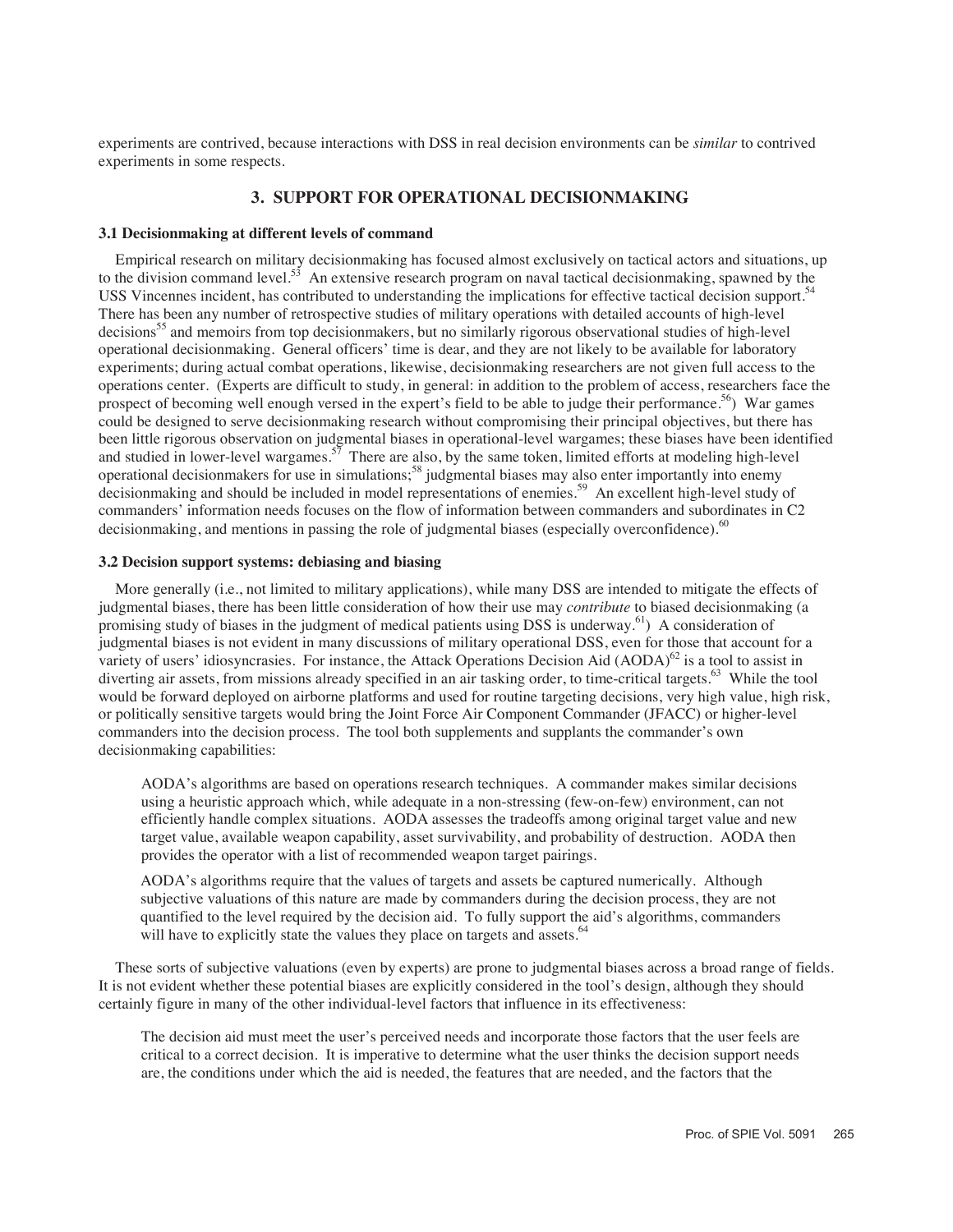aid's algorithms should consider. A decision aid should be built with a clear understanding of the users' expectations and level of expertise as well as the operating environment. Decision aids may support various levels of command. At low levels, decision aids may simply help the operators to recognize a critical situation, so that pre-planned appropriate action can be taken and important information can be elevated to other command levels.

Decision aids that support a commander responsible for the execution of the campaign plan, may need to gather all the available data, organize and present information clearly, and recommend options that facilitate decision making. A decision aid's support level of sophistication needs to be geared to the user's training, educational level, and background, which varies with the command level.<sup>65</sup>

With regard to the lattermost point, higher levels of command historically have favored analytical decisionmaking over naturalistic, which should also influence the nature and sophistication of the DSS, but ongoing advances in information technology are blurring the distinctions among the levels and are causing them to merge.<sup>66</sup>

The two senses of reducing bias in using DSS—correcting for preexisting bias and not inducing new bias—go under the rubric of "debiasing." Debiasing also includes training and conditioning the decisionmaker to reduce his propensity to judgmental biases even without the use of aids to particular decisions,  $67$  which purpose wargames may serve. $68$  Bias in decisionmaking can stem from the decisionmaker, the decision environment, or a mismatch between them; some critics of the heuristics and biases approach maintain that experiments that find bias often suffer from such a mismatch, and should themselves be debiased—in fact, the most significant work on debiasing strategies has come from experimental psychologists conducting laboratory studies.<sup>69</sup> In any event, many real-life operational decision environments *are* "artificial" in the sense of laboratory experiments—the problems are unfamiliar, ambiguously defined, and present conflicting goals, and it is not evident that "life is more charitable to people than are experimenters."<sup>70</sup> In many situations DSS may be able to debias the decision environment: making it easier to execute a given process, facilitating the use of a better process already in the decisionmaker's repertoire, or providing an information structure that works better with the process already in use.<sup>71</sup> A number of experimental debiasing systems are described in the literature but none appear to be in active wide use.<sup>72</sup>

#### **4. DEBIASING AN AIR CAMPAIGN**

Up to this point, the paper has provided a survey of relevant decision science research. Let us now consider a concrete illustration of the role of judgmental biases in operational DSS: a notional campaign and a commander charged with operational decisions, in this case the JFACC producing the master air attack plan (MAAP) and daily air tasking orders  $(ATO)$ .<sup>73</sup> We pose plausible circumstances for representative judgmental biases, within a narrative of this campaign and tasks, and consider the possible role of DSS; this thought experiment does not reflect any actual DSS in current use or development, many of which are no doubt well ahead of our thinking in these regards, and entails a caricature of the JFACC's proneness to biased judgment.

The taxonomy we use includes 37 different biases, classified into 6 categories.<sup>74</sup> The narrative will illustrate one bias from each category:

- *Memory* biases: most fundamental, concern storage and recall of information
- *Statistical* biases: non-probabilistic information processing
- **Confidence biases:** act to raise confidence in own judgment and decisionmaking skill
- *Adjustment* biases: undue attachment to initial assumptions
- **Presentation** biases: concern the way information is perceived and initially processed
- *Situation* biases: highest level of abstraction; concern response to the general decision situation

Red has invaded and occupied two zones of its neighbor, Green. Another neighbor, Yellow, is covertly providing support and shelter to Red leadership. Blue is mounting an air campaign to compel Red to withdraw from Green, to deny it the capability to attack its other neighbors, and to prevent it from transferring C2 capabilities or materiel to Yellow. The illustrative biases are: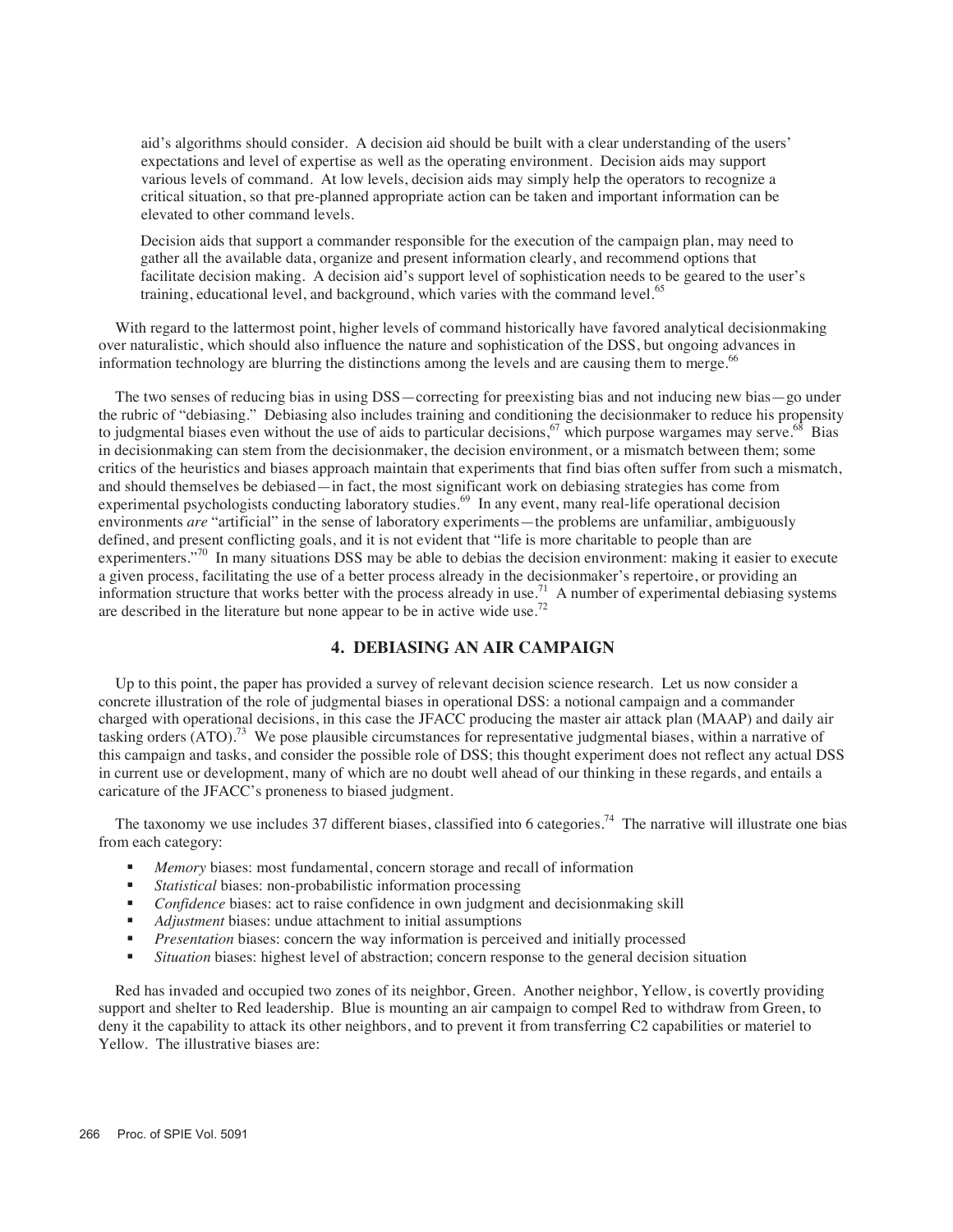- *Habit* bias (situation): A Bayesian net model for inferring Red command leadership intent requires the air operations center staff to enter almost a hundred subjective probabilities about Red response to stimuli. In a previous campaign (against a much different enemy), the (Blue) JFACC had a successful experience with the same model, in which a value of 0.2 had been entered for all the probabilities, so he instructs the model operator to do the same in this case. Habit is an extreme manifestation of bounded rationality—choosing an action because it has been used previously.
- *Regression* bias (adjustment): Development testing suggests that a newly deployed bomb will hit within 5 m of the aimpoint, on average, 85 percent of the time; it is configured to be carried by two different aircraft types, each carrying one bomb, with equal accuracy expected from each. On day one, aircraft type A delivers 100 bombs, with 80 hitting within 5 m; type B delivers 200 bombs, with 180 direct hits. The next day's targets will require an estimated 90 direct hits. Impressed with the bomb's performance when delivered by type B, the JFACC dispatches 100 sorties of the second aircraft type, expecting a 90 percent strike rate. He has ignored the likely regression to the mean—if the aircraft are equally accurate, on average, then the type that performed better the first day will not do so consistently.
- *Completeness* bias (confidence): A campaign model provides a prediction of Blue aircraft day one losses, for three candidate master air attack plans; it assumes canonical values for Red air defense capabilities, based on the models and age of their weapons, although the model is capable of higher resolution estimates with inputs on manpower and weapons maintenance. The model outputs best estimates of 3.04, 3.41, and 2.93 losses, respectively, with 90 percent confidence intervals of  $\pm$  .16, .22, and .16. The JFACC perceives these apparently precise estimates as definitive, and curtails the search for more data to inform the decision. An apparently complete set of data inspires undue faith in the quality of the inputs and assumptions that yielded them. Had the display read  $\sim$ 3,  $\sim$ 3½, and  $\sim$ 3, the JFACC would probably have sought additional input data for higher resolution calculations.
- *Framing* bias (presentation): A Monte Carlo evaluation of a campaign model compares two MAAPs, each using 100 ground attack aircraft; for the first plan, the model predicts 95 aircraft surviving day one, 85 surviving day two, and 70 surviving day three; for the second plan, 100 day one, 90 day two, 60 day three. The JFACC chooses the first option. Prospect theory suggests that he is risk averse with respect to gains (survival rates), and risk seeking with respect to losses; if the outcomes were expressed as losses (fatality rates), he would likely choose the second MAAP.
- *Hindsight* bias (memory): On day six Blue begins to attack fixed ground targets in one occupied zone of Green, in an effort to compel the occupying Red forces to leave, either of their own accord or under orders from higher-level Red leaders. The ATO calls for a total of 24 500-lb precision guided bombs to be dropped on 18 different targets. After dropping one bomb on a munitions depot in an abandoned village, the occupying forces retreat in haste from the entire district, leaving behind their artillery. Pleased with the effects achieved with a single well placed bomb, the JFACC is confident that he predicted this outcome, and that it could hardly have turned out otherwise. He revises the next day's ATO for attacking the other occupied zone, without seeking more information on *why* Red forces fled.
- *Base-rate* bias (statistical): On day eight the JFACC receives credible intelligence that three men in tan uniforms are in a white Jeep with a black roof, on the highway heading to the border with Yellow. A knowledge-based DSS gives a high likelihood that three wanted Red officials fit the description in the intelligence; the commander dispatches a missile equipped drone to find and destroy the vehicle and gives firing authority to the drone operator. The JFACC has ignored (or not sought out) the base-rate data—that *most* of the cars in the area match the description in the intelligence.

In these examples, DSS are explicitly implicated in the habit, completeness, framing, and base-rate biases—the format of the DSS output, the user interface, or the mere fact of employing the DSS stimulates or amplifies the JFACC's propensity to judgmental biases, none of which are clearly benign. More careful design of the DSS could mitigate some of these suboptimal judgments, without imposing undue hardships on the JFACC's own decisionmaking style. In the regression and hindsight bias cases, the JFACC draws possibly biased inferences from valid statistical data and recent observations; in the former case a DSS that monitors the data being collected could generate a warning not to misinterpret short-term deviations from average performance. The latter case presents a thornier problem, as it's not a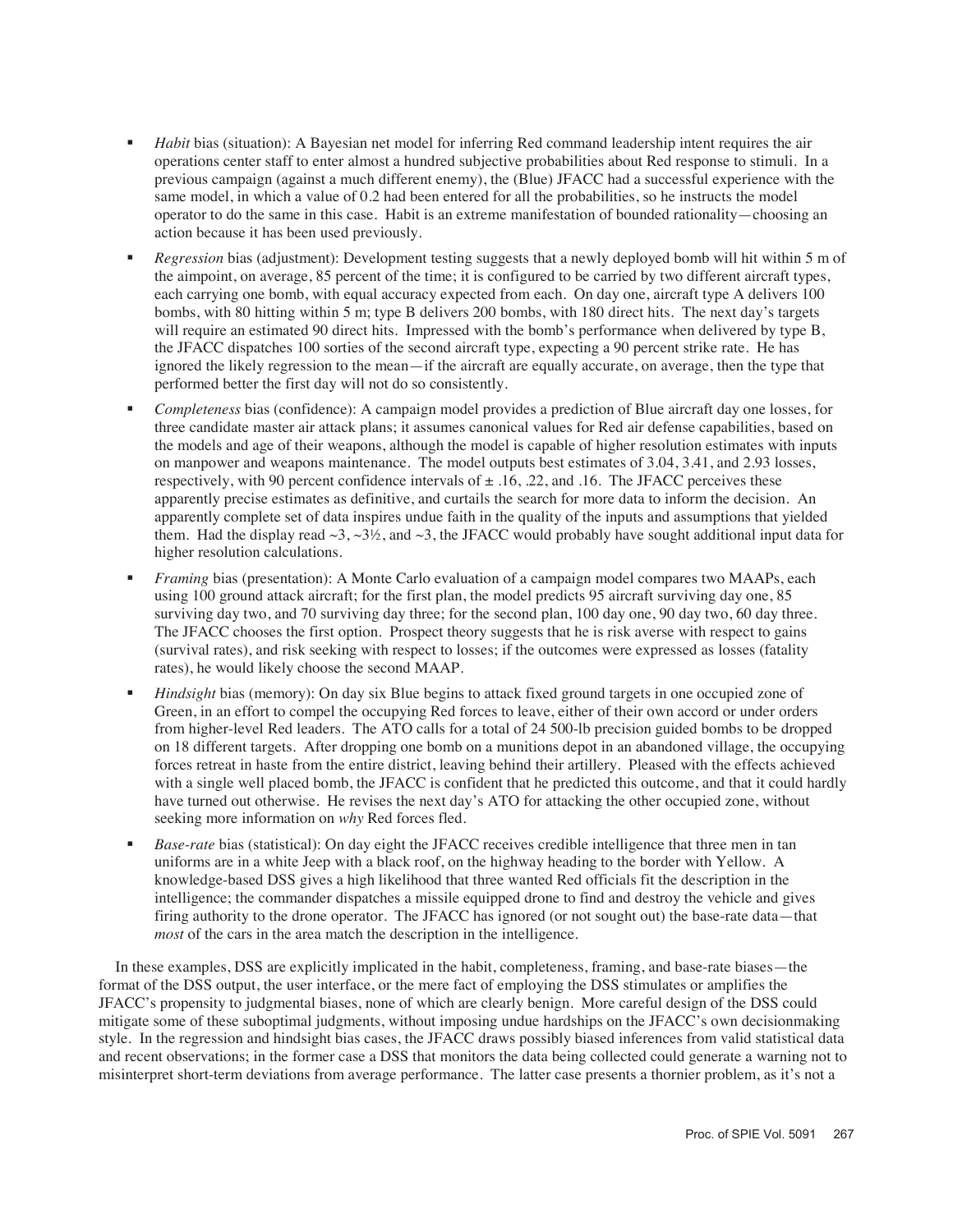matter simply of appropriate data display formats or monitoring calculations: a debiasing DSS would have to force the JFACC to consider alternative explanations for what he observed; various strategies of this sort have been found to at best reduce hindsight bias, and recent studies suggest that they can backfire and *reinforce* biased judgments.<sup>75</sup>

#### **5. CONCLUSIONS**

Decisionmakers of all stripes are subject to judgmental biases, and senior military commanders are likely to be so, as well. Emerging changes in operational doctrines, driven by advances in technology and shifting political environments, dictate new challenges for decision support and a greater attention to the role of judgmental biases. Even if decisionmakers are made cognizant of, and are trained to overcome, their propensity to biased judgments, DSS can relieve them of some of the burdens of judgment. At the same time, reliance on DSS can evoke biases that might not be manifest in unaided decisionmaking.

It is incumbent upon DSS developers to consider both sorts of biases. A DSS should systematically address all of the known biases, with respect to the particular attributes of the intended users, their decision environments (to include staff processes, staff training, etc.), and the spectrum of decision types. This deliberation should be regarded as an integral part of "validating" the DSS.

The enduring and fruitful tension between analytical and naturalistic standards of decisionmaking suggests that DSS in development should be reviewed by interdisciplinary teams with a diversity of agendas. Behavioral scientists, for instance, might worry about biases from a "let the data speak for themselves" perspective, while former commanders might be more concerned with discounting "suboptimal" opportunities and otherwise being overly analytic. An especial challenge to DSS design is to make available to users more qualitative data and what otherwise would be tacit knowledge, such as "although no hard data are available, the sense of our intelligence is that enemy units are demoralized and unstable, and might collapse if stressed more." This tacit knowledge provides invaluable context for interpreting and acting on conventional DSS displays, such as force ratios and assumed breakpoints.

#### **ACKNOWLEDGMENTS**

This work was sponsored by the United States Air Force Research Laboratory, as part of a study by RAND's Project Air Force, a federally funded research and development center. The work also draws on research being accomplished in a study of high-level decision support by the Defense Advanced Research Projects Agency (DARPA) as part of its Genoa II program.

#### **REFERENCES**

- 1. R. Keeney and H. Raiffa, *Decisions with Multiple Objectives: Preferences and Value Tradeoffs*, John Wiley & Sons, New York, 1976.
- 2. A. Tversky and D. Kahneman, "Judgment under uncertainty: Heuristics and biases," *Science*, **185**, 1124–1131, 1974.
- 3. A. Tversky and D. Kahneman, "The framing of decisions and the psychology of choice," *Science*, **211**, 453–458, 1981.
- 4. C. Camerer, "Individual decision making," in J. Kagel and A.E. Roth, eds., *Handbook of Experimental Economics*, Princeton University Press, Princeton, 587–703, 1995.
- 5. R.J. Heuer, Jr., *Psychology of Intelligence Analysis*, Central Intelligence Agency, Langley, VA, 1999.
- 6. G.P. Hodgkinson, "Breaking the frame: An analysis of strategic cognition and decision making under uncertainty," *Strategic Management Journal*, **20**, 977–985, 1999.
- 7. D. Arnott, "A taxonomy of decision biases," Technical Report 1/98, School of Information Management & Systems, Monash University, Melbourne, 1998.
- 8. N. Dixon, *On the Psychology of Military Incompetence*, Basic Books, New York, 1976.
- 9. R. Jervis, R.N. Lebow, and J.G. Stein, *Psychology and Deterrence*, The Johns Hopkins University Press, Baltimore, 1985.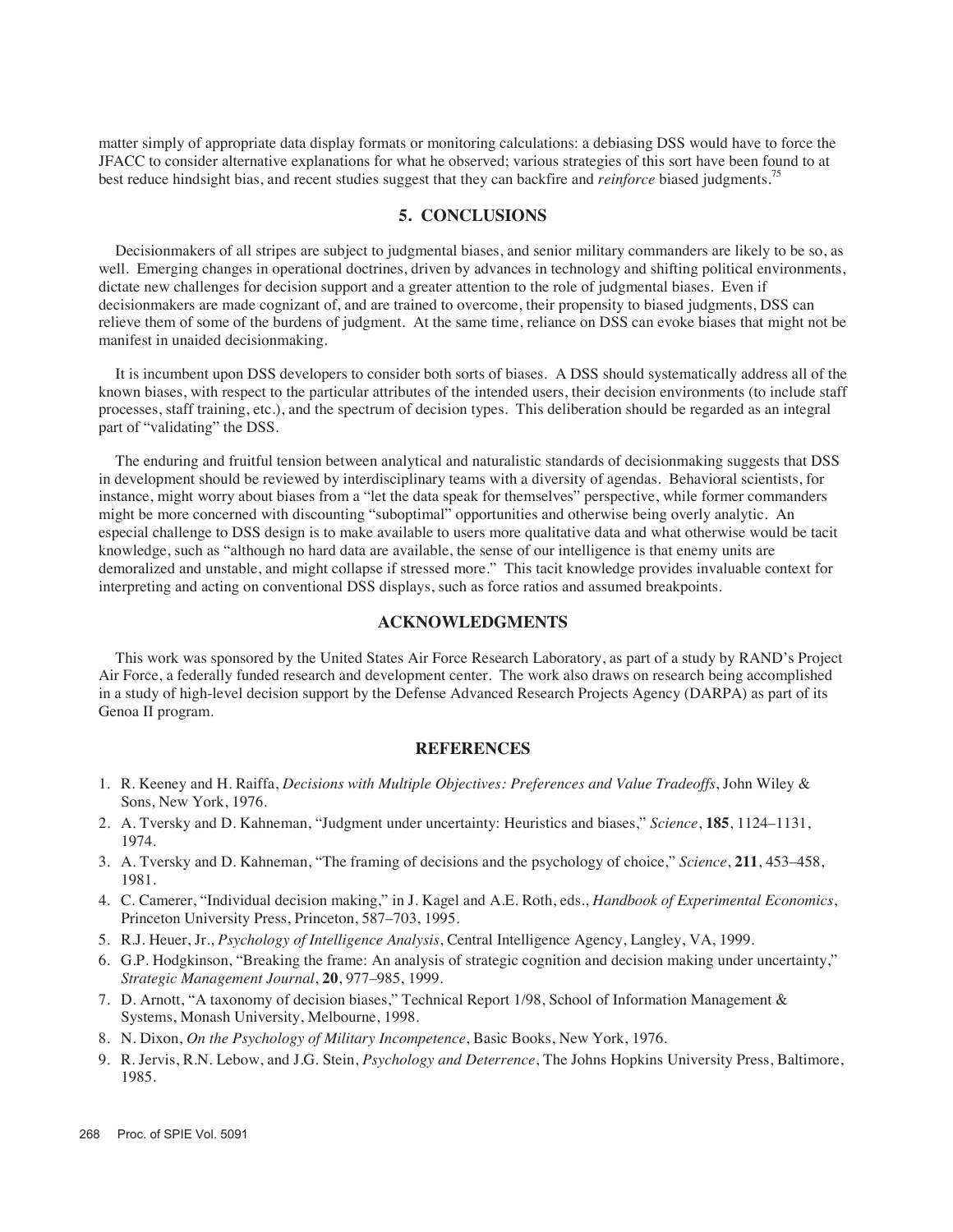- 10. M. St. John, J. Callan, and S. Proctor, "Tactical decision-making under uncertainty: Experiments I and II," Technical Report 1821, SPAWAR Systems Center, San Diego, 2000.
- 11. J.A. Warden III, *The Air Campaign: Planning for Combat*, Pergamon Brassey's, Washington, 1989.
- 12. G. Gigerenzer, "The bounded rationality of probabilistic mental models," in K.I. Manktelow and D.E. Over, eds., *Rationality*, Routledge, London, 284–313, 1993.
- 13. S.E. Kaplan, J.H. Reneau, and S. Whitecotton, "The effects of predictive ability information, locus of control, and decision maker involvement on decision aid reliance," *Journal of Behavioral Decision Making*, **14**, 35–50, 2001.
- 14. R.W. Pew and A.S. Mavor, eds., *Modeling Human and Organizational Behavior: Application to Military Simulations*, National Academy Press, Washington, 1998.
- 15. A. Tversky and D. Kahneman, "Availability: A heuristic for judging frequency and probability," *Cognitive Psychology*, **5**, 207–232, 1973.
- 16. R.J. Heuer, Jr., "Strategic deception and counterdeception: A cognitive process approach," *International Studies Quarterly*, **25**, 294–327, 1981.
- 17. F.H. Hinsley, E.E. Thomas, C.F. Ransom, and R.C. Knight, *British Intelligence in the Second World War*, vol. 1, Cambridge University Press, New York, 1979.
- 18. L. Cosmides and J. Tooby, "Are humans good intuitive statisticians after all? Rethinking some conclusions from the literature on judgment under uncertainty," *Cognition*, **58**, 1–73, 1996.
- 19. H.A. Simon, "Rational choice and the structure of the environment," *Psychological Review*, **63**, 129–138, 1956.
- 20. G. Gigerenzer, P.M. Todd, and ABC Research Group, *Simple Heuristics That Make Us Smart*, Oxford University Press, New York, 1999.
- 21. D.D.P Johnson, R.W. Wrangham, and S.P. Rosen, "Is military incompetence adaptive? An empirical test with risktaking behaviour in modern warfare," *Evolution and Human Behavior*, **23**, 245–264, 2002.
- 22. C.D. Wickens and J. Hollands, *Engineering Psychology and Human Performance*, Prentice-Hall, New York, 1999.
- 23. A. Kuehberger, "The influence of framing on risky decisions: A meta-analysis," *Organizational Behavior and Human Decision Processes*, **75**, 23–55, 1998.
- 24. D. Kahneman and A. Tversky, "Prospect theory: An analysis of decision under risk," *Econometrica*, **47**, 263–291, 1979.
- 25. J.V. Schultz, "A framework for military decision making under risks," thesis, School of Advanced Airpower Studies, Maxwell AFB, AL, 1997.
- 26. J. Levy, "Applications of prospect theory to political science," working paper, Rutgers University, New Brunswick, NJ, 2002.
- 27. R.B Skov and S.J. Sherman, "Information-gathering processes: Diagnosticity, hypothesis-confirmatory strategies, and perceived hypothesis confirmation," *Journal of Experimental Social Psychology*, **22**, 93–121.
- 28. C.R. Mynatt, M.E. Doherty, and R.D. Tweney, "Consequences of confirmation and disconfirmation in a simulated research environment," *Quarterly Journal of Experimental Psychology*, **30**, 395–406, 1978.
- 29. N. Dixon, op. cit.
- 30. A. Wrangham, "Is military incompetence adaptive?" *Evolution and Human Behavior*, **23**, 3–17, 1999.
- 31. P.K. Davis, "Appendix G.3. Protecting weak and medium-strength states: Issues of deterrence, stability, and decision making," in National Research Council, *Post-Cold War Conflict Deterrence*, National Academy Press, Washington, 161, 1997.
- 32. W. Casscells, A. Schoenberger, and T. Grayboys, "Interpretation by physicians of clinical laboratory results," *New England Journal of Medicine*, **299**, 999–1000, 1978.
- 33. G. Gigerenzer, "Why the distinction between single-event probabilities and frequencies is important for psychology (and vice versa)," in *Subjective Probability*, G. Wright and P. Ayton, eds., 129–161, John Wiley & Sons, New York, 1994.
- 34. L. Cosmides and J. Tooby, op. cit.
- 35. J.St.B.T. Evans, et al., "Frequency versus probability formats in statistical word problems," *Cognition*, **77**, 197–213, 2000.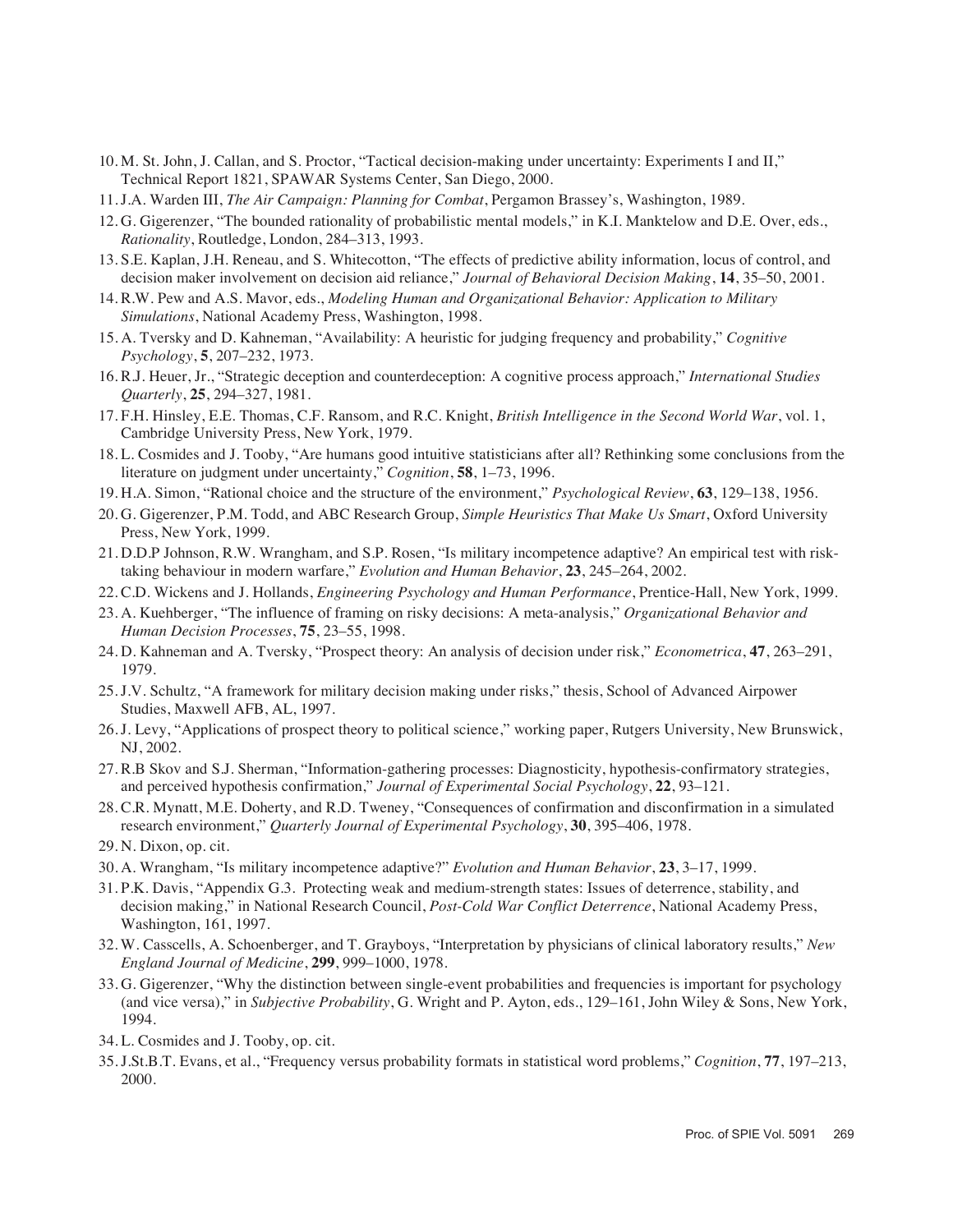- 36. G.L. Brase, "Which statistical formats facilitate what decisions? The perception and influence of different statistical information formats," *Journal of Behavioral Decision Making,* **15**, 381–401, 2002.
- 37. R.J. Heuer, 1999, op. cit.
- 38. M.S. Cohen, "The naturalistic basis of decision biases," in *Decision Making in Action: Models and Methods*, G. Klein, et al., eds., 51–99, Ablex, Norwood, NJ, 1993.
- 39. N.J. Heacox, M.L. Quinn, R.T. Kelly, and J.W. Gwynne, "Decision support system for coalition operations: Final report," Technical Report 1886, SPAWAR Systems Center, San Diego, 2002.
- 40. A. Tversky and D. Kahneman, "Extensional versus intuitive reasoning: The conjunction fallacy in probability judgment," *Psychological Review*, **90**, 293–315, 1983.
- 41. K. Fiedler, "The dependence of the conjunction fallacy on subtle linguistic factors," *Psychological Research*, **50**, 123–129, 1988.
- 42. A. Tversky and D. Kahneman, 1983, op. cit.
- 43. L.L. Lopes and G.C. Oden, "The rationality of intelligence," in *Probability and Rationality: Studies on L. Jonathan Cohen's Philosophy of Science*, E. Eells and T. Maruszewski, eds., 199–223, Rodopi, Amsterdam, 1991.
- 44. M. Bar-Hillel and E. Neter "How alike it is versus how likely it is: A disjunction fallacy in probability judgments," *Journal of Personality and Social Psychology*, **65**, 1119–1131, 1993.
- 45. K. Sawyer, "Witness chides NASA in assessing risk; ex-space official cites review of problem-plagued 1999 Columbia mission," *The Washington Post*, A08, March 7, 2003.
- 46. A. Tversky and D. Kahneman, 1974, op. cit.
- 47. R.M. Hogarth, "Beyond discrete biases: Functional and dysfunctional aspects of judgmental heuristics," *Psychological Bulletin*, **90**, 197–217, 1981.
- 48. J. Shanteau, "Cognitive heuristics and biases in behavioral auditing: Review, comments, and observations," *Accounting, Organizations, and Society*, **14**, 165–177, 1989.
- 49. R. Lipshitz, G. Klein, J. Orasanu, and E. Salas, "Taking stock of naturalistic decision making," *Journal of Behavioral Decision Making*, **14**, 331–352, 2001
- 50. M.S. Cohen, "The bottom line: Naturalistic decision aiding," in *Decision Making in Action: Models and Methods*, G. Klein, et al., eds., 265–269, Ablex, Norwood, NJ, 1993.
- 51. R.T. Kelly, J.G. Morrison, and S.G. Hutchins, "Impact of naturalistic decision support on tactical situation awareness," *Proceedings of the 40th Human Factors and Ergonomics Society Annual Meeting*, Philadelphia, 1996.
- 52 R. Samuels, S. Stich, and M. Bishop, "Ending the rationality wars: How to make disputes about human rationality disappear," in *Common Sense, Reasoning and Rationality*, R. Elio, ed., 236–268 , Oxford University Press, New York, 2002.
- 53. D. Serfaty, J. MacMillan, E. Entin, and E. Entin, "The decision-making expertise of battle commanders," in *Naturalistic Decision Making*, C.E. Zsambok and G. Klein, eds., 233–246, Lawrence Erlbaum, Mahwah, NJ, 1997.
- 54. J.G. Morrison, R.T. Kelly, R.A. Moore, and S.G. Hutchins, "Implications of decision making research for decision support and displays," in *Making Decisions Under Stress: Implications for Individual and Team Training*, J.A. Cannon-Bowers and E. Salas, eds., 375–406, APA Books, Washington, 2000.
- 55. Mark Mandeles, T.C. Hone, and S.S. Terry, *Managing "Command and Control" in the Persian Gulf War*, Praeger, Westport, CT, 1996.
- 56. B. Fischhoff, "Heuristics and biases in application," in *Heuristics and Biases: The Psychology of Intuitive Judgment*, T. Gilovich, D. Griffin, and D. Kahneman, eds., 730–748, Cambridge University Press, New York, 2002.
- 57. D. Serfaty, E.E. Entin, and R.R. Tenney, "Planning with uncertain and conflicting information," in *Science of Command and Control: Part II, Coping with Complexity*, S.E. Johnson and A.H. Levis, eds., 91–100, AFCEA Press, Fairfax, VA, 1989.
- 58. J.A. Sokolowski, "Modeling the decision process of a Joint Task Force Commander," doctoral thesis, Old Dominion University, Suffolk, VA, 2003.
- 59. A. Barsnick, "Modeling human elements in decision-making," master's thesis, Naval Postgraduate School, Monterey, 2002.